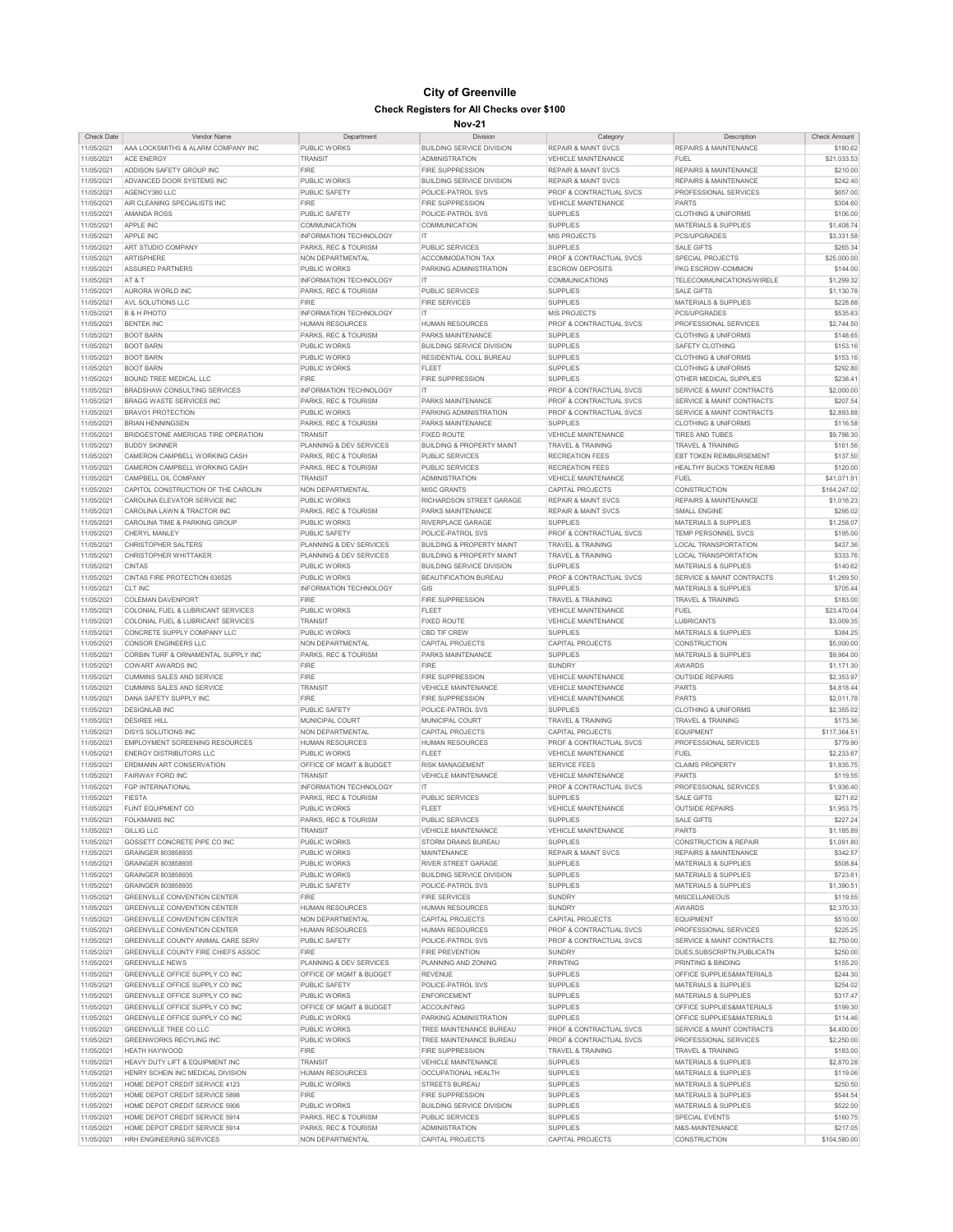|            | <b>IRON CONTAINER LLC</b>           | <b>PUBLIC WORKS</b>     | FLEET                                | <b>VEHICLE MAINTENANCE</b>     | <b>OUTSIDE REPAIRS</b>          | \$703.47     |
|------------|-------------------------------------|-------------------------|--------------------------------------|--------------------------------|---------------------------------|--------------|
| 11/05/2021 | <b>IVEY COMMUNICATIONS INC</b>      | PUBLIC SAFETY           | POLICE-PATROL SVS                    | <b>SUPPLIES</b>                | MATERIALS & SUPPLIES            | \$278.99     |
| 11/05/2021 | <b>IVEY COMMUNICATIONS INC</b>      | NON DEPARTMENTAL        | <b>CAPITAL PROJECTS</b>              | CAPITAL PROJECTS               | <b>EQUIPMENT</b>                | \$5,553.54   |
| 11/05/2021 | <b>IVEY COMMUNICATIONS INC</b>      | MUNICIPAL COURT         | MUNICIPAL COURT                      | <b>SUPPLIES</b>                | MATERIALS & SUPPLIES            | \$856.65     |
|            | JACKIE MAULDIN'S INC                |                         |                                      |                                |                                 |              |
| 11/05/2021 |                                     | PUBLIC WORKS            | <b>FIFFT</b>                         | VEHICLE MAINTENANCE            | <b>OUTSIDE REPAIRS</b>          | \$180.00     |
| 11/05/2021 | JACOB MOORE                         | PUBLIC SAFETY           | POLICE-PATROL SVS                    | PROF & CONTRACTUAL SVCS        | <b>TEMP PERSONNEL SVCS</b>      | \$135.00     |
| 11/05/2021 | <b>JEREMY MILLER</b>                | <b>PUBLIC SAFETY</b>    | POLICE-PATROL SVS                    | PROF & CONTRACTUAL SVCS        | TEMP PERSONNEL SVCS             | \$135.00     |
| 11/05/2021 | <b>JOEL PATTERSON</b>               | PLANNING & DEV SERVICES | <b>BUILDING &amp; PROPERTY MAINT</b> | <b>TRAVEL &amp; TRAINING</b>   | <b>LOCAL TRANSPORTATION</b>     | \$516.32     |
| 11/05/2021 | JOHN BLASSINGAME                    | PUBLIC SAFETY           | POLICE-PATROL SVS                    | TRAVEL & TRAINING              | TRAVEL & TRAINING               | \$360.70     |
| 11/05/2021 | JOHNSON CONTROLS SECURITY SOLUTIONS | PUBLIC WORKS            | <b>BUILDING SERVICE DIVISION</b>     | PROF & CONTRACTUAL SVCS        | SERVICE & MAINT CONTRACTS       | \$1,006.09   |
|            | JOHNSON CONTROLS SECURITY SOLUTIONS | PUBLIC WORKS            | <b>BUILDING SERVICE DIVISION</b>     |                                |                                 |              |
| 11/05/2021 |                                     |                         |                                      | <b>REPAIR &amp; MAINT SVCS</b> | REPAIRS & MAINTENANCE           | \$300.98     |
| 11/05/2021 | <b>JONATHAN WEHRLY</b>              | PUBLIC SAFETY           | POLICE-PATROL SVS                    | <b>TRAVEL &amp; TRAINING</b>   | <b>TRAVEL &amp; TRAINING</b>    | \$209.00     |
| 11/05/2021 | JOSHUA CABRERA                      | PUBLIC WORKS            | <b>FLEET</b>                         | TRAVEL & TRAINING              | TRAVEL & TRAINING               | \$1,287.19   |
| 11/05/2021 | <b>KDA HOLDINGS LLC</b>             | NON DEPARTMENTAL        | CAPITAL PROJECTS                     | <b>CAPITAL PROJECTS</b>        | <b>CONSTRUCTION</b>             | \$10,000.00  |
| 11/05/2021 | <b>KEVIN HUGHES</b>                 | PLANNING & DEV SERVICES | <b>BUILDING &amp; PROPERTY MAINT</b> | TRAVEL & TRAINING              | LOCAL TRANSPORTATION            | \$511.84     |
| 11/05/2021 | <b>KURT SITTMANN</b>                | <b>PUBLIC SAFETY</b>    | POLICE-PATROL SVS                    | <b>TRAVEL &amp; TRAINING</b>   | <b>TRAVEL &amp; TRAINING</b>    | \$296.00     |
|            |                                     |                         |                                      |                                |                                 |              |
| 11/05/2021 | <b>KW BEVERAGE</b>                  | PARKS, REC & TOURISM    | <b>EVENTS MANAGEMENT</b>             | <b>SUPPLIES</b>                | M&S-FOOD & BEVERAGE             | \$149.53     |
| 11/05/2021 | LANDS END BUSINESS OUTFITTERS       | PARKS, REC & TOURISM    | <b>ADMINISTRATION</b>                | <b>SUPPLIES</b>                | CLOTHING & UNIFORMS             | \$523.08     |
| 11/05/2021 | LANDSCAPERS SUPPLY                  | PARKS REC & TOURISM     | UNITY PARK MAINTENANCE               | <b>SUPPLIES</b>                | <b>MATERIALS &amp; SUPPLIES</b> | \$137.77     |
| 11/05/2021 | LANDSCAPERS SUPPLY                  | PARKS, REC & TOURISM    | PARKS MAINTENANCE                    | <b>SUPPLIES</b>                | <b>MATERIALS &amp; SUPPLIES</b> | \$344.48     |
| 11/05/2021 | LANGUAGE HOUSE, THE                 | <b>HUMAN RESOURCES</b>  | <b>HUMAN RESOURCES</b>               | PROF & CONTRACTUAL SVCS        | PROFESSIONAL SERVICES           | \$120.00     |
|            | LATITUDE APPLIED TECHNOLOGIES       |                         |                                      | <b>SUPPLIES</b>                | <b>JANITORIAL SUPPLIES</b>      |              |
| 11/05/2021 |                                     | PARKS, REC & TOURISM    | <b>ADMINISTRATION</b>                |                                |                                 | \$596.80     |
| 11/05/2021 | <b>I OWES</b>                       | PUBLIC WORKS            | MAINTENANCE                          | <b>SUPPLIES</b>                | <b>MATERIALS &amp; SUPPLIES</b> | \$214.61     |
| 11/05/2021 | MARATHON STAFFING INC               | COMMUNICATION           | COMMUNICATION                        | PROF & CONTRACTUAL SVCS        | TEMP PERSONNEL SVCS             | \$665.64     |
| 11/05/2021 | MARATHON STAFFING INC               | PARKS, REC & TOURISM    | PARKS MAINTENANCE                    | PROF & CONTRACTUAL SVCS        | TEMP PERSONNEL SVCS             | \$2,857.60   |
| 11/05/2021 | <b>MARATHON STAFFING INC</b>        | PUBLIC WORKS            | <b>SEWERS BUREAU</b>                 | PROF & CONTRACTUAL SVCS        | <b>TEMP PERSONNEL SVCS</b>      | \$181.76     |
| 11/05/2021 | MARATHON STAFFING INC               | PUBLIC SAFETY           | POLICE-DISPATCH BUREAU               | PROF & CONTRACTUAL SVCS        | TEMP PERSONNEL SVCS             | \$3,635.87   |
|            |                                     |                         |                                      |                                |                                 |              |
| 11/05/2021 | MARATHON STAFFING INC               | TRANSIT                 | <b>FIXED ROUTE</b>                   | PROF & CONTRACTUAL SVCS        | TEMP PERSONNEL SVCS             | \$1,685.48   |
| 11/05/2021 | MARATHON STAFFING INC               | PUBLIC WORKS            | <b>STREETS BUREAU</b>                | PROF & CONTRACTUAL SVCS        | <b>TEMP PERSONNEL SVCS</b>      | \$2,451.42   |
| 11/05/2021 | MARATHON STAFFING INC.              | PARKS REC & TOURISM     | <b>EVENTS MANAGEMENT</b>             | PROF & CONTRACTUAL SVCS        | TEMP PERSONNEL SVCS             | \$526.32     |
| 11/05/2021 | MARATHON STAFFING INC               | MUNICIPAL COURT         | MUNICIPAL COURT                      | PROF & CONTRACTUAL SVCS        | <b>TEMP PERSONNEL SVCS</b>      | \$689.78     |
| 11/05/2021 | <b>MARATHON STAFFING INC</b>        | PARKS, REC & TOURISM    | <b>COMMUNITY CENTERS</b>             | PROF & CONTRACTUAL SVCS        | TEMP PERSONNEL SVCS             | \$1,081.67   |
|            |                                     |                         |                                      |                                |                                 |              |
| 11/05/2021 | MARATHON STAFFING INC               | PARKS, REC & TOURISM    | PUBLIC SERVICES                      | PROF & CONTRACTUAL SVCS        | <b>TEMP PERSONNEL SVCS</b>      | \$3,565.32   |
| 11/05/2021 | MARLYN GROUP LLC                    | PUBLIC WORKS            | S. SPRING STREET GARAGE              | PROF & CONTRACTUAL SVCS        | SERVICE & MAINT CONTRACTS       | \$112.63     |
| 11/05/2021 | MARI YN GROUP LLC                   | PUBLIC WORKS            | POINSETT GARAGE                      | PROF & CONTRACTUAL SVCS        | SERVICE & MAINT CONTRACTS       | \$112.63     |
| 11/05/2021 | MARI YN GROUP LLC                   | PUBLIC WORKS            | RIVER STREET GARAGE                  | PROF & CONTRACTUAL SVCS        | SERVICE & MAINT CONTRACTS       | \$112.63     |
| 11/05/2021 | MARLYN GROUP LLC                    | PUBLIC WORKS            | N LAURENS ST GARAGE                  | PROF & CONTRACTUAL SVCS        | SERVICE & MAINT CONTRACTS       | \$112.63     |
| 11/05/2021 | MARLYN GROUP LLC                    | PUBLIC WORKS            | PARKING ADMINISTRATION               | PROF & CONTRACTUAL SVCS        | PROFESSIONAL SERVICES           | \$281.07     |
|            |                                     |                         |                                      |                                |                                 |              |
| 11/05/2021 | MARLYN GROUP LLC                    | PUBLIC WORKS            | <b>RIVERPLACE GARAGE</b>             | PROF & CONTRACTUAL SVCS        | SERVICE & MAINT CONTRACTS       | \$112.63     |
| 11/05/2021 | MARLYN GROUP LLC                    | PUBLIC WORKS            | RICHARDSON STREET GARAGE             | PROF & CONTRACTUAL SVCS        | SERVICE & MAINT CONTRACTS       | \$112.63     |
| 11/05/2021 | MARLYN GROUP LLC                    | PUBLIC WORKS            | <b>COMMONS GARAGE</b>                | PROF & CONTRACTUAL SVCS        | SERVICE & MAINT CONTRACTS       | \$112.63     |
| 11/05/2021 | MARLYN GROUP LLC                    | PUBLIC WORKS            | ONE GARAGE                           | PROF & CONTRACTUAL SVCS        | SERVICE & MAINT CONTRACTS       | \$112.63     |
| 11/05/2021 | MARLYN GROUP LLC                    |                         | CHURCH STREET GARAGE                 | PROF & CONTRACTUAL SVCS        | SERVICE & MAINT CONTRACTS       | \$112.63     |
|            |                                     | PUBLIC WORKS            |                                      |                                |                                 |              |
| 11/05/2021 | MARLYN GROUP LLC                    | PUBLIC WORKS            | <b>LIBERTY SQUARE GARAGE</b>         | PROF & CONTRACTUAL SVCS        | SERVICE & MAINT CONTRACTS       | \$112.63     |
| 11/05/2021 | MARLYN GROUP LLC                    | PUBLIC WORKS            | <b>BROAD STREET GARAGE</b>           | PROF & CONTRACTUAL SVCS        | SERVICE & MAINT CONTRACTS       | \$112.63     |
| 11/05/2021 | MCCLAM & ASSOCIATES INC             | NON DEPARTMENTAL        | CAPITAL PROJECTS                     | CAPITAL PROJECTS               | CONSTRUCTION                    | \$71,681.89  |
| 11/05/2021 | MCGRIFF INSURANCE SERVICES          | <b>FIRE</b>             | <b>FIRE</b>                          | PROF & CONTRACTUAL SVCS        | PROFESSIONAL SERVICES           | \$310.00     |
| 11/05/2021 | METROPOLITAN ARTS COUNCIL           | NON DEPARTMENTAL        | ACCOMMODATION TAX                    | PROF & CONTRACTUAL SVCS        | <b>SPECIAL PROJECTS</b>         | \$75,000.00  |
|            |                                     |                         |                                      |                                |                                 |              |
| 11/05/2021 | METROPOLITAN SEWER SUB-DISTRIC      | PUBLIC WORKS            | SEWERS BUREAU                        | PROF & CONTRACTUAL SVCS        | <b>INTERGOVT AGREEMENTS</b>     | \$14,760.29  |
| 11/05/2021 | MIKE'S BODY SHOP & TOWING INC       | PUBLIC WORKS            | <b>FLEET</b>                         | VEHICLE MAINTENANCE            | <b>OUTSIDE REPAIRS</b>          | \$575.00     |
| 11/05/2021 | <b>MKSK</b>                         | NON DEPARTMENTAL        | CAPITAL PROJECTS                     | CAPITAL PROJECTS               | PLANNING/DESIGN                 | \$50,790.88  |
| 11/05/2021 | MULCH IN MOTION                     | PARKS, REC & TOURISM    | <b>PARKS MAINTENANCE</b>             | <b>REPAIR &amp; MAINT SVCS</b> | PLAYGROUNDS                     | \$1,793.25   |
| 11/05/2021 | MUNICIPAL EMERGENCY SERVICES INC    | <b>FIRE</b>             | <b>FIRE SUPPRESSION</b>              | <b>REPAIR &amp; MAINT SVCS</b> | REPAIRS & MAINTENANCE           | \$378.42     |
|            |                                     |                         |                                      |                                |                                 |              |
| 11/05/2021 | <b>MYLIN SINKLER</b>                | PUBLIC SAFETY           | POLICE-PATROL SVS                    | <b>TRAVEL &amp; TRAINING</b>   | TRAVEL & TRAINING               | \$224.00     |
| 11/05/2021 | NAPA AUTO PARTS                     | FIRE                    | <b>FIRE SUPPRESSION</b>              |                                | PARTS                           | \$1,115.41   |
|            |                                     |                         |                                      | <b>VEHICLE MAINTENANCE</b>     |                                 |              |
| 11/05/2021 | NATIONAL AUTO FLEET GROUP           | PUBLIC WORKS            | <b>STREETS BUREAU</b>                | VEHICLES                       | VEHICLE                         | \$53,086.10  |
| 11/05/2021 | NORTHERN TOOL & EQUIPMENT           | PUBLIC SAFETY           | POLICE-PATROL SVS                    | MACHINERY AND EQUIPMENT        | MACHINERY AND EQUIPMENT         | \$1,907.99   |
|            |                                     |                         |                                      |                                |                                 |              |
| 11/05/2021 | OGLETREE DEAKINS NASH SMOAK & STEWA | <b>HUMAN RESOURCES</b>  | <b>HUMAN RESOURCES</b>               | PROF & CONTRACTUAL SVCS        | PROFESSIONAL SERVICES           | \$400.00     |
| 11/05/2021 | PALMETTO INFRASTRUCTURE INC         | <b>NON DEPARTMENTAL</b> | CAPITAL PROJECTS                     | <b>CAPITAL PROJECTS</b>        | <b>CONSTRUCTION</b>             | \$506,113.66 |
| 11/05/2021 | PATRICIA ERVIN                      | PLANNING & DEV SERVICES | <b>BUILDING &amp; PROPERTY MAINT</b> | TRAVEL & TRAINING              | <b>LOCAL TRANSPORTATION</b>     | \$397.60     |
| 11/05/2021 | PEPSI-COLA BOTTLING CO              | PARKS, REC & TOURISM    | PUBLIC SERVICES                      | SUPPLIES                       | SALE CONCESSIONS                | \$874.17     |
| 11/05/2021 | PINNACLE TRANSMISSIONS LLC          | PUBLIC WORKS            | <b>FIFFT</b>                         | <b>VEHICLE MAINTENANCE</b>     | <b>OUTSIDE REPAIRS</b>          | \$4,800.00   |
| 11/05/2021 | PRINT MEDIA INC.                    | PUBLIC WORKS            | S. SPRING STREET GARAGE              | <b>SUPPLIES</b>                | MATERIALS & SUPPLIES            | \$2,273.93   |
|            | R.J SHIRLEY INC.                    |                         |                                      |                                |                                 |              |
| 11/05/2021 |                                     | PUBLIC WORKS            | TREE MAINTENANCE BUREAU              | <b>SUPPLIES</b>                | <b>MATERIALS &amp; SUPPLIES</b> | \$408.75     |
| 11/05/2021 | <b>RUDI SUMMERS</b>                 | MUNICIPAL COURT         | MUNICIPAL COURT                      | TRAVEL & TRAINING              | TRAVEL & TRAINING               | \$737.44     |
| 11/05/2021 | <b>RUSSELL MADRAY</b>               | PUBLIC WORKS            | PARKING ADMINISTRATION               | <b>ESCROW DEPOSITS</b>         | PKG ESCR-RIVER ST GARAGE        | \$144.00     |
| 11/05/2021 | S C DEPARTMENT OF MOTOR VEHICLES    | PUBLIC WORKS            | <b>STREETS BUREAU</b>                | <b>VEHICLES</b>                | VEHICLE                         | \$517.00     |
| 11/05/2021 | S C DEPARTMENT OF REVENUE           | CITY MANAGER            | NON-DEPARTMENTAL                     | <b>SUNDRY</b>                  | <b>TAXES</b>                    | \$4,114.50   |
| 11/05/2021 | SAFE INDUSTRIES                     | <b>FIRE</b>             | <b>FIRE SUPPRESSION</b>              | <b>SUPPLIES</b>                | <b>CLOTHING &amp; UNIFORMS</b>  | \$2,289.51   |
|            |                                     |                         |                                      |                                |                                 |              |
| 11/05/2021 | <b>SAFE INDUSTRIES</b>              | <b>FIRE</b>             | <b>FIRE SUPPRESSION</b>              | <b>SUPPLIES</b>                | MATERIALS & SUPPLIES            | \$671.78     |
| 11/05/2021 | <b>SAFETY KLEEN</b>                 | <b>TRANSIT</b>          | <b>VEHICLE MAINTENANCE</b>           | PROF & CONTRACTUAL SVCS        | SERVICE & MAINT CONTRACTS       | \$100.20     |
| 11/05/2021 | <b>SAM'S CLUB</b>                   | PARKS, REC & TOURISM    | PUBLIC SERVICES                      | <b>SUPPLIES</b>                | SALE CONCESSIONS                | \$502.77     |
| 11/05/2021 | <b>SEJ SERVICES LLC</b>             | PUBLIC WORKS            | PARKING ADMINISTRATION               | PROF & CONTRACTUAL SVCS        | SERVICE & MAINT CONTRACTS       | \$600.00     |
| 11/05/2021 | SIGNATURES COMPANY LLC              | PARKS, REC & TOURISM    | PARKS MAINTENANCE                    | <b>SUPPLIES</b>                | <b>CLOTHING &amp; UNIFORMS</b>  | \$1,110.26   |
|            | SIGNATURES COMPANY LLC              | PARKS REC & TOURISM     | <b>TOURISM DISTRICT</b>              | <b>SUPPLIES</b>                | <b>CLOTHING &amp; UNIFORMS</b>  |              |
| 11/05/2021 |                                     |                         |                                      |                                |                                 | \$368.35     |
| 11/05/2021 | SITE DESIGN INC                     | NON DEPARTMENTAL        | <b>CAPITAL PROJECTS</b>              | CAPITAL PROJECTS               | PLANNING/DESIGN                 | \$1,518.00   |
| 11/05/2021 | SMITH TURF & IRRIGATION             | NON DEPARTMENTAL        | <b>CAPITAL PROJECTS</b>              | CAPITAL PROJECTS               | <b>EQUIPMENT</b>                | \$68,453.85  |
| 11/05/2021 | SNIDER FLEET SOLUTIONS              | PUBLIC WORKS            | <b>FLEET</b>                         | VEHICLE MAINTENANCE            | <b>OUTSIDE REPAIRS</b>          | \$2,261.70   |
| 11/05/2021 | SOUTHEASTERN PAPER GROUP            | <b>PUBLIC WORKS</b>     | <b>BUILDING SERVICE DIVISION</b>     | SUPPLIES                       | <b>JANITORIAL SUPPLIES</b>      | \$1,484.49   |
| 11/05/2021 | SOUTHEASTERN PAPER GROUP            | PARKS, REC & TOURISM    | <b>TOURISM DISTRICT</b>              | <b>SUPPLIES</b>                | <b>JANITORIAL SUPPLIES</b>      | \$517.75     |
|            | SPARTAN FIRE & EMERGENCY APPARATUS  |                         | <b>FIRE SUPPRESSION</b>              |                                |                                 |              |
| 11/05/2021 |                                     | <b>FIRE</b>             |                                      | VEHICLE MAINTENANCE            | PARTS                           | \$1,230.43   |
| 11/05/2021 | SPECIALTY VEHICLES                  | <b>TRANSIT</b>          | <b>TROLLEY</b>                       | VEHICLE MAINTENANCE            | PARTS                           | \$258.76     |
| 11/05/2021 | <b>STAPLES ADVANTAGE</b>            | PLANNING & DEV SERVICES | PLANNING AND ZONING                  | <b>SUPPLIES</b>                | MATERIALS & SUPPLIES            | \$125.79     |
| 11/05/2021 | <b>STAPLES ADVANTAGE</b>            | OFFICE OF MGMT & BUDGET | <b>REVENUE</b>                       | <b>SUPPLIES</b>                | OFFICE SUPPLIES&MATERIALS       | \$333.68     |
| 11/05/2021 | STONE & ASSOCIATES                  | PARKS, REC & TOURISM    | PARKS AND RECREATION                 | PROF & CONTRACTUAL SVCS        | PROFESSIONAL SERVICES           | \$3,000.00   |
|            |                                     |                         |                                      |                                |                                 |              |
| 11/05/2021 | STONE AVE NURSERY LLC               | PARKS, REC & TOURISM    | <b>ADMINISTRATION</b>                | <b>SUPPLIES</b>                | M&S-GROUNDS                     | \$303.00     |
| 11/05/2021 | SUBURBAN PROPANE                    | PARKS, REC & TOURISM    | PARKS MAINTENANCE                    | UTILITIES                      | GAS                             | \$177.65     |
| 11/05/2021 | TALENT MANAGEMENT SOLUTIONS         | <b>TRANSIT</b>          | <b>FIXED ROUTE</b>                   | PROF & CONTRACTUAL SVCS        | <b>TEMP PERSONNEL SVCS</b>      | \$1,980.26   |
| 11/05/2021 | TALENT MANAGEMENT SOLUTIONS         | PUBLIC WORKS            | <b>SEWERS BUREAU</b>                 | PROF & CONTRACTUAL SVCS        | <b>TEMP PERSONNEL SVCS</b>      | \$3,531.82   |
| 11/05/2021 | TARA EAKER WORKING CASH             | PARKS, REC & TOURISM    | PUBLIC SERVICES                      | PETTY CASH                     | PETTY CASH                      | \$2,000.00   |
|            | THE PETTING ZOO INC                 | PARKS, REC & TOURISM    | <b>PUBLIC SERVICES</b>               | SUPPLIES                       | SAI F GIFTS                     |              |
| 11/05/2021 |                                     |                         |                                      |                                |                                 | \$1,768.66   |
| 11/05/2021 | TILLMAN CUTTINO                     | PUBLIC SAFETY           | POLICE-PATROL SVS                    | PROF & CONTRACTUAL SVCS        | TEMP PERSONNEL SVCS             | \$195.00     |
| 11/05/2021 | <b>TIM COGGINS</b>                  | PLANNING & DEV SERVICES | <b>BUILDING &amp; PROPERTY MAINT</b> | <b>TRAVEL &amp; TRAINING</b>   | LOCAL TRANSPORTATION            | \$392.00     |
| 11/05/2021 | <b>TIM PORTER</b>                   | <b>FIRE</b>             | <b>FIRE SUPPRESSION</b>              | TRAVEL & TRAINING              | TRAVEL & TRAINING               | \$183.00     |
| 11/05/2021 | <b>TIMOTHY CALHOUN</b>              | PUBLIC SAFETY           | POLICE-PATROL SVS                    | TRAVEL & TRAINING              | TRAVEL & TRAINING               | \$133.00     |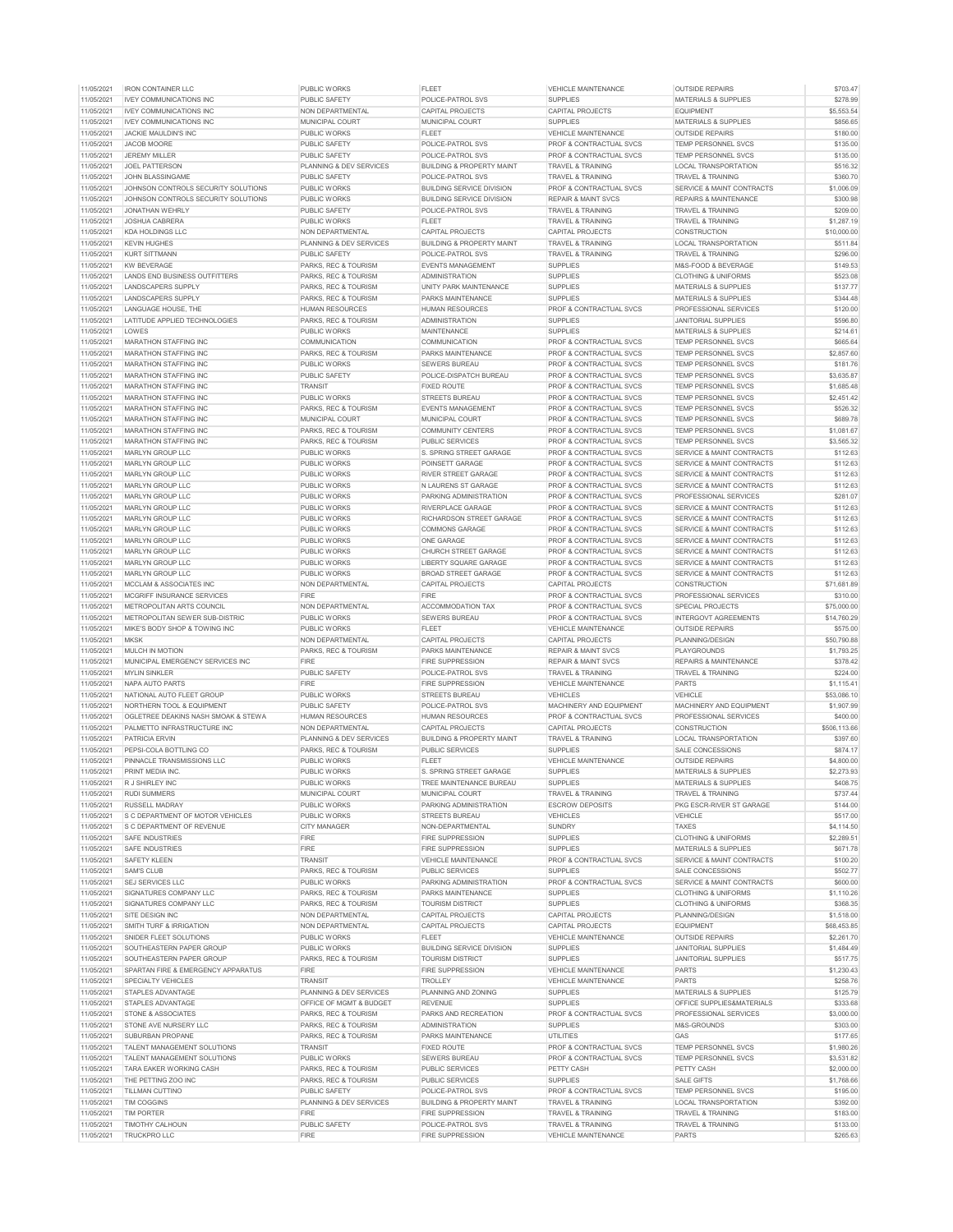| 11/05/2021               | <b>TRUCKPRO LLC</b>                      | <b>TRANSI</b>                                | <b>VEHICLE MAINTENANCE</b>                    | <b>VEHICLE MAINTENANCE</b>     | SMALL PARTS                       | \$637.26               |
|--------------------------|------------------------------------------|----------------------------------------------|-----------------------------------------------|--------------------------------|-----------------------------------|------------------------|
| 11/05/2021               | TYLER TECHNOLOGIES INC                   | <b>INFORMATION TECHNOLOGY</b>                | IT                                            | PROF & CONTRACTUAL SVCS        | SERVICE & MAINT CONTRACTS         | \$14,818.80            |
| 11/05/2021               | <b>ULINE INC</b>                         | PUBLIC WORKS                                 | S. SPRING STREET GARAGE                       | <b>SUPPLIES</b>                | MATERIALS & SUPPLIES              | \$2,221.81             |
| 11/05/2021               | <b>UNIFIRST</b>                          | <b>TRANSIT</b>                               | VEHICLE MAINTENANCE                           | <b>SUPPLIES</b>                | <b>CLOTHING &amp; UNIFORMS</b>    | \$149.91               |
| 11/05/2021               | UNITED ELECTRICAL DISTRIBUTORS INC       | PUBLIC WORKS                                 | <b>BUILDING SERVICE DIVISION</b>              | <b>SUPPLIES</b>                | MATERIALS & SUPPLIES              | \$941.24               |
|                          |                                          |                                              |                                               |                                |                                   |                        |
| 11/05/2021               | UNITED HOUSING CONNECTIONS               | C. D. DIVISION                               | <b>HOPWA</b>                                  | <b>CD PROJECTS</b>             | UNITED HOUSING CONNECTION         | \$13,435.73            |
| 11/05/2021               | UNIVERSITY OF GEORGIA - VET MED          | PARKS, REC & TOURISM                         | <b>ADMINISTRATION</b>                         | PROF & CONTRACTUAL SVCS        | PROFESSIONAL SERVICES             | \$222.00               |
| 11/05/2021               | <b>VERIZON WIRELESS</b>                  | TRANSIT                                      | <b>FIXED ROUTE</b>                            | COMMUNICATIONS                 | CABLE TELEVISION/INTERNET         | \$1,293.05             |
| 11/05/2021               | <b>VERIZON WIRELESS</b>                  | PUBLIC SAFETY                                | POLICE-PATROL SVS                             | <b>SUNDRY</b>                  | MISCELLANEOUS                     | \$190.11               |
| 11/05/2021               | VISITGREENVILLESC                        | NON DEPARTMENTAL                             | ACCOMMODATION TAX                             | ACCOUNTS PAYABLE(MANUAL)       | <b>SPECIAL PROJECTS</b>           | \$716,642.22           |
| 11/05/2021               | VULCAN CONSTRUCTION MATERIALS LLC        | <b>PUBLIC WORKS</b>                          | STREETS BUREAU                                | <b>SUPPLIES</b>                | <b>MATERIALS &amp; SUPPLIES</b>   | \$780.60               |
|                          |                                          |                                              |                                               |                                |                                   |                        |
| 11/05/2021               | VULCAN CONSTRUCTION MATERIALS LLC        | PUBLIC WORKS                                 | STORM DRAINS BUREAU                           | <b>SUPPLIES</b>                | MATERIALS & SUPPLIES              | \$1,170.91             |
| 11/05/2021               | VULCAN CONSTRUCTION MATERIALS LLC        | <b>PUBLIC WORKS</b>                          | <b>SEWERS BUREAU</b>                          | <b>SUPPLIES</b>                | MATERIALS & SUPPLIES              | \$1,951.51             |
| 11/05/2021               | W N WATSON-WEST TIRE & AUTOMOTIVE        | <b>FIRE</b>                                  | <b>FIRE SUPPRESSION</b>                       | <b>VEHICLE MAINTENANCE</b>     | <b>PARTS</b>                      | \$804.31               |
| 11/05/2021               | W W WILLIAMS                             | <b>TRANSIT</b>                               | VEHICLE MAINTENANCE                           | <b>VEHICLE MAINTENANCE</b>     | <b>OUTSIDE REPAIRS</b>            | \$337.50               |
| 11/05/2021               | <b>WEDGY'S PIZZA</b>                     | PARKS, REC & TOURISM                         | PUBLIC SERVICES                               | <b>SUPPLIES</b>                | OTHER BOO IN THE ZOO              | \$104.14               |
|                          |                                          |                                              |                                               |                                |                                   |                        |
| 11/05/2021               | WELLS FARGO & CO                         | PARKS, REC & TOURISM                         | <b>TOURISM DISTRICT</b>                       | PROF & CONTRACTUAL SVCS        | SERVICE & MAINT CONTRACTS         | \$100.00               |
| 11/05/2021               | WII I IAM BOWEN                          | PLANNING & DEV SERVICES                      | <b>BUILDING &amp; PROPERTY MAINT</b>          | <b>TRAVEL &amp; TRAINING</b>   | LOCAL TRANSPORTATION              | \$371.28               |
| 11/05/2021               | WILSON'S 5 TO \$1 STORES INC             | PARKS, REC & TOURISM                         | PUBLIC SERVICES                               | <b>SUPPLIES</b>                | OTHER BOO IN THE ZOO              | \$2.381.18             |
| 11/05/2021               | WISHPETS                                 | PARKS, REC & TOURISM                         | PUBLIC SERVICES                               | <b>SUPPLIES</b>                | <b>SALE GIFTS</b>                 | \$2,453.95             |
| 11/12/2021               | 13TH CIRCUIT ASSET FORFEITURES           | LAW ENFORCEMENT                              | <b>I AW ENFORCEMENT</b>                       | COURT LIAB-CLAIMS/JUDGMNT      | LEC-CONFISCATED MONIES            | \$465.98               |
|                          |                                          |                                              |                                               |                                |                                   |                        |
| 11/12/2021               | 1ST TIMOTHY 4:4 LLC                      | <b>PUBLIC WORKS</b>                          | PARKING ADMINISTRATION                        | PROF & CONTRACTUAL SVCS        | <b>RENTAL EXPENSE</b>             | \$240.00               |
| 11/12/2021               | A SERVICES GROUP LLC                     | PARKS, REC & TOURISM                         | <b>ADMINISTRATION</b>                         | PROF & CONTRACTUAL SVCS        | SERVICE & MAINT CONTRACTS         | \$8,341.41             |
| 11/12/2021               | AAA LOCKSMITHS & ALARM COMPANY INC       | <b>PUBLIC WORKS</b>                          | <b>BUILDING SERVICE DIVISION</b>              | <b>REPAIR &amp; MAINT SVCS</b> | REPAIRS & MAINTENANCE             | \$196.17               |
| 11/12/2021               | ADVANCED SECURITY CONNECTIONS LLC        | NON DEPARTMENTAL                             | CAPITAL PROJECTS                              | CAPITAL PROJECTS               | <b>EQUIPMENT</b>                  | \$350.00               |
| 11/12/2021               | ALERT-ALL CORP                           | <b>FIRE</b>                                  | <b>FIRE PREVENTION</b>                        | <b>SUPPLIES</b>                | MATERIALS & SUPPLIES              | \$455.00               |
| 11/12/2021               | APPLE INC                                | PARKS, REC & TOURISM                         | PARKS AND RECREATION                          | <b>SUPPLIES</b>                | OFFICE SUPPLIES&MATERIALS         | \$189.74               |
|                          |                                          |                                              |                                               |                                |                                   |                        |
| 11/12/2021               | APPLE INC                                | INFORMATION TECHNOLOGY                       | IT                                            | <b>MIS PROJECTS</b>            | PCS/UPGRADES                      | \$1,461.74             |
| 11/12/2021               | APPLIED WEBOLOGY FL LLC                  | PUBLIC SAFETY                                | POLICE-PATROL SVS                             | PROF & CONTRACTUAL SVCS        | SOFTWARE LICENSES                 | \$3,000.00             |
| 11/12/2021               | ARC3 GASES INC                           | PUBLIC WORKS                                 | FLEET                                         | <b>SUPPLIES</b>                | <b>MATERIALS &amp; SUPPLIES</b>   | \$314.66               |
| 11/12/2021               | ASE AUTOMOTIVE SERV EXCELLENCE           | PUBLIC WORKS                                 | <b>FLEET</b>                                  | <b>TRAVEL &amp; TRAINING</b>   | TRAVEL & TRAINING                 | \$221.54               |
| 11/12/2021               | BATTERY SPECIALISTS INC                  | INFORMATION TECHNOLOGY                       | $\mathsf{I}$                                  | <b>SUPPLIES</b>                | MATERIALS & SUPPLIES              | \$368.88               |
| 11/12/2021               | BETTER DAY LOANS                         | OFFICE OF MGMT & BUDGET                      | <b>ACCOUNTING</b>                             | PR-WH                          | <b>GARNISHMENTS</b>               | \$139.40               |
|                          |                                          |                                              |                                               |                                |                                   |                        |
| 11/12/2021               | <b>BLAKE GIBSON</b>                      | PUBLIC SAFETY                                | POLICE-PATROL SVS                             | TRAVEL & TRAINING              | <b>TRAVEL &amp; TRAINING</b>      | \$296.00               |
| 11/12/2021               | BLANCHARD MACHINERY CO                   | PUBLIC WORKS                                 | STORM DRAINS BUREAU                           | PROF & CONTRACTUAL SVCS        | <b>EQUIPMENT RENTAL</b>           | \$617.98               |
| 11/12/2021               | BLUE RIDGE LAW FIRM                      | MUNICIPAL COURT                              | MUNICIPAL COURT                               | <b>COURT LIABILITY</b>         | COURT-RESTITUTION                 | \$300.00               |
| 11/12/2021               | <b>BOOM BOOM BEAUTY</b>                  | MUNICIPAL COURT                              | MUNICIPAL COURT                               | <b>COURT LIABILITY</b>         | COURT-RESTITUTION                 | \$180.00               |
| 11/12/2021               | BOUND TREE MEDICAL LLC                   | <b>FIRE</b>                                  | <b>FIRE SUPPRESSION</b>                       | <b>SUPPLIES</b>                | OTHER MEDICAL SUPPLIES            | \$892.02               |
|                          |                                          |                                              |                                               |                                |                                   |                        |
| 11/12/2021               | <b>BRAD CUTTINO</b>                      | PARKS, REC & TOURISM                         | SPECIAL EVENTS                                | <b>SUPPLIES</b>                | MATERIALS & SUPPLIES              | \$174.63               |
| 11/12/2021               | BRAGG WASTE SERVICES INC                 | PARKS, REC & TOURISM                         | PARKS MAINTENANCE                             | PROF & CONTRACTUAL SVCS        | SERVICE & MAINT CONTRACTS         | \$187.54               |
| 11/12/2021               | <b>BRAVO1 PROTECTION</b>                 | PUBLIC WORKS                                 | PARKING ADMINISTRATION                        | PROF & CONTRACTUAL SVCS        | SERVICE & MAINT CONTRACTS         | \$2,703.80             |
| 11/12/2021               | BRYANTS KAR GARD LLC                     | PUBLIC WORKS                                 | <b>FLEET</b>                                  | VEHICLE MAINTENANCE            | <b>OUTSIDE REPAIRS</b>            | \$1,577.18             |
| 11/12/2021               | C O G RETIREE INSURANCE                  | <b>HUMAN RESOURCES</b>                       | HEALTH CARE                                   | <b>OTHER INSURANCE</b>         | HEALTH MEDICARE SUPPL             | \$12,923.09            |
| 11/12/2021               | CANDACE HELLBERG                         | PUBLIC SAFETY                                | POLICE-PATROL SVS                             | TRAVEL & TRAINING              | TRAVEL & TRAINING                 | \$473.63               |
|                          |                                          |                                              |                                               |                                |                                   |                        |
| 11/12/2021               | CAPITAL ONE                              | PARKS, REC & TOURISM                         | <b>COMMUNITY CENTERS</b>                      | <b>SUPPLIES</b>                | SUPPLIES COMMUNITY CENTER         | \$306.52               |
| 11/12/2021               | CAROLINA ELEVATOR SERVICE INC            | PUBLIC WORKS                                 | S. SPRING STREET GARAGE                       | <b>REPAIR &amp; MAINT SVCS</b> | <b>REPAIRS &amp; MAINTENANCE</b>  | \$904.10               |
| 11/12/2021               | CAROLINA FLEVATOR SERVICE INC.           | PUBLIC WORKS                                 | <b>LIBERTY SQUARE GARAGE</b>                  | <b>REPAIR &amp; MAINT SVCS</b> | <b>REPAIRS &amp; MAINTENANCE</b>  | \$2,940.20             |
| 11/12/2021               | CAROLINA HEATING SERVICE INC             | PUBLIC WORKS                                 | PARKING ADMINISTRATION                        | PROF & CONTRACTUAL SVCS        | SERVICE & MAINT CONTRACTS         | \$874.00               |
|                          |                                          |                                              |                                               |                                |                                   |                        |
|                          |                                          |                                              |                                               |                                |                                   |                        |
| 11/12/2021               | CAROLINA INDUSTRIAL EQUIPMENT INC        | PUBLIC WORKS                                 | RESIDENTIAL COLL BUREAU                       | <b>VEHICLES</b>                | VEHICLE                           | \$40,995.00            |
| 11/12/2021               | CAROLINA LAWN & TRACTOR INC              | PUBLIC WORKS                                 | <b>BEAUTIFICATION BUREAU</b>                  | <b>SUPPLIES</b>                | MATERIALS & SUPPLIES              | \$423.69               |
| 11/12/2021               | CAROLINA TIME & PARKING GROUP            | PUBLIC WORKS                                 | RIVERPLACE GARAGE                             | <b>REPAIR &amp; MAINT SVCS</b> | <b>REPAIRS &amp; MAINTENANCE</b>  | \$5,697.01             |
| 11/12/2021               | CAROLINA TIME & PARKING GROUP            | NON DEPARTMENTAL                             | CAPITAL PROJECTS                              | CAPITAL PROJECTS               | <b>EQUIPMENT</b>                  | \$9,659.50             |
|                          | CAROLINA TIME & PARKING GROUP            |                                              |                                               |                                |                                   |                        |
| 11/12/2021               |                                          | PUBLIC WORKS                                 | ONE GARAGE                                    | <b>REPAIR &amp; MAINT SVCS</b> | REPAIRS & MAINTENANCE             | \$3,432.61             |
| 11/12/2021               | CAROLINA TIME & PARKING GROUP            | PUBLIC WORKS                                 | RIVER STREET GARAGE                           | <b>REPAIR &amp; MAINT SVCS</b> | REPAIRS & MAINTENANCE             | \$3,613.52             |
| 11/12/2021               | CAROLINA TIME & PARKING GROUP            | PUBLIC WORKS                                 | COMMONS GARAGE                                | <b>REPAIR &amp; MAINT SVCS</b> | REPAIRS & MAINTENANCE             | \$3,420.61             |
| 11/12/2021               | CAROLINA TIME & PARKING GROUP            | PUBLIC WORKS                                 | N LAURENS ST GARAGE                           | <b>REPAIR &amp; MAINT SVCS</b> | <b>REPAIRS &amp; MAINTENANCE</b>  | \$1,716.31             |
| 11/12/2021               | CAROLINA TIME & PARKING GROUP            | PUBLIC WORKS                                 | <b>BROAD STREET GARAGE</b>                    | <b>REPAIR &amp; MAINT SVCS</b> | REPAIRS & MAINTENANCE             | \$3,432.61             |
| 11/12/2021               | CAROLINA TIME & PARKING GROUP            | PUBLIC WORKS                                 | POINSETT GARAGE                               | <b>REPAIR &amp; MAINT SVCS</b> | <b>REPAIRS &amp; MAINTENANCE</b>  | \$3,432.61             |
|                          |                                          |                                              | <b>LIBERTY SQUARE GARAGE</b>                  |                                |                                   |                        |
| 11/12/2021               | CAROLINA TIME & PARKING GROUP            | PUBLIC WORKS                                 |                                               | PROF & CONTRACTUAL SVCS        | SERVICE & MAINT CONTRACTS         | \$2,562.84             |
| 11/12/2021               | CAROLINA TIME & PARKING GROUP            | PUBLIC WORKS                                 | CHURCH STREET GARAGE                          | <b>REPAIR &amp; MAINT SVCS</b> | <b>REPAIRS &amp; MAINTENANCE</b>  | \$3,432.61             |
| 11/12/2021               | CAROLINA TIME & PARKING GROUP            | PUBLIC WORKS                                 | LIBERTY SQUARE GARAGE                         | <b>REPAIR &amp; MAINT SVCS</b> | REPAIRS & MAINTENANCE             | \$3,432.61             |
| 11/12/2021               | CAROLINA TIME & PARKING GROUP            | PUBLIC WORKS                                 | RICHARDSON STREET GARAGE                      | <b>REPAIR &amp; MAINT SVCS</b> | REPAIRS & MAINTENANCE             | \$3,432.61             |
| 11/12/2021               | CAROLINA TIME & PARKING GROUP            | PUBLIC WORKS                                 | S. SPRING STREET GARAGE                       | <b>REPAIR &amp; MAINT SVCS</b> | REPAIRS & MAINTENANCE             | \$5,144.92             |
| 11/12/2021               | CARSON'S NUT-BOLT & TOOL CO INC          | PUBLIC WORKS                                 | <b>TRAFFIC ENGINEERING</b>                    | <b>SUPPLIES</b>                | <b>CLOTHING &amp; UNIFORMS</b>    | \$110.14               |
|                          | CARSON'S NUT-BOLT & TOOL CO INC          | <b>PUBLIC WORKS</b>                          | <b>STREETS BUREAU</b>                         | <b>SUPPLIES</b>                | MATERIALS & SUPPLIES              |                        |
| 11/12/2021               |                                          |                                              |                                               |                                |                                   | \$1,515.65             |
| 11/12/2021               | CDW/G                                    | <b>INFORMATION TECHNOLOGY</b>                | IT                                            | <b>SUPPLIES</b>                | MATERIALS & SUPPLIES              | \$663.97               |
| 11/12/2021               | CHARLES LANE                             | <b>PUBLIC SAFETY</b>                         | POLICE-PATROL SVS                             | <b>SUPPLIES</b>                | <b>CLOTHING &amp; UNIFORMS</b>    | \$105.99               |
| 11/12/2021               | CHERYL MILLER                            | MUNICIPAL COURT                              | MUNICIPAL COURT                               | <b>COURT LIABILITY</b>         | COURT-RESTITUTION                 | \$1,120.00             |
| 11/12/2021               | <b>CINTAS</b>                            | <b>PUBLIC WORKS</b>                          | <b>FLEET</b>                                  | <b>SUPPLIES</b>                | CLOTHING & UNIFORMS               | \$456.89               |
| 11/12/2021               | <b>CINTAS</b>                            | PUBLIC WORKS                                 | <b>BUILDING SERVICE DIVISION</b>              | <b>SUPPLIES</b>                | <b>CLOTHING &amp; UNIFORMS</b>    | \$379.45               |
| 11/12/2021               | CITY ARBORIST LLC, THE                   | PUBLIC WORKS                                 | TREE MAINTENANCE BUREAU                       | PROF & CONTRACTUAL SVCS        | SERVICE & MAINT CONTRACTS         | \$4,950.00             |
| 11/12/2021               | CITY OF GREENVILLE                       |                                              | <b>REVENUE</b>                                | TAX I JABILITIES               | <b>HOSPITALITY TAXES</b>          | \$146.66               |
|                          |                                          | OFFICE OF MGMT & BUDGET                      |                                               |                                |                                   |                        |
| 11/12/2021               | COLONIAL FUEL & LUBRICANT SERVICES       | PUBLIC WORKS                                 | FLEET                                         | VEHICLE MAINTENANCE            | <b>FUEL</b>                       | \$23,853.82            |
| 11/12/2021               | <b>COMMERCE CLUB</b>                     | CITY MANAGER                                 | CITY MANAGER                                  | <b>SUNDRY</b>                  | DUES, SUBSCRIPTN, PUBLICATN       | \$370.00               |
| 11/12/2021               | CONCRETE SUPPLY COMPANY LLC              | PUBLIC WORKS                                 | STREETS BUREAU                                | <b>SUPPLIES</b>                | MATERIALS & SUPPLIES              | \$902.33               |
| 11/12/2021               | CONSOLIDATED PIPE & SUPPLY CO INC        | NON DEPARTMENTAL                             | CAPITAL PROJECTS                              | CAPITAL PROJECTS               | <b>CONSTRUCTION</b>               | \$10,172.18            |
| 11/12/2021               | CONSOLIDATED PIPE & SUPPLY CO INC        | PUBLIC WORKS                                 | <b>BEAUTIFICATION BUREAU</b>                  | <b>SUPPLIES</b>                | MATERIALS & SUPPLIES              | \$298.72               |
|                          |                                          |                                              | RIGHTS-OF-WAY                                 |                                |                                   |                        |
| 11/12/2021               | CREATIONWORKS LANDSCAPING LLC            | PUBLIC WORKS                                 |                                               | PROF & CONTRACTUAL SVCS        | SERVICE & MAINT CONTRACTS         | \$1,060.00             |
| 11/12/2021               | CREATIONWORKS LANDSCAPING LLC            | C. D. DIVISION                               | <b>CDBG PROJECTS</b>                          | CD PROJECTS                    | LAND ACQUISITION                  | \$1,715.00             |
| 11/12/2021               | CUMMINS SALES AND SERVICE                | FIRE                                         | FIRE SUPPRESSION                              | VEHICLE MAINTENANCE            | <b>OUTSIDE REPAIRS</b>            | \$11,555.89            |
| 11/12/2021               | <b>D &amp; D MOTORS INC</b>              | PUBLIC WORKS                                 | <b>FLEET</b>                                  | VEHICLE MAINTENANCE            | <b>OUTSIDE REPAIRS</b>            | \$169.82               |
| 11/12/2021               | DANA SAFETY SUPPLY INC                   | PUBLIC SAFETY                                | POLICE-PATROL SVS                             | <b>SUPPLIES</b>                | MATERIALS & SUPPLIES              | \$9,275.00             |
| 11/12/2021               | <b>DEBTBOOK</b>                          | OFFICE OF MGMT & BUDGET                      | <b>ADMINISTRATION</b>                         | PROF & CONTRACTUAL SVCS        | SOFTWARE LICENSES                 | \$9,750.00             |
|                          |                                          |                                              |                                               |                                |                                   |                        |
| 11/12/2021               | <b>DELERROK INC</b>                      | <b>TRANSIT</b>                               | <b>ADMINISTRATION</b>                         | PROF & CONTRACTUAL SVCS        | SERVICE & MAINT CONTRACTS         | \$1,312.65             |
| 11/12/2021               | DELL MARKETING LP                        | <b>INFORMATION TECHNOLOGY</b>                | $\mathsf{I}$                                  | MIS PROJECTS                   | <b>PCS/UPGRADES</b>               | \$552.77               |
| 11/12/2021               | <b>DESIGNLAB INC</b>                     | PUBLIC WORKS                                 | <b>ENFORCEMENT</b>                            | <b>SUPPLIES</b>                | <b>CLOTHING &amp; UNIFORMS</b>    | \$346.63               |
| 11/12/2021               | <b>DESIGNLAB INC</b>                     | <b>FIRE</b>                                  | <b>FIRE SUPPRESSION</b>                       | <b>SUPPLIES</b>                | <b>CLOTHING &amp; UNIFORMS</b>    | \$505.62               |
| 11/12/2021               | <b>DESIGNLAB INC</b>                     | PUBLIC SAFETY                                | POLICE-PATROL SVS                             | <b>SUPPLIES</b>                | <b>CLOTHING &amp; UNIFORMS</b>    | \$301.14               |
|                          | <b>DIRECTV</b>                           | <b>FIRE</b>                                  |                                               |                                |                                   |                        |
| 11/12/2021               |                                          |                                              | FIRE SERVICES                                 | PROF & CONTRACTUAL SVCS        | SERVICE & MAINT CONTRACTS         | \$112.34               |
| 11/12/2021               | DISYS SOLUTIONS INC                      | INFORMATION TECHNOLOGY                       | <b>IT</b>                                     | PROF & CONTRACTUAL SVCS        | SERVICE & MAINT CONTRACTS         | \$1,291.08             |
| 11/12/2021               | <b>DUKE ENERGY</b>                       | PUBLIC WORKS                                 | SEWERS BUREAU                                 | <b>UTILITIES</b>               | <b>ELECTRICITY</b>                | \$398.14               |
| 11/12/2021               | <b>DUKE ENERGY</b>                       | <b>FIRE</b>                                  | <b>FIRE SERVICES</b>                          | UTILITIES                      | <b>ELECTRICITY</b>                | \$2,625.85             |
| 11/12/2021               | <b>DUKE ENERGY</b>                       | PUBLIC WORKS                                 | <b>TRAFFIC ENGINEERING</b>                    | UTILITIES                      | ELECTRICITY                       | \$1,900.11             |
| 11/12/2021               | <b>DUKE ENERGY</b>                       | <b>PUBLIC WORKS</b>                          | RIVERPLACE GARAGE                             |                                | <b>ELECTRICITY</b>                |                        |
|                          |                                          |                                              |                                               | UTILITIES                      |                                   | \$2,690.57             |
| 11/12/2021<br>11/12/2021 | <b>DUKE ENERGY</b><br><b>DUKE ENERGY</b> | PARKS, REC & TOURISM<br>PARKS, REC & TOURISM | PARKS MAINTENANCE<br><b>COMMUNITY CENTERS</b> | UTILITIES<br>UTILITIES         | <b>ELECTRICITY</b><br>ELECTRICITY | \$5,564.51<br>\$651.20 |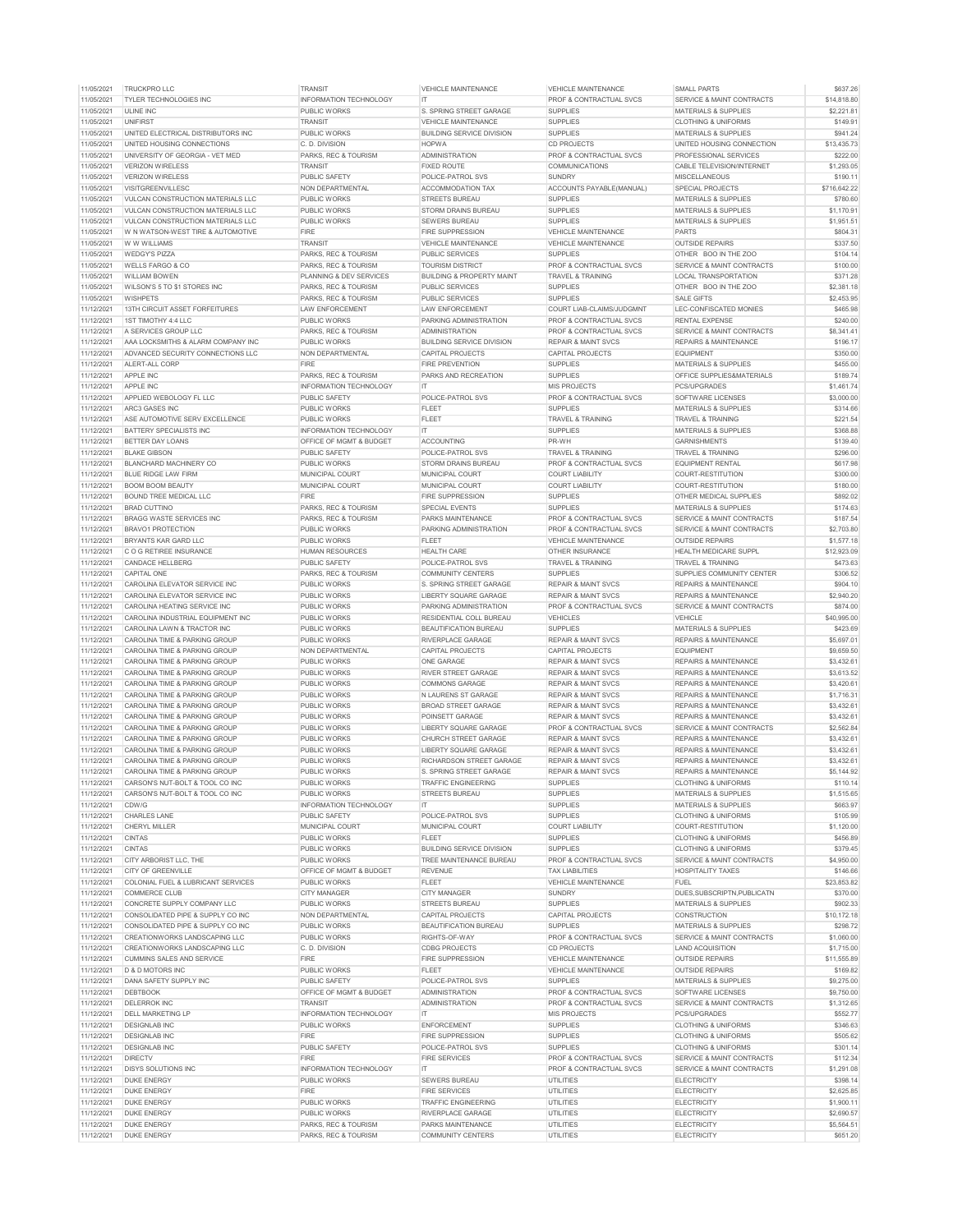| 11/12/2021               | <b>DUKE ENERGY</b>                   | PUBLIC WORKS                         | <b>BUILDING SERVICE DIVISION</b>                      | UTILITIES                                  | <b>ELECTRICITY</b>                                | \$100.00               |
|--------------------------|--------------------------------------|--------------------------------------|-------------------------------------------------------|--------------------------------------------|---------------------------------------------------|------------------------|
| 11/12/2021               | <b>DUKE ENERGY</b>                   | PUBLIC SAFETY                        | POLICE-PATROL SVS                                     | UTILITIES                                  | <b>ELECTRICITY</b>                                | \$341.98               |
| 11/12/2021               | <b>ENERGY DISTRIBUTORS LLC</b>       | PUBLIC WORKS                         | <b>FLEET</b>                                          | VEHICLE MAINTENANCE                        | <b>FUEL</b>                                       | \$4,242.85             |
| 11/12/2021               | <b>ENNIS-FLINT INC</b>               | PUBLIC WORKS                         | <b>TRAFFIC ENGINEERING</b>                            | <b>SUPPLIES</b>                            | M&S-MARKINGS                                      | \$2,368.44             |
| 11/12/2021               | <b>ENNIS-FLINT INC</b>               | PUBLIC WORKS                         | STORM DRAINS BUREAU                                   | <b>SUPPLIES</b>                            | MATERIALS & SUPPLIES                              | \$854.31               |
|                          |                                      |                                      |                                                       |                                            |                                                   |                        |
| 11/12/2021               | <b>ENNIS-FLINT INC</b>               | PUBLIC WORKS                         | SEWERS BUREAU                                         | <b>SUPPLIES</b>                            | MATERIALS & SUPPLIES                              | \$854.32               |
| 11/12/2021               | <b>ENNIS-FLINT INC</b>               | PUBLIC WORKS                         | STREETS BUREAU                                        | <b>SUPPLIES</b>                            | <b>MATERIALS &amp; SUPPLIES</b>                   | \$854.32               |
| 11/12/2021               | <b>ENNIS-FLINT INC</b>               | PUBLIC WORKS                         | FLEET                                                 | <b>SUPPLIES</b>                            | MATERIALS & SUPPLIES                              | \$854.31               |
| 11/12/2021               | <b>EPSILON PLASTICS INC</b>          | PARKS, REC & TOURISM                 | PARKS MAINTENANCE                                     | <b>SUPPLIES</b>                            | <b>MATERIALS &amp; SUPPLIES</b>                   | \$3,735.44             |
| 11/12/2021               | <b>ERIC KOEPKE</b>                   | PUBLIC SAFETY                        | POLICE-PATROL SVS                                     | <b>SUPPLIES</b>                            | <b>CLOTHING &amp; UNIFORMS</b>                    | \$211.95               |
|                          |                                      |                                      |                                                       |                                            |                                                   |                        |
| 11/12/2021               | <b>EXECUTIVE DETAIL LLC</b>          | <b>PUBLIC WORKS</b>                  | FLEET                                                 | VEHICLE MAINTENANCE                        | <b>OUTSIDE REPAIRS</b>                            | \$225.00               |
| 11/12/2021               | FGP INTERNATIONAL                    | <b>INFORMATION TECHNOLOGY</b>        | $\mathsf{I}\mathsf{T}$                                | PROF & CONTRACTUAL SVCS                    | PROFESSIONAL SERVICES                             | \$1,936.40             |
| 11/12/2021               | FLEET PRIDE INC                      | <b>TRANSIT</b>                       | VEHICLE MAINTENANCE                                   | VEHICLE MAINTENANCE                        | <b>SMALL PARTS</b>                                | \$138.58               |
| 11/12/2021               | FLINT EQUIPMENT CO                   | PUBLIC WORKS                         | <b>FLEET</b>                                          | VEHICLE MAINTENANCE                        | <b>OUTSIDE REPAIRS</b>                            | \$1,506.24             |
| 11/12/2021               | GIIIGIIC                             | <b>TRANSIT</b>                       | <b>VEHICLE MAINTENANCE</b>                            | <b>VEHICLE MAINTENANCE</b>                 | <b>SMALL PARTS</b>                                | \$328.32               |
|                          | GOSSETT CONCRETE PIPE CO INC         |                                      |                                                       |                                            | <b>CONSTRUCTION &amp; REPAIR</b>                  |                        |
| 11/12/2021               |                                      | PUBLIC WORKS                         | STORM DRAINS BUREAU                                   | <b>SUPPLIES</b>                            |                                                   | \$1,637.70             |
| 11/12/2021               | GOVERNMENT FINANCE OFFICERS ASSOC    | OFFICE OF MGMT & BUDGET              | <b>ADMINISTRATION</b>                                 | TRAVEL & TRAINING                          | <b>TRAVEL &amp; TRAINING</b>                      | \$150.00               |
| 11/12/2021               | GRAINGER 803858620                   | <b>TRANSIT</b>                       | VEHICLE MAINTENANCE                                   | <b>SUPPLIES</b>                            | MATERIALS & SUPPLIES                              | \$128.00               |
| 11/12/2021               | GRAINGER 803858935                   | PUBLIC WORKS                         | <b>BUILDING SERVICE DIVISION</b>                      | <b>REPAIR &amp; MAINT SVCS</b>             | REPAIRS & MAINTENANCE                             | \$162.23               |
| 11/12/2021               | GRAINGER 803858935                   | PUBLIC WORKS                         | <b>STREETS BUREAL</b>                                 | <b>SUPPLIES</b>                            | CLOTHING & UNIFORMS                               | \$164.66               |
|                          |                                      |                                      | <b>BROAD STREET GARAGE</b>                            | <b>SUPPLIES</b>                            |                                                   | \$1,182.96             |
| 11/12/2021               | GRAINGER 803858935                   | PUBLIC WORKS                         |                                                       |                                            | MATERIALS & SUPPLIES                              |                        |
| 11/12/2021               | <b>GREENVILLE COUNTY</b>             | <b>LAW ENFORCEMENT</b>               | <b>LAW ENFORCEMENT</b>                                | COURT LIAB-CLAIMS/JUDGMNT                  | LEC-CONFISCATED MONIES                            | \$9,137.50             |
| 11/12/2021               | <b>GREENVILLE COUNTY</b>             | PUBLIC SAFETY                        | POLICE-PATROL SVS                                     | PROF & CONTRACTUAL SVCS                    | PROFESSIONAL SERVICES                             | \$3,963.40             |
| 11/12/2021               | GREENVILLE LOCAL DEVELOPMENT         | NON DEPARTMENTAL                     | <b>CAPITAL PROJECTS</b>                               | CAPITAL PROJECTS                           | PLANNING/DESIGN                                   | \$150,000.00           |
| 11/12/2021               | GREENVILLE OFFICE SUPPLY CO INC      | PUBLIC WORKS                         | PARKING ADMINISTRATION                                | <b>SUPPLIES</b>                            | OFFICE SUPPLIES&MATERIALS                         | \$233.77               |
| 11/12/2021               | GREENVILLE OFFICE SUPPLY CO INC      | COMMUNICATION                        | COMMUNICATION                                         | <b>SUPPLIES</b>                            | OFFICE SUPPLIES&MATERIALS                         | \$190.97               |
|                          |                                      |                                      |                                                       |                                            |                                                   |                        |
| 11/12/2021               | GREENVILLE OFFICE SUPPLY CO INC      | PUBLIC WORKS                         | PARKING ADMINISTRATION                                | <b>SUPPLIES</b>                            | <b>CLOTHING &amp; UNIFORMS</b>                    | \$266.04               |
| 11/12/2021               | GREENVILLE OFFICE SUPPLY CO INC      | PARKS, REC & TOURISM                 | <b>COMMUNITY CENTERS</b>                              | <b>SUPPLIES</b>                            | OFFICE SUPPLIES&MATERIALS                         | \$121.91               |
| 11/12/2021               | GREENVILLE OFFICE SUPPLY CO INC      | PLANNING & DEV SERVICES              | <b>BUILDING &amp; PROPERTY MAINT</b>                  | <b>SUPPLIES</b>                            | OFFICE SUPPLIES&MATERIALS                         | \$445.99               |
| 11/12/2021               | GREENVILLE OFFICE SUPPLY CO INC      | PARKS, REC & TOURISM                 | PARKS MAINTENANCE                                     | <b>SUPPLIES</b>                            | OFFICE SUPPLIES&MATERIALS                         | \$221.04               |
| 11/12/2021               | GREENVILLE OFFICE SUPPLY CO INC      | MUNICIPAL COURT                      | MUNICIPAL COURT                                       | <b>SUPPLIES</b>                            | <b>MATERIALS &amp; SUPPLIES</b>                   | \$103.05               |
|                          |                                      |                                      |                                                       |                                            |                                                   |                        |
| 11/12/2021               | GREENVILLE OFFICE SUPPLY CO INC      | <b>HUMAN RESOURCES</b>               | OCCUPATIONAL HEALTH                                   | <b>SUPPLIES</b>                            | <b>MATERIALS &amp; SUPPLIES</b>                   | \$116.29               |
| 11/12/2021               | GREENVILLE OFFICE SUPPLY CO INC.     | <b>CITY ATTORNEY</b>                 | <b>CITY ATTORNEY</b>                                  | <b>SUPPLIES</b>                            | MATERIALS & SUPPLIES                              | \$154.42               |
| 11/12/2021               | GREENVILLE OFFICE SUPPLY CO INC      | PARKS, REC & TOURISM                 | <b>EVENTS MANAGEMENT</b>                              | <b>SUPPLIES</b>                            | OFFICE SUPPLIES&MATERIALS                         | \$126.11               |
| 11/12/2021               | <b>GREENVILLE TURF &amp; TRACTOR</b> | PUBLIC WORKS                         | FI FFT                                                | VEHICLE MAINTENANCE                        | <b>OUTSIDE REPAIRS</b>                            | \$120.00               |
|                          |                                      |                                      |                                                       |                                            |                                                   |                        |
| 11/12/2021               | <b>GREENVILLE WATER</b>              | TRANSIT                              | NON VEHICLE MAINTENANCE                               | <b>UTILITIES</b>                           | WATER/WASTEWATER                                  | \$175.33               |
| 11/12/2021               | <b>GREENVILLE WATER</b>              | PUBLIC WORKS                         | <b>BUILDING SERVICE DIVISION</b>                      | <b>UTILITIES</b>                           | OTHER                                             | \$5,957.23             |
| 11/12/2021               | <b>GREENVILLE WATER</b>              | PARKS, REC & TOURISM                 | <b>TOURISM DISTRICT</b>                               | <b>UTILITIES</b>                           | <b>OTHER</b>                                      | \$443.06               |
| 11/12/2021               | GREENVILLE ZOO FOUNDATION            | PARKS, REC & TOURISM                 | Z <sub>O</sub> O                                      | MEMBERSHIP                                 | FOZ MEMBERSHIP TRSF PMT                           | \$20,740.00            |
|                          |                                      |                                      |                                                       |                                            |                                                   |                        |
| 11/12/2021               | <b>GREG GARCIA</b>                   | <b>PARKS REC &amp; TOURISM</b>       | <b>ADMINISTRATION</b>                                 | <b>SUPPLIES</b>                            | <b>CLOTHING &amp; UNIFORMS</b>                    | \$111.28               |
| 11/12/2021               | HANDI CLEAN PRODUCTS INC             | FIRE                                 | FIRE SUPPRESSION                                      | <b>SUPPLIES</b>                            | <b>JANITORIAL SUPPLIES</b>                        | \$2,519.51             |
| 11/12/2021               | HARPER CORPORATION                   | <b>NON DEPARTMENTAL</b>              | CAPITAL PROJECTS                                      | CAPITAL PROJECTS                           | CONSTRUCTION                                      | \$1,343,171.77         |
| 11/12/2021               | HAYNSWORTH SINKLER BOYD PA           | <b>HUMAN RESOURCES</b>               | <b>HEALTH CARE</b>                                    | DENTAL                                     | DENTAL CLAIMS COBRA                               | \$234.00               |
| 11/12/2021               | HAYNSWORTH SINKLER BOYD PA           | OFFICE OF MGMT & BUDGET              | <b>GENERAL DEBT SERVICE</b>                           | PRINCIPAL                                  | 2018 CAP LEASE PRINCIPAL                          | \$9,883.57             |
|                          |                                      |                                      |                                                       |                                            |                                                   |                        |
| 11/12/2021               | HAYNSWORTH SINKLER BOYD PA           | PUBLIC SAFETY                        | FED EQUITABLE SHAR DOJ                                | MACHINERY AND EQUIPMENT                    | MACHINERY AND EQUIPMENT                           | \$18,850.00            |
| 11/12/2021               | HAYNSWORTH SINKLER BOYD PA           | <b>HUMAN RESOURCES</b>               | HEALTH CARE                                           | OTHER INSURANCE                            | SHORT-TERM DISABILITY                             | \$2,229.81             |
| 11/12/2021               | HAYNSWORTH SINKLER BOYD PA           | <b>HUMAN RESOURCES</b>               | <b>HEALTH CARE</b>                                    | DENTAL                                     | <b>DENTAL ADMIN FEES</b>                          | \$3,538.30             |
| 11/12/2021               | HAYNSWORTH SINKLER BOYD PA           | OFFICE OF MGMT & BUDGET              | <b>GENERAL DEBT SERVICE</b>                           | <b>INTEREST</b>                            | 2018 CAP LEASE INTEREST                           | \$494.53               |
|                          |                                      |                                      |                                                       |                                            |                                                   |                        |
| 11/12/2021               | HAYNSWORTH SINKLER BOYD PA           | <b>NON DEPARTMENTAL</b>              | <b>CAPITAL PROJECTS</b>                               | CAPITAL PROJECTS                           | R/O/W SITE ACQUISITION                            | \$250,000.00           |
| 11/12/2021               | HAYNSWORTH SINKLER BOYD PA           | <b>HUMAN RESOURCES</b>               | HEALTH CARE                                           | DENTAL                                     | DENTAL CLAIMS ACTIVE                              | \$23,801.50            |
| 11/12/2021               | HDR INC                              | NON DEPARTMENTAL                     | <b>CAPITAL PROJECTS</b>                               | CAPITAL PROJECTS                           | PLANNING/DESIGN                                   | \$4,640.40             |
| 11/12/2021               | HOLDER ELECTRIC SUPPLY INC           | PUBLIC WORKS                         | <b>TRAFFIC ENGINEERING</b>                            | <b>SUPPLIES</b>                            | M&S-SIGNALS                                       | \$1,887.49             |
|                          |                                      |                                      |                                                       |                                            |                                                   |                        |
| 11/12/2021               | HOLDER ELECTRIC SUPPLY INC           | PUBLIC WORKS                         | POINSETT GARAGE                                       | <b>REPAIR &amp; MAINT SVCS</b>             | REPAIRS & MAINTENANCE                             | \$1,319.33             |
| 11/12/2021               | HOLDER ELECTRIC SUPPLY INC           | NON DEPARTMENTAL                     | <b>CAPITAL PROJECTS</b>                               | CAPITAL PROJECTS                           | <b>CONSTRUCTION</b>                               | \$5,709.42             |
| 11/12/2021               | HOME DEPOT CREDIT SERVICE 0978       | TRANSIT                              | NON VEHICLE MAINTENANCE                               | <b>SUPPLIES</b>                            | MATERIALS & SUPPLIES                              | \$195.15               |
| 11/12/2021               | HOME DEPOT CREDIT SERVICE 4123       | PUBLIC WORKS                         | CBD TIF CREW                                          | <b>SUPPLIES</b>                            | MATERIALS & SUPPLIES                              | \$209.84               |
| 11/12/2021               | HOME DEPOT CREDIT SERVICE 5898       | <b>FIRE</b>                          | <b>FIRE SERVICES</b>                                  | <b>SUPPLIES</b>                            | MATERIALS & SUPPLIES                              | \$286.88               |
|                          |                                      |                                      |                                                       |                                            |                                                   |                        |
| 11/12/2021               | HOME DEPOT CREDIT SERVICE 5906       | PUBLIC WORKS                         | <b>BUILDING SERVICE DIVISION</b>                      | <b>SUPPLIES</b>                            | MATERIALS & SUPPLIES                              | \$3,866.05             |
| 11/12/2021               | HOME DEPOT CREDIT SERVICE 5922       | PARKS, REC & TOURISM                 | <b>TOURISM DISTRICT</b>                               | <b>SUPPLIES</b>                            | <b>MATERIALS &amp; SUPPLIES</b>                   | \$324.63               |
| 11/12/2021               | HOMETOWN MANUFACTURING INC           | <b>TRANSIT</b>                       | TROLLEY                                               | VEHICLE MAINTENANCE                        | <b>PARTS</b>                                      | \$796.69               |
| 11/12/2021               | <b>HUGHES AGENCY</b>                 | NON DEPARTMENTAL                     | CAPITAL PROJECTS                                      | CAPITAL PROJECTS                           | PLANNING/DESIGN                                   | \$20,548.75            |
| 11/12/2021               | <b>INTERNAL REVENUE SERVICE</b>      | OFFICE OF MGMT & BUDGET              | <b>ACCOUNTING</b>                                     | PR-WH                                      | <b>GARNISHMENTS</b>                               | \$100.00               |
|                          |                                      |                                      |                                                       |                                            |                                                   |                        |
| 11/12/2021               | <b>IRON MOUNTAIN 27128</b>           | PUBLIC SAFETY                        | POLICE-PATROL SVS                                     | PROF & CONTRACTUAL SVCS                    | SERVICE & MAINT CONTRACTS                         | \$588.71               |
| 11/12/2021               | <b>IRON MOUNTAIN 27128</b>           | MUNICIPAL COURT                      | MUNICIPAL COURT                                       | PROF & CONTRACTUAL SVCS                    | PROFESSIONAL SERVICES                             | \$630.97               |
| 11/12/2021               | <b>ISGETT DISTRIBUTORS, INC.</b>     | FIRE                                 | <b>FIRE SUPPRESSION</b>                               | <b>VEHICLE MAINTENANCE</b>                 | <b>PARTS</b>                                      | \$546.93               |
| 11/12/2021               | <b>IVEY COMMUNICATIONS INC</b>       | NON DEPARTMENTAL                     | CAPITAL PROJECTS                                      | CAPITAL PROJECTS                           | <b>EQUIPMENT</b>                                  | \$882.75               |
| 11/12/2021               | <b>IVEY COMMUNICATIONS INC</b>       | COMMUNICATION                        | COMMUNICATION                                         | <b>SUPPLIES</b>                            | MATERIALS & SUPPLIES                              | \$224.31               |
|                          |                                      |                                      |                                                       |                                            |                                                   |                        |
| 11/12/2021               | <b>JAMES PATRICK TIMMS</b>           | PLANNING & DEV SERVICES              | <b>BUILDING &amp; PROPERTY MAINT</b>                  | TRAVEL & TRAINING                          | LOCAL TRANSPORTATION                              | \$513.52               |
| 11/12/2021               | <b>JESSIE GOSSETT</b>                | MUNICIPAL COURT                      | MUNICIPAL COURT                                       | <b>COURT LIABILITY</b>                     | <b>COURT-RESTITUTION</b>                          | \$300.00               |
| 11/12/2021               | <b>JOSH MCGEE</b>                    | PARKS, REC & TOURISM                 | SPECIAL EVENTS                                        | <b>SUPPLIES</b>                            | <b>MATERIALS &amp; SUPPLIES</b>                   | \$659.92               |
| 11/12/2021               | JOSH MCGEE                           | PARKS, REC & TOURISM                 | <b>EVENTS MANAGEMENT</b>                              | <b>SUPPLIES</b>                            | MATERIALS & SUPPLIES                              | \$419.59               |
| 11/12/2021               | KENTUCKY CHILD SUPPORT ENFORCEMENT   | OFFICE OF MGMT & BUDGET              | <b>ACCOUNTING</b>                                     | PR-WH                                      | <b>GARNISHMENTS</b>                               | \$177.69               |
| 11/12/2021               | LAQUENDA QUANIECE STINSON            | MUNICIPAL COURT                      | MUNICIPAL COURT                                       | <b>COURT LIABILITY</b>                     | COURT-REFUNDS                                     | \$1,087.50             |
|                          |                                      |                                      |                                                       |                                            |                                                   |                        |
| 11/12/2021               | <b>LARK BUILDINGS</b>                | PARKS, REC & TOURISM                 | <b>EVENTS MANAGEMENT</b>                              | PROF & CONTRACTUAL SVCS                    | <b>EQUIPMENT RENTAL</b>                           | \$400.00               |
| 11/12/2021               | LAWN & ORDER LLC                     | PUBLIC WORKS                         | PARKING ADMINISTRATION                                | PROF & CONTRACTUAL SVCS                    | SERVICE & MAINT CONTRACTS                         | \$425.00               |
| 11/12/2021               | LEE TRANSPORT EQUIPMENT              | <b>TRANSIT</b>                       | VEHICLE MAINTENANCE                                   | VEHICLE MAINTENANCE                        | PARTS                                             | \$601.69               |
| 11/12/2021               | <b>LESCO RESTORATIONS INC</b>        | NON DEPARTMENTAL                     | CAPITAL PROJECTS                                      | CAPITAL PROJECTS                           | CONSTRUCTION                                      | \$100,424.91           |
|                          |                                      |                                      |                                                       |                                            |                                                   |                        |
| 11/12/2021               | LEXISNEXIS 1239194                   | PUBLIC SAFETY                        | POLICE-PATROL SVS                                     | PROF & CONTRACTUAL SVCS                    | PROFESSIONAL SERVICES                             | \$318.00               |
| 11/12/2021               | LEXISNEXIS 1403290                   | PLANNING & DEV SERVICES              | <b>BUILDING &amp; PROPERTY MAINT</b>                  | <b>SUNDRY</b>                              | DUES, SUBSCRIPTN, PUBLICATN                       | \$156.35               |
| 11/12/2021               | LIL CRICKET                          | MUNICIPAL COURT                      | MUNICIPAL COURT                                       | <b>COURT LIABILITY</b>                     | COURT-RESTITUTION                                 | \$200.00               |
| 11/12/2021               | LINDE GAS & EQUIPMENT INC            | <b>PUBLIC WORKS</b>                  | <b>FLEET</b>                                          | <b>SUPPLIES</b>                            | MATERIALS & SUPPLIES                              | \$265.06               |
|                          |                                      |                                      |                                                       |                                            |                                                   |                        |
| 11/12/2021               | MACK PEST SOLUTIONS INC              | PUBLIC WORKS                         | <b>BUILDING SERVICE DIVISION</b>                      | PROF & CONTRACTUAL SVCS                    | SERVICE & MAINT CONTRACTS                         | \$153.00               |
| 11/12/2021               | MANSFIELD OIL COMPANY OF GAINESVILL  | PUBLIC WORKS                         | FLEET                                                 | <b>VEHICLE MAINTENANCE</b>                 | FUEL CARD                                         | \$50,261.37            |
| 11/12/2021               |                                      |                                      |                                                       |                                            | TEMP PERSONNEL SVCS                               | \$720.40               |
| 11/12/2021               | MARATHON STAFFING INC                | MUNICIPAL COURT                      | MUNICIPAL COURT                                       | PROF & CONTRACTUAL SVCS                    |                                                   |                        |
|                          | <b>MARATHON STAFFING INC</b>         |                                      |                                                       | PROF & CONTRACTUAL SVCS                    | <b>TEMP PERSONNEL SVCS</b>                        |                        |
|                          |                                      | PARKS, REC & TOURISM                 | <b>COMMUNITY CENTERS</b>                              |                                            |                                                   | \$1,081.67             |
| 11/12/2021               | MARATHON STAFFING INC                | COMMUNICATION                        | COMMUNICATION                                         | PROF & CONTRACTUAL SVCS                    | TEMP PERSONNEL SVCS                               | \$928.80               |
| 11/12/2021               | <b>MARATHON STAFFING INC</b>         | PUBLIC SAFETY                        | POLICE-DISPATCH BUREAU                                | <b>PROF &amp; CONTRACTUAL SVCS</b>         | <b>TEMP PERSONNEL SVCS</b>                        | \$2,917.79             |
| 11/12/2021               | MARATHON STAFFING INC                | PUBLIC WORKS                         | <b>STREETS BUREAU</b>                                 | PROF & CONTRACTUAL SVCS                    | TEMP PERSONNEL SVCS                               | \$2,069.02             |
| 11/12/2021               | <b>MARATHON STAFFING INC</b>         | PARKS, REC & TOURISM                 | <b>EVENTS MANAGEMENT</b>                              | PROF & CONTRACTUAL SVCS                    | <b>TEMP PERSONNEL SVCS</b>                        | \$282.51               |
|                          |                                      |                                      |                                                       |                                            |                                                   |                        |
| 11/12/2021               | <b>MARATHON STAFFING INC</b>         | PARKS, REC & TOURISM                 | <b>PUBLIC SERVICES</b>                                | <b>PROF &amp; CONTRACTUAL SVCS</b>         | <b>TEMP PERSONNEL SVCS</b>                        | \$3,495.96             |
| 11/12/2021               | MARATHON STAFFING INC                | PARKS, REC & TOURISM                 | PARKS MAINTENANCE                                     | PROF & CONTRACTUAL SVCS                    | TEMP PERSONNEL SVCS                               | \$2,904.60             |
| 11/12/2021               | MARATHON STAFFING INC                | PUBLIC WORKS                         | SEWERS BUREAU                                         | PROF & CONTRACTUAL SVCS                    | <b>TEMP PERSONNEL SVCS</b>                        | \$752.00               |
| 11/12/2021               | MARATHON STAFFING INC                | TRANSIT                              | <b>FIXED ROUTE</b>                                    | PROF & CONTRACTUAL SVCS                    | TEMP PERSONNEL SVCS                               | \$1,494.44             |
|                          |                                      |                                      |                                                       |                                            |                                                   |                        |
| 11/12/2021               | <b>MARK NELSON</b>                   | PUBLIC SAFETY                        | POLICE-PATROL SVS                                     | TRAVEL & TRAINING                          | <b>TRAVEL &amp; TRAINING</b>                      | \$158.00               |
| 11/12/2021<br>11/12/2021 | MARLBORO BULB CO<br>MARLYN GROUP LLC | PARKS, REC & TOURISM<br>PUBLIC WORKS | <b>TOURISM DISTRICT</b><br><b>BROAD STREET GARAGE</b> | <b>SUPPLIES</b><br>PROF & CONTRACTUAL SVCS | MATERIALS & SUPPLIES<br>SERVICE & MAINT CONTRACTS | \$2,268.12<br>\$112.63 |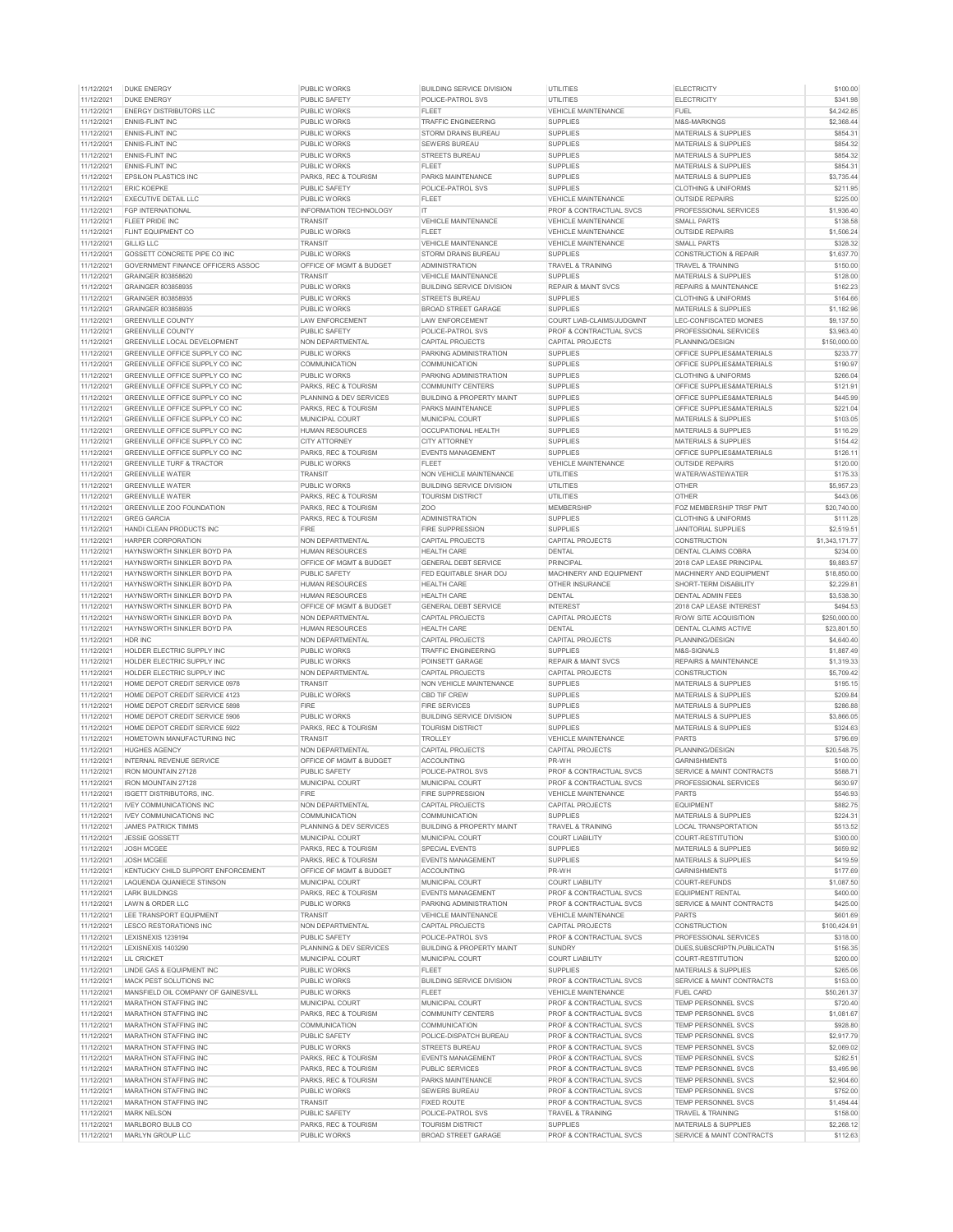|            | MARLYN GROUP LLC                    | <b>PUBLIC WORKS</b>     | <b>RIVER STREET GARAGE</b>           | PROF & CONTRACTUAL SVCS        | <b>SERVICE &amp; MAINT CONTRACTS</b> | \$112.63    |
|------------|-------------------------------------|-------------------------|--------------------------------------|--------------------------------|--------------------------------------|-------------|
| 11/12/2021 |                                     |                         |                                      |                                |                                      |             |
| 11/12/2021 | MARLYN GROUP LLC                    | <b>PUBLIC WORKS</b>     | PARKING ADMINISTRATION               | PROF & CONTRACTUAL SVCS        | PROFESSIONAL SERVICES                | \$281.07    |
| 11/12/2021 | MARLYN GROUP LLC                    | PUBLIC WORKS            | RIVERPLACE GARAGE                    | PROF & CONTRACTUAL SVCS        | SERVICE & MAINT CONTRACTS            | \$112.63    |
| 11/12/2021 | MARLYN GROUP LLC                    | PUBLIC WORKS            | LIBERTY SQUARE GARAGE                | PROF & CONTRACTUAL SVCS        | SERVICE & MAINT CONTRACTS            | \$112.63    |
| 11/12/2021 | MARLYN GROUP LLC                    | PUBLIC WORKS            | <b>COMMONS GARAGE</b>                | PROF & CONTRACTUAL SVCS        | SERVICE & MAINT CONTRACTS            | \$112.63    |
| 11/12/2021 | MARLYN GROUP LLC                    | PUBLIC WORKS            | N LAURENS ST GARAGE                  | PROF & CONTRACTUAL SVCS        | <b>SERVICE &amp; MAINT CONTRACTS</b> | \$112.63    |
|            |                                     |                         |                                      |                                |                                      |             |
| 11/12/2021 | MARLYN GROUP LLC                    | PUBLIC WORKS            | POINSETT GARAGE                      | PROF & CONTRACTUAL SVCS        | SERVICE & MAINT CONTRACTS            | \$112.63    |
| 11/12/2021 | MARLYN GROUP LLC                    | PUBLIC WORKS            | <b>ONE GARAGE</b>                    | PROF & CONTRACTUAL SVCS        | SERVICE & MAINT CONTRACTS            | \$112.63    |
| 11/12/2021 | MARLYN GROUP LLC                    | PUBLIC WORKS            | RICHARDSON STREET GARAGE             | PROF & CONTRACTUAL SVCS        | SERVICE & MAINT CONTRACTS            | \$112.63    |
| 11/12/2021 | MARLYN GROUP LLC                    | PUBLIC WORKS            | S. SPRING STREET GARAGE              | PROF & CONTRACTUAL SVCS        | SERVICE & MAINT CONTRACTS            | \$112.63    |
| 11/12/2021 | MARLYN GROUP LLC                    | PUBLIC WORKS            | CHURCH STREET GARAGE                 | PROF & CONTRACTUAL SVCS        | SERVICE & MAINT CONTRACTS            | \$112.63    |
|            |                                     |                         | PARKING ADMINISTRATION               | <b>ESCROW DEPOSITS</b>         | PKG ESCROW-BROWN ST                  |             |
| 11/12/2021 | MASHBURN CONSTRUCTION               | PUBLIC WORKS            |                                      |                                |                                      | \$216.00    |
| 11/12/2021 | MICHAEL PANASKO                     | ECONOMIC DEVELOPMENT    | ECONOMIC DEVELOPMENT                 | <b>TRAVEL &amp; TRAINING</b>   | TRAVEL & TRAINING                    | \$296.80    |
| 11/12/2021 | MICHAEL TIERNEY                     | PUBLIC SAFETY           | POLICE-PATROL SVS                    | TRAVEL & TRAINING              | <b>TRAVEL &amp; TRAINING</b>         | \$177.08    |
| 11/12/2021 | MIKE'S BODY SHOP & TOWING INC       | PUBLIC WORKS            | <b>FLEET</b>                         | VEHICLE MAINTENANCE            | <b>OUTSIDE REPAIRS</b>               | \$570.00    |
| 11/12/2021 | MOP & BUCKET LLC                    | PARKS, REC & TOURISM    | <b>ADMINISTRATION</b>                | PROF & CONTRACTUAL SVCS        | SERVICE & MAINT CONTRACTS            | \$480.00    |
| 11/12/2021 | MOSAIC ENGINEERING & CONSULTING PC  | NON DEPARTMENTAL        | CAPITAL PROJECTS                     | CAPITAL PROJECTS               | PROJECT MANAGEMENT                   | \$15,000.00 |
|            | MOSAIC ENGINEERING & CONSULTING PC  |                         | CAPITAL PROJECTS                     |                                |                                      |             |
| 11/12/2021 |                                     | NON DEPARTMENTAL        |                                      | <b>CAPITAL PROJECTS</b>        | PLANNING/DESIGN                      | \$12,950.00 |
| 11/12/2021 | MOTOROLA SOLUTIONS INC              | PUBLIC SAFETY           | POLICE-DISPATCH BUREAU               | <b>REPAIR &amp; MAINT SVCS</b> | RADIO MAINTENANCE                    | \$17,315.58 |
| 11/12/2021 | NAI EARLE FURMAN                    | <b>PUBLIC WORKS</b>     | PARKING ADMINISTRATION               | <b>ESCROW DEPOSITS</b>         | PKG ESCROW-ONE GARAGE                | \$216.00    |
| 11/12/2021 | <b>NAPA</b>                         | PUBLIC WORKS            | <b>FLEET</b>                         | VEHICLE MAINTENANCE            | PARTS                                | \$52,735.77 |
| 11/12/2021 | <b>NAPA</b>                         | <b>PUBLIC WORKS</b>     | <b>FLEET</b>                         | VEHICLE MAINTENANCE            | PARTS MANAGEMENT FEES                | \$13,790.34 |
| 11/12/2021 | NAPA AUTO PARTS                     | <b>FIRE</b>             | <b>FIRE SUPPRESSION</b>              | <b>VEHICLE MAINTENANCE</b>     | <b>PARTS</b>                         | \$1,387.79  |
|            |                                     |                         |                                      |                                |                                      |             |
| 11/12/2021 | OPAL LYNN WYATT-PEOPLES             | MUNICIPAL COURT         | MUNICIPAL COURT                      | <b>COURT LIABILITY</b>         | <b>COURT-RESTITUTION</b>             | \$200.00    |
| 11/12/2021 | O'SHEA K STOUDEMIER                 | <b>LAW ENFORCEMENT</b>  | <b>LAW ENFORCEMENT</b>               | COURT LIAB-CLAIMS/JUDGMNT      | LEC-CONFISCATED MONIES               | \$560.00    |
| 11/12/2021 | OZONE COLLISION CENTER LLC          | PUBLIC WORKS            | <b>FLEET</b>                         | VEHICLE MAINTENANCE            | <b>OUTSIDE REPAIRS</b>               | \$800.00    |
| 11/12/2021 | PALMETTO INFRASTRUCTURE INC         | NON DEPARTMENTAL        | CAPITAL PROJECTS                     | CAPITAL PROJECTS               | CONSTRUCTION                         | \$10,702.50 |
| 11/12/2021 | PALMETTO UTILITY PROTECTION INC     | PUBLIC WORKS            | SEWERS BUREAU                        | PROF & CONTRACTUAL SVCS        | PROFESSIONAL SERVICES                | \$1,688.69  |
|            | PANAGAKOS ASPHALT INC               |                         | SEWERS BUREAU                        | SUPPLIES                       | MATERIALS & SUPPLIES                 |             |
| 11/12/2021 |                                     | PUBLIC WORKS            |                                      |                                |                                      | \$113.07    |
| 11/12/2021 | PANAGAKOS ASPHALT INC               | PUBLIC WORKS            | STREETS BUREAU                       | <b>SUPPLIES</b>                | MATERIALS & SUPPLIES                 | \$113.07    |
| 11/12/2021 | PANAGAKOS ASPHALT INC               | PUBLIC WORKS            | STORM DRAINS BUREAU                  | <b>SUPPLIES</b>                | MATERIALS & SUPPLIES                 | \$113.06    |
| 11/12/2021 | PARRISH TIRE CO                     | TRANSIT                 | <b>FIXED ROUTE</b>                   | <b>VEHICLE MAINTENANCE</b>     | <b>TIRES AND TUBES</b>               | \$100.00    |
| 11/12/2021 | PETERBILT STORE OF GREENVILLE, THE  | <b>TRANSIT</b>          | VEHICLE MAINTENANCE                  | VEHICLE MAINTENANCE            | PARTS                                | \$3,906.12  |
| 11/12/2021 | <b>PINNACLE BANK</b>                | LAW ENFORCEMENT         | <b>LAW ENFORCEMENT</b>               | COURT LIAB-CLAIMS/JUDGMNT      | LEC-CONFISCATED MONIES               | \$1,300.00  |
|            | PREMIER GROWERS INC                 | PARKS, REC & TOURISM    |                                      |                                | <b>MATERIALS &amp; SUPPLIES</b>      |             |
| 11/12/2021 |                                     |                         | <b>TOURISM DISTRICT</b>              | <b>SUPPLIES</b>                |                                      | \$4,627.70  |
| 11/12/2021 | PRESORT PLUS INC                    | OFFICE OF MGMT & BUDGET | PURCHASING                           | COMMUNICATIONS                 | POSTAGE                              | \$3,803.55  |
| 11/12/2021 | PRINT MEDIA INC                     | <b>PUBLIC WORKS</b>     | RICHARDSON STREET GARAGE             | <b>SUPPLIES</b>                | MATERIALS & SUPPLIES                 | \$2,273.94  |
| 11/12/2021 | PROFORMA RHINO GRAPHICS             | ECONOMIC DEVELOPMENT    | ECONOMIC DEVELOPMENT                 | <b>SUPPLIES</b>                | MATERIALS & SUPPLIES                 | \$117.30    |
| 11/12/2021 | PROVIDENT LIFE & ACCIDENT INS CO.   | <b>HUMAN RESOURCES</b>  | <b>HEALTH CARE</b>                   | OTHER INSURANCE                | LIFE INSURANCE                       | \$1,207.77  |
| 11/12/2021 | R E MICHEL COMPANY LLC              | PUBLIC WORKS            | <b>BUILDING SERVICE DIVISION</b>     | <b>SUPPLIES</b>                | MATERIALS & SUPPLIES                 | \$180.55    |
|            |                                     |                         |                                      |                                |                                      |             |
| 11/12/2021 | REBUILD UPSTATE                     | C. D. DIVISION          | <b>CDBG PROJECTS</b>                 | CD PROJECTS                    | PUBLIC INFORMATION                   | \$13,508.35 |
| 11/12/2021 | <b>REPUBLIC SERVICES</b>            | <b>PUBLIC WORKS</b>     | GARBAGE DISPOSAL BUREAU              | PROF & CONTRACTUAL SVCS        | <b>HAULING COSTS</b>                 | \$75,983.14 |
| 11/12/2021 | S C DEPARTMENT OF REVENUE           | PARKS, REC & TOURISM    | PUBLIC SERVICES                      | <b>TAX LIABILITIES</b>         | <b>ADMISSION TAXES</b>               | \$15,550.48 |
| 11/12/2021 | S C DEPARTMENT OF REVENUE           | PARKS, REC & TOURISM    | PUBLIC SERVICES                      | <b>TAX LIABILITIES</b>         | <b>SALES TAXES</b>                   | \$4,194.95  |
| 11/12/2021 | S C DEPARTMENT OF REVENUE           | OFFICE OF MGMT & BUDGET | <b>ACCOUNTING</b>                    | PR-WH                          | <b>GARNISHMENTS</b>                  | \$135.68    |
| 11/12/2021 | S C RETIREMENT SYSTEM               | OFFICE OF MGMT & BUDGET | <b>ACCOUNTING</b>                    | PR-WH                          | RETIREMENT SVS PURCHASE              | \$2,076.69  |
|            |                                     |                         |                                      |                                |                                      |             |
| 11/12/2021 | SAFE INDUSTRIES                     | <b>FIRE</b>             | <b>FIRE SUPPRESSION</b>              | <b>SUPPLIES</b>                | <b>CLOTHING &amp; UNIFORMS</b>       | \$222.60    |
| 11/12/2021 | SAFETY PRODUCTS INC                 | PUBLIC WORKS            | PARKING ADMINISTRATION               | <b>SUPPLIES</b>                | <b>CLOTHING &amp; UNIFORMS</b>       | \$438.59    |
| 11/12/2021 | SAFETY PRODUCTS INC                 | PUBLIC WORKS            | PARKING ADMINISTRATION               | <b>SUNDRY</b>                  | <b>MISCELLANEOUS</b>                 | \$222.60    |
| 11/12/2021 | SAFETY PRODUCTS INC                 | PUBLIC WORKS            | POINSETT GARAGE                      | <b>SUPPLIES</b>                | MATERIALS & SUPPLIES                 | \$116.39    |
| 11/12/2021 | SALUDA CONSTRUCTION LLC             | NON DEPARTMENTAL        | CAPITAL PROJECTS                     | CAPITAL PROJECTS               | <b>CONSTRUCTION</b>                  | \$50,155.25 |
|            |                                     |                         |                                      |                                |                                      |             |
| 11/12/2021 | SC DEPT OF EMPLOYMENT & WORKFORCE   | OFFICE OF MGMT & BUDGET | ACCOUNTING                           | PR-WH                          | <b>GARNISHMENTS</b>                  | \$148.29    |
| 11/12/2021 | <b>SC DHEC</b>                      | PARKS, REC & TOURISM    | PUBLIC SERVICES                      | PROF & CONTRACTUAL SVCS        | PROFESSIONAL SERVICES                | \$100.00    |
| 11/12/2021 | <b>SC DHEC</b>                      | PARKS, REC & TOURISM    | <b>TOURISM DISTRICT</b>              | PROF & CONTRACTUAL SVCS        | SERVICE & MAINT CONTRACTS            | \$100.00    |
| 11/12/2021 | SC STATE DISBURSEMENT UNIT          | OFFICE OF MGMT & BUDGET | ACCOUNTING                           | PR-WH                          | <b>GARNISHMENTS</b>                  | \$2,943.23  |
| 11/12/2021 | SEJ SERVICES LLC                    | <b>TRANSIT</b>          | NON VEHICLE MAINTENANCE              | PROF & CONTRACTUAL SVCS        | SERVICE & MAINT CONTRACTS            | \$429.00    |
| 11/12/2021 | <b>SESITE LLC</b>                   | PUBLIC WORKS            | <b>ENGINEERING</b>                   | PROF & CONTRACTUAL SVCS        | PROFESSIONAL SERVICES                | \$4,030.00  |
|            |                                     |                         |                                      |                                |                                      |             |
| 11/12/2021 | SHERWIN WILLIAMS                    | TRANSIT                 | NON VEHICLE MAINTENANCE              | <b>REPAIR &amp; MAINT SVCS</b> | REPAIRS & MAINTENANCE                | \$395.44    |
| 11/12/2021 | SHERWIN WILLIAMS                    | PUBLIC WORKS            | CBD TIF CREW                         | <b>SUPPLIES</b>                | MATERIALS & SUPPLIES                 | \$151.75    |
| 11/12/2021 | SHERWIN WILLIAMS                    | PUBLIC WORKS            | SEWERS BUREAU                        | <b>SUPPLIES</b>                | <b>MATERIALS &amp; SUPPLIES</b>      | \$1,528.54  |
| 11/12/2021 | SIB FIXED COST REDUCTION CO LLC     | INFORMATION TECHNOLOGY  | IT                                   | COMMUNICATIONS                 | TELECOMMUNICATIONS/WIRELE            | \$1,146.09  |
| 11/12/2021 | SIERRA JIMENEZ                      | <b>PUBLIC SAFETY</b>    | POLICE-PATROL SVS                    | <b>SUPPLIES</b>                | MATERIALS & SUPPLIES                 | \$1,099.99  |
| 11/12/2021 | SIGNATURES COMPANY LLC              | PARKS, REC & TOURISM    | <b>COMMUNITY CENTERS</b>             | <b>SUPPLIES</b>                | <b>CLOTHING &amp; UNIFORMS</b>       |             |
|            |                                     |                         |                                      |                                |                                      | \$2,120.66  |
| 11/12/2021 | SITE DESIGN INC                     | <b>NON DEPARTMENTAL</b> | CAPITAL PROJECTS                     | <b>CAPITAL PROJECTS</b>        | PLANNING/DESIGN                      | \$2 798 00  |
| 11/12/2021 | SNIDER FLEET SOLUTIONS              | <b>PUBLIC WORKS</b>     | <b>FLEET</b>                         | VEHICLE MAINTENANCE            | <b>OUTSIDE REPAIRS</b>               | \$1,363.46  |
| 11/12/2021 | SOUTHEASTERN PAPER GROUP            | PUBLIC WORKS            | <b>BUILDING SERVICE DIVISION</b>     | <b>SUPPLIES</b>                | JANITORIAL SUPPLIES                  | \$997.77    |
| 11/12/2021 | SPARTAN FIRE & EMERGENCY APPARATUS  | FIRE                    | FIRE SUPPRESSION                     | VEHICLE MAINTENANCE            | <b>PARTS</b>                         | \$111.57    |
| 11/12/2021 | SPECIES360                          | PARKS, REC & TOURISM    | <b>ADMINISTRATION</b>                | <b>SUNDRY</b>                  | DUES, SUBSCRIPTN, PUBLICATN          | \$5,037.12  |
|            |                                     |                         |                                      |                                |                                      |             |
| 11/12/2021 | SQUIRE PATTON BOGGS LLP             | <b>CITY MANAGER</b>     | <b>CITY MANAGER</b>                  | PROF & CONTRACTUAL SVCS        | PROFESSIONAL SERVICES                | \$5,000.00  |
| 11/12/2021 | <b>STATE TREASURER</b>              | MUNICIPAL COURT         | MUNICIPAL COURT                      | <b>COURT LIABILITY</b>         | COURT-DUI SPINAL CORD SUR            | \$953.18    |
| 11/12/2021 | <b>STATE TREASURER</b>              | MUNICIPAL COURT         | MUNICIPAL COURT                      | <b>COURT LIABILITY</b>         | COURT-DUI HWY PATRL SURCH            | \$826.18    |
| 11/12/2021 | <b>STATE TREASURER</b>              | MUNICIPAL COURT         | MUNICIPAL COURT                      | <b>COURT LIABILITY</b>         | <b>DUS HWY PATROL</b>                | \$894.35    |
| 11/12/2021 | <b>STATE TREASURER</b>              | MUNICIPAL COURT         | MUNICIPAL COURT                      | <b>COURT LIABILITY</b>         | COURT-DRUG SURCHARGE                 | \$1,397.42  |
| 11/12/2021 | STATE TREASURER                     | MUNICIPAL COURT         | MUNICIPAL COURT                      | <b>COURT LIABILITY</b>         | COURT-STATE ASSESSMENT               | \$21,906.71 |
|            |                                     |                         |                                      |                                |                                      |             |
| 11/12/2021 | <b>STATE TREASURER</b>              | MUNICIPAL COURT         | MUNICIPAL COURT                      | <b>COURT LIABILITY</b>         | COURT-DUI ASSESSMENT                 | \$114.37    |
| 11/12/2021 | <b>STATE TREASURER</b>              | <b>LAW ENFORCEMENT</b>  | <b>LAW ENFORCEMENT</b>               | COURT LIAB-CLAIMS/JUDGMNT      | LEC-CONFISCATED MONIES               | \$1,932.85  |
| 11/12/2021 | <b>STATE TREASURER</b>              | MUNICIPAL COURT         | MUNICIPAL COURT                      | <b>COURT LIABILITY</b>         | DUI/DUAC BRTHLZR TST SLED            | \$238.28    |
| 11/12/2021 | <b>STATE TREASURER</b>              | MUNICIPAL COURT         | MUNICIPAL COURT                      | <b>COURT LIABILITY</b>         | COURT-TRAFFIC SURCHARGE              | \$7,670.07  |
| 11/12/2021 | STONE AVE NURSERY LLC               | PUBLIC WORKS            | <b>BEAUTIFICATION BUREAU</b>         | <b>SUPPLIES</b>                | MATERIALS & SUPPLIES                 | \$225.00    |
| 11/12/2021 | STONESTHROW APARTMENT HOMES         | MUNICIPAL COURT         | MUNICIPAL COURT                      | <b>COURT LIABILITY</b>         | COURT-RESTITUTION                    | \$100.00    |
|            |                                     |                         |                                      | PROF & CONTRACTUAL SVCS        |                                      |             |
| 11/12/2021 | SUBLIGHT ENGINEERING PLLC           | CITY MANAGER            | <b>CITY MANAGER</b>                  |                                | PROFESSIONAL SERVICES                | \$225.00    |
| 11/12/2021 | SUMMIT ENGINEERING LABORATORY & TES | NON DEPARTMENTAL        | <b>CAPITAL PROJECTS</b>              | CAPITAL PROJECTS               | CONSTRUCTION                         | \$187.50    |
| 11/12/2021 | SUPERION LLC                        | OFFICE OF MGMT & BUDGET | <b>ADMINISTRATION</b>                | PROF & CONTRACTUAL SVCS        | PROFESSIONAL SERVICES                | \$1,365.00  |
| 11/12/2021 | SUPERIOR TREES INC                  | PUBLIC WORKS            | TREE MAINTENANCE BUREAU              | <b>SUPPLIES</b>                | MATERIALS & SUPPLIES                 | \$2,267.50  |
| 11/12/2021 | <b>SWANK MOTION PICTURES INC</b>    | PARKS, REC & TOURISM    | SPECIAL EVENTS                       | PROF & CONTRACTUAL SVCS        | PROFESSIONAL SERVICES                | \$1,150.10  |
| 11/12/2021 | TALENT MANAGEMENT SOLUTIONS         | <b>TRANSIT</b>          | <b>FIXED ROUTE</b>                   | PROF & CONTRACTUAL SVCS        | TEMP PERSONNEL SVCS                  | \$1,993.60  |
|            |                                     |                         |                                      |                                |                                      |             |
| 11/12/2021 | TALENT MANAGEMENT SOLUTIONS         | <b>PUBLIC WORKS</b>     | RESIDENTIAL COLL BUREAU              | PROF & CONTRACTUAL SVCS        | TEMP PERSONNEL SVCS                  | \$2,646.43  |
| 11/12/2021 | TASTY AS FIT LLC                    | NON DEPARTMENTAL        | CAPITAL PROJECTS                     | CAPITAL PROJECTS               | CONSTRUCTION                         | \$7,422.40  |
| 11/12/2021 | TD CARD SERVICES                    | PARKS, REC & TOURISM    | PUBLIC SERVICES                      | <b>SUPPLIES</b>                | <b>SPECIAL EVENTS</b>                | \$111.17    |
| 11/12/2021 | TD CARD SERVICES                    | <b>FIRE</b>             | <b>FIRE SUPPRESSION</b>              | <b>SUPPLIES</b>                | <b>MATERIALS &amp; SUPPLIES</b>      | \$2,401.88  |
| 11/12/2021 | TD CARD SERVICES                    | PUBLIC WORKS            | FLEET                                | TRAVEL & TRAINING              | TRAVEL & TRAINING                    | \$121.66    |
|            |                                     |                         |                                      |                                |                                      |             |
| 11/12/2021 | TD CARD SERVICES                    | <b>CITY MANAGER</b>     | CITY MANAGER                         | <b>SUNDRY</b>                  | <b>MISCELLANEOUS</b>                 | \$338.16    |
| 11/12/2021 | TD CARD SERVICES                    | PARKS, REC & TOURISM    | <b>ADMINISTRATION</b>                | <b>SUPPLIES</b>                | M&S-EXHIBITS                         | \$185.49    |
| 11/12/2021 | TD CARD SERVICES                    | PLANNING & DEV SERVICES | <b>BUILDING &amp; PROPERTY MAINT</b> | PROF & CONTRACTUAL SVCS        | <b>DEMOLITIONS</b>                   | \$375.00    |
| 11/12/2021 | TD CARD SERVICES                    | PARKS, REC & TOURISM    | <b>PUBLIC SERVICES</b>               | <b>SUPPLIES</b>                | OTHER BOO IN THE ZOO                 | \$644.11    |
|            |                                     |                         | PUBLIC SERVICES                      | <b>SUNDRY</b>                  | DUES, SUBSCRIPTN, PUBLICATN          | \$100.00    |
| 11/12/2021 | TD CARD SERVICES                    | PARKS, REC & TOURISM    |                                      |                                |                                      |             |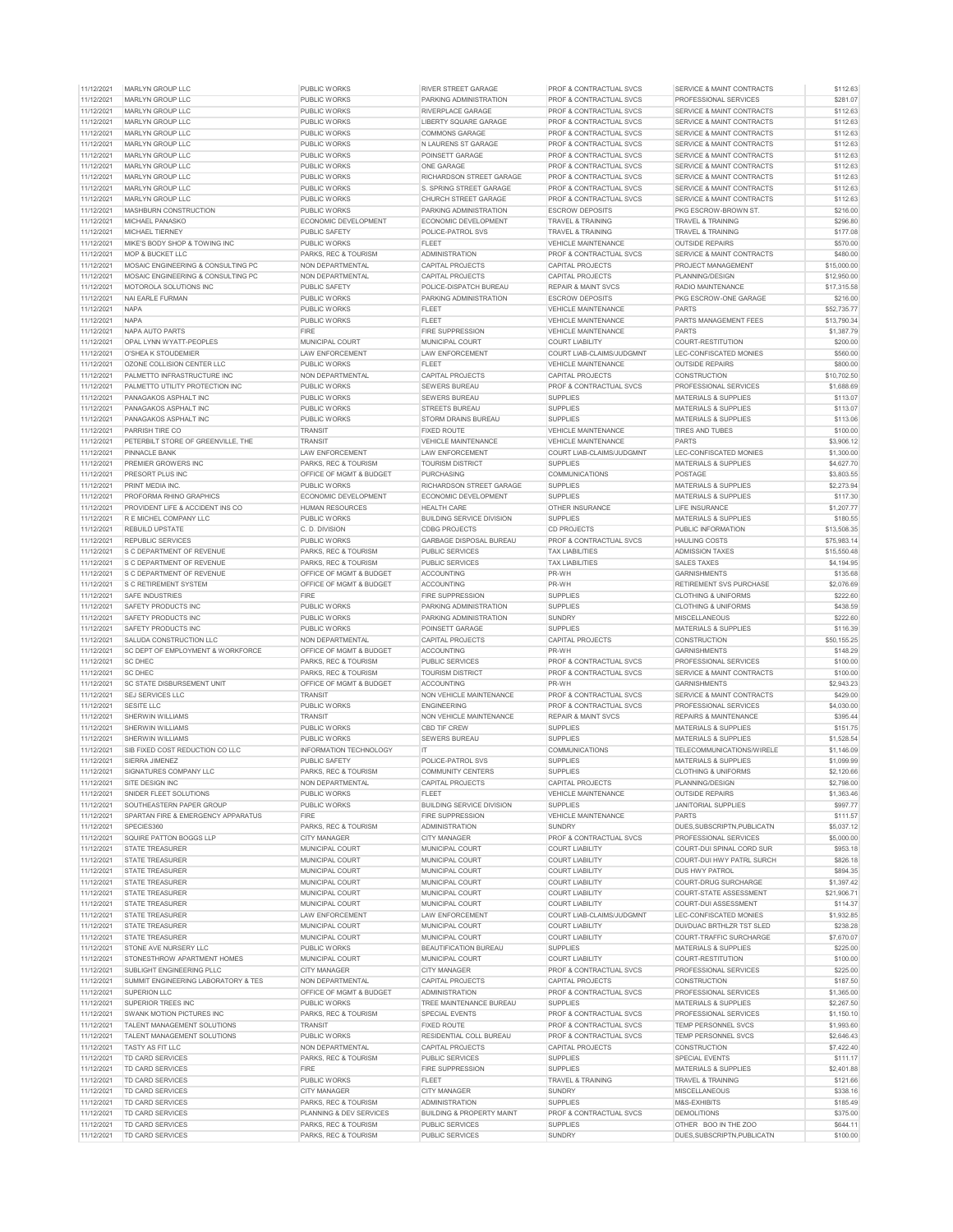| 11/12/2021               | TD CARD SERVICES                         | PARKS, REC & TOURISM                 | <b>PUBLIC SERVICES</b>                               | <b>SUPPLIES</b>                    | OTHER HOLIDAY AT ZOO              | \$5 471 20               |
|--------------------------|------------------------------------------|--------------------------------------|------------------------------------------------------|------------------------------------|-----------------------------------|--------------------------|
|                          | TD CARD SERVICES                         | PARKS, REC & TOURISM                 | PUBLIC SERVICES                                      | <b>SUPPLIES</b>                    | SALE CONCESSIONS                  | \$176.97                 |
| 11/12/2021               | TD CARD SERVICES                         | FIRE                                 | <b>FIRE SUPPRESSION</b>                              | <b>SUPPLIES</b>                    | <b>CLOTHING &amp; UNIFORMS</b>    | \$277.32                 |
| 11/12/2021               | TD CARD SERVICES                         | <b>FIRE</b>                          | <b>FIRE PREVENTION</b>                               | TRAVEL & TRAINING                  | TRAVEL & TRAINING                 | \$132.00                 |
|                          |                                          |                                      |                                                      |                                    |                                   |                          |
| 11/12/2021               | TD CARD SERVICES                         | PLANNING & DEV SERVICES              | <b>BUILDING &amp; PROPERTY MAINT</b>                 | TRAVEL & TRAINING                  | <b>TRAVEL &amp; TRAINING</b>      | \$1,759.41               |
| 11/12/2021               | TD CARD SERVICES                         | <b>FIRE</b>                          | <b>FIRE SERVICES</b>                                 | <b>SUNDRY</b>                      | MISCELLANEOUS                     | \$205.21                 |
| 11/12/2021               | TD CARD SERVICES                         | COUNCIL                              | <b>CITY COUNCIL</b>                                  | SUNDRY                             | <b>MISCELLANEOUS</b>              | \$108.06                 |
| 11/12/2021               | TD CARD SERVICES                         | <b>FIRE</b>                          | <b>FIRE SUPPRESSION</b>                              | <b>REPAIR &amp; MAINT SVCS</b>     | REPAIRS & MAINTENANCE             | \$860.00                 |
| 11/12/2021               | TD CARD SERVICES                         | PARKS, REC & TOURISM                 | PUBLIC SERVICES                                      | <b>SUPPLIES</b>                    | OFFICE SUPPLIES&MATERIALS         | \$277.43                 |
| 11/12/2021               | TD CARD SERVICES                         | FIRE                                 | <b>FIRE SUPPRESSION</b>                              | <b>VEHICLE MAINTENANCE</b>         | <b>PARTS</b>                      | \$789.41                 |
|                          |                                          |                                      |                                                      |                                    |                                   |                          |
| 11/12/2021               | TD CARD SERVICES                         | ECONOMIC DEVELOPMENT                 | ECONOMIC DEVELOPMENT                                 | <b>TRAVEL &amp; TRAINING</b>       | <b>TRAVEL &amp; TRAINING</b>      | \$1,337.18               |
| 11/12/2021               | TD CARD SERVICES                         | ECONOMIC DEVELOPMENT                 | ECONOMIC DEVELOPMENT                                 | <b>SUNDRY</b>                      | <b>MISCELLANEOUS</b>              | \$313.64                 |
| 11/12/2021               | TD CARD SERVICES                         | <b>INFORMATION TECHNOLOGY</b>        | IT                                                   | TRAVEL & TRAINING                  | <b>TRAVEL &amp; TRAINING</b>      | \$412.67                 |
| 11/12/2021               | TD CARD SERVICES                         | <b>INFORMATION TECHNOLOGY</b>        | <b>IT</b>                                            | <b>SUPPLIES</b>                    | <b>MATERIALS &amp; SUPPLIES</b>   | \$349.85                 |
| 11/12/2021               | TD CARD SERVICES                         | <b>FIRE</b>                          | <b>FIRE SERVICES</b>                                 | <b>SUNDRY</b>                      | DUES, SUBSCRIPTN, PUBLICATN       | \$453.77                 |
|                          |                                          |                                      |                                                      |                                    |                                   |                          |
| 11/12/2021               | TD CARD SERVICES                         | <b>FIRE</b>                          | FIRE PREVENTION                                      | <b>SUNDRY</b>                      | DUES, SUBSCRIPTN, PUBLICATN       | \$485.00                 |
| 11/12/2021               | TERRACON CONSULTANTS INC                 | NON DEPARTMENTAL                     | CAPITAL PROJECTS                                     | CAPITAL PROJECTS                   | <b>PROJECT EXPENSE</b>            | \$8,571.80               |
| 11/12/2021               | THOMSON REUTERS - WEST                   | CITY ATTORNEY                        | CITY ATTORNEY                                        | <b>SUNDRY</b>                      | DUES.SUBSCRIPTN.PUBLICATN         | \$4,137.37               |
| 11/12/2021               | THOMSON REUTERS - WEST                   | PUBLIC SAFETY                        | POLICE-PATROL SVS                                    | PROF & CONTRACTUAL SVCS            | PROFESSIONAL SERVICES             | \$447.60                 |
| 11/12/2021               | TMS SOUTH INC                            | PUBLIC WORKS                         | <b>BUILDING SERVICE DIVISION</b>                     | <b>SUPPLIES</b>                    | MATERIALS & SUPPLIES              | \$109.91                 |
| 11/12/2021               | TRAFFIC LOGIX CORPORATION                | NON DEPARTMENTAL                     |                                                      | <b>CAPITAL PROJECTS</b>            | <b>CONSTRUCTION</b>               | \$31,749.27              |
|                          |                                          |                                      | CAPITAL PROJECTS                                     |                                    |                                   |                          |
| 11/12/2021               | <b>TRAVIS SUMMEY</b>                     | OFFICE OF MGMT & BUDGET              | <b>REVENUE</b>                                       | TRAVEL & TRAINING                  | LOCAL TRANSPORTATION              | \$152.95                 |
| 11/12/2021               | <b>TRUCK TOYZ INC</b>                    | PUBLIC WORKS                         | <b>FLEET</b>                                         | VEHICLE MAINTENANCE                | <b>OUTSIDE REPAIRS</b>            | \$539.28                 |
| 11/12/2021               | <b>TSUNAM</b>                            | MUNICIPAL COURT                      | MUNICIPAL COURT                                      | <b>COURT LIABILITY</b>             | COURT-RESTITUTION                 | \$236.00                 |
| 11/12/2021               | <b>ULINE INC</b>                         | PUBLIC WORKS                         | STREETS BUREAU                                       | <b>SUPPLIES</b>                    | MATERIALS & SUPPLIES              | \$2,068.31               |
| 11/12/2021               | <b>ULINE INC</b>                         | PARKS, REC & TOURISM                 | <b>COMMUNITY CENTERS</b>                             | <b>SUPPLIES</b>                    | SUPPLIES ATHLETICS                | \$676.40                 |
|                          | UNIFIRST                                 |                                      |                                                      | <b>SUPPLIES</b>                    |                                   |                          |
| 11/12/2021               |                                          | TRANSIT                              | <b>VEHICLE MAINTENANCE</b>                           |                                    | <b>CLOTHING &amp; UNIFORMS</b>    | \$144.81                 |
| 11/12/2021               | UNITED RENTALS (NORTH AMERICA) INC       | PUBLIC WORKS                         | <b>SEWERS BUREAU</b>                                 | PROF & CONTRACTUAL SVCS            | <b>EQUIPMENT RENTAL</b>           | \$573.97                 |
| 11/12/2021               | UNITED WAY OF GREENVILLE COUNTY          | OFFICE OF MGMT & BUDGET              | <b>ACCOUNTING</b>                                    | PR-WH                              | <b>UNITED WAY</b>                 | \$407.08                 |
| 11/12/2021               | UPSTATE DOOR CO INC                      | PUBLIC WORKS                         | <b>BUILDING SERVICE DIVISION</b>                     | <b>REPAIR &amp; MAINT SVCS</b>     | REPAIRS & MAINTENANCE             | \$1,337.00               |
| 11/12/2021               | UPSTREAM IDENTITY LLC                    | PLANNING & DEV SERVICES              | <b>BUILDING &amp; PROPERTY MAINT</b>                 | <b>SUPPLIES</b>                    | <b>CLOTHING &amp; UNIFORMS</b>    | \$2,239.25               |
| 11/12/2021               | URBAN DESIGN ASSOCIATES LTD              | CITY MANAGER                         | <b>CITY MANAGER</b>                                  | PROF & CONTRACTUAL SVCS            | PROFESSIONAL SERVICES             | \$1,928.40               |
|                          |                                          |                                      |                                                      |                                    |                                   |                          |
| 11/12/2021               | US AUTO SALES                            | MUNICIPAL COURT                      | MUNICIPAL COURT                                      | <b>COURT LIABILITY</b>             | COURT-RESTITUTION                 | \$350.00                 |
| 11/12/2021               | USI INSURANCE SERVICES                   | <b>HUMAN RESOURCES</b>               | <b>HEALTH CARE</b>                                   | PROF & CONTRACTUAL SVCS            | PROFESSIONAL SERVICES             | \$6,000.00               |
| 11/12/2021               | VAUGHN AND MELTON                        | CITY MANAGER                         | UTILITY UNDERGROUNDING FU                            | <b>SUNDRY</b>                      | UNDERGROUNDING COMMERCIAL         | \$11,471.45              |
| 11/12/2021               | VICTOR AYALA                             | LAW ENFORCEMENT                      | <b>LAW ENFORCEMENT</b>                               | COURT LIAB-CLAIMS/JUDGMNT          | LEC-CONFISCATED MONIES            | \$103.00                 |
| 11/12/2021               | <b>VORTEX SERVICES LLC</b>               | PUBLIC WORKS                         | <b>SEWERS BUREAL</b>                                 | <b>REPAIR &amp; MAINT SVCS</b>     | <b>REPAIRS &amp; MAINTENANCE</b>  | \$13,880.00              |
| 11/12/2021               | <b>WILLIAM CARAWAY</b>                   | MUNICIPAL COURT                      | MUNICIPAL COURT                                      | COURT LIABILITY                    | COURT-RESTITUTION                 | \$157.50                 |
|                          |                                          |                                      |                                                      |                                    |                                   |                          |
| 11/19/2021               | AAUGUSTA RD RADIATOR SHOP                | <b>TRANSIT</b>                       | TROLLEY                                              | VEHICLE MAINTENANCE                | PARTS                             | \$1,055.00               |
| 11/19/2021               | AED BRANDS LLC                           | <b>HUMAN RESOURCES</b>               | <b>OCCUPATIONAL HEALTH</b>                           | <b>SUPPLIES</b>                    | MATERIALS & SUPPLIES              | \$5,758.77               |
| 11/19/2021               | APPLE INC                                | <b>INFORMATION TECHNOLOGY</b>        | IT                                                   | MIS PROJECTS                       | PCS/UPGRADES                      | \$3,167.28               |
| 11/19/2021               | ARC3 GASES INC                           | FIRE                                 | <b>FIRE SERVICES</b>                                 | <b>SUPPLIES</b>                    | MATERIALS & SUPPLIES              | \$112.36                 |
| 11/19/2021               | <b>ASTRO KENNELS</b>                     | <b>CITY MANAGER</b>                  | <b>DONATIONS</b>                                     | CONTRIBUTIONS/DONATIONS            | <b>K9 PROGRAM</b>                 | \$1,081.76               |
|                          |                                          |                                      |                                                      |                                    |                                   |                          |
| 11/19/2021               | <b>B &amp; H PHOTO</b>                   | PLANNING & DEV SERVICES              | PLANNING AND ZONING                                  | <b>SUPPLIES</b>                    | MATERIALS & SUPPLIES              | \$457.45                 |
| 11/19/2021               | BATTERY SPECIALISTS INC                  | TRANSIT                              | VEHICLE MAINTENANCE                                  | VEHICLE MAINTENANCE                | <b>PARTS</b>                      | \$188.76                 |
| 11/19/2021               | BOUND TREE MEDICAL LLC                   | <b>FIRE</b>                          | <b>FIRE SUPPRESSION</b>                              | <b>SUPPLIES</b>                    | OTHER MEDICAL SUPPLIES            | \$967.04                 |
| 11/19/2021               | BRAVO1 PROTECTION                        | PUBLIC WORKS                         | PARKING ADMINISTRATION                               | PROF & CONTRACTUAL SVCS            | SERVICE & MAINT CONTRACTS         | \$2,414.72               |
| 11/19/2021               | BRYANTS KAR GARD LLC                     | PUBLIC WORKS                         | <b>FLEET</b>                                         | VEHICLE MAINTENANCE                | <b>OUTSIDE REPAIRS</b>            | \$1,317.58               |
|                          |                                          |                                      |                                                      |                                    |                                   |                          |
|                          |                                          |                                      |                                                      |                                    |                                   |                          |
| 11/19/2021               | CALE AMERICA INC                         | PUBLIC WORKS                         | PARKING ADMINISTRATION                               | <b>PROF &amp; CONTRACTUAL SVCS</b> | SERVICE & MAINT CONTRACTS         | \$104.00                 |
| 11/19/2021               | CAMPBELL-BROWN INC                       | <b>TRANSIT</b>                       | <b>VEHICLE MAINTENANCE</b>                           | <b>VEHICLE MAINTENANCE</b>         | PARTS                             | \$646.64                 |
| 11/19/2021               | CAROLINA LAWN & TRACTOR INC              | PARKS, REC & TOURISM                 | PARKS MAINTENANCE                                    | MACHINERY AND EQUIPMENT            | MACHINERY AND EQUIPMENT           | \$1,234.51               |
| 11/19/2021               | CAROLINA TIME & PARKING GROUP            | PUBLIC WORKS                         | RIVERPLACE GARAGE                                    | <b>REPAIR &amp; MAINT SVCS</b>     | <b>REPAIRS &amp; MAINTENANCE</b>  | \$452.70                 |
|                          |                                          |                                      |                                                      |                                    | <b>REPAIRS &amp; MAINTENANCE</b>  |                          |
| 11/19/2021               | CAROLINA TIME & PARKING GROUP            | PUBLIC WORKS                         | PARKING ADMINISTRATION                               | <b>REPAIR &amp; MAINT SVCS</b>     |                                   | \$543.41                 |
| 11/19/2021               | CARSON'S NUT-BOLT & TOOL CO INC          | FIRE                                 | <b>FIRE SERVICES</b>                                 | <b>SUPPLIES</b>                    | MATERIALS & SUPPLIES              | \$392.15                 |
| 11/19/2021               | CDW/G                                    | PLANNING & DEV SERVICES              | PLANNING AND ZONING                                  | <b>SUNDRY</b>                      | DUES, SUBSCRIPTN, PUBLICATN       | \$243.80                 |
| 11/19/2021               | CDW/G                                    | NON DEPARTMENTAL                     | <b>CAPITAL PROJECTS</b>                              | CAPITAL PROJECTS                   | PROJECT EXPENSE                   | \$9,542.19               |
| 11/19/2021               | CHARL CLAASSEN                           | <b>PUBLIC SAFETY</b>                 | POLICE-PATROL SVS                                    | <b>SUPPLIES</b>                    | CLOTHING & UNIFORMS               | \$169.59                 |
|                          |                                          |                                      | IT                                                   | COMMUNICATIONS                     | CABLE TELEVISION/INTERNET         | \$21,011.48              |
| 11/19/2021               | CHARTER COMMUNICATIONS                   | INFORMATION TECHNOLOGY               |                                                      |                                    |                                   |                          |
| 11/19/2021               | <b>CINTAS</b>                            | PUBLIC WORKS                         | <b>FLEET</b>                                         | VEHICLE MAINTENANCE                | <b>OUTSIDE REPAIRS</b>            | \$281.58                 |
| 11/19/2021               | <b>CINTAS</b>                            | PUBLIC SAFETY                        | POLICE-PATROL SVS                                    | <b>SUNDRY</b>                      | <b>MISCELLANEOUS</b>              | \$237.64                 |
| 11/19/2021               | <b>CITY WELDING SERVICE</b>              | PUBLIC WORKS                         | <b>SEWERS BUREAU</b>                                 | <b>SUPPLIES</b>                    | <b>MATERIALS &amp; SUPPLIES</b>   | \$2,054.50               |
| 11/19/2021               | CONCRETE SUPPLY COMPANY LLC              | <b>PUBLIC WORKS</b>                  | <b>CBD TIF CREW</b>                                  | <b>SUPPLIES</b>                    | <b>MATERIALS &amp; SUPPLIES</b>   | \$745.98                 |
| 11/19/2021               | CONSOLIDATED PIPE & SUPPLY CO INC        | PUBLIC WORKS                         | SEWERS BUREAU                                        | <b>SUPPLIES</b>                    | <b>MATERIALS &amp; SUPPLIES</b>   | \$1,729.92               |
| 11/19/2021               | CORRIN THRE & ORNAMENTAL SHIPPLY INK     | PUBLIC WORKS                         | <b>REALITIFICATION BLIREALL</b>                      | SLIPPLIES                          | MATERIALS & SLIPPLIES             | \$2 147 51               |
|                          |                                          |                                      |                                                      |                                    |                                   |                          |
| 11/19/2021               | CREATIONWORKS LANDSCAPING LLC            | PUBLIC WORKS                         | RIGHTS-OF-WAY                                        | PROF & CONTRACTUAL SVCS            | SERVICE & MAINT CONTRACTS         | \$815.00                 |
| 11/19/2021               | <b>CUMMINS SALES AND SERVICE</b>         | <b>FIRE</b>                          | <b>FIRE SUPPRESSION</b>                              | VEHICLE MAINTENANCE                | <b>PARTS</b>                      | \$1,648.73               |
| 11/19/2021               | CZB LLC                                  | PLANNING & DEV SERVICES              | PLANNING AND ZONING                                  | PROF & CONTRACTUAL SVCS            | PROFESSIONAL SERVICES             | \$53,259.45              |
| 11/19/2021               | DANA SAFETY SUPPLY INC                   | PUBLIC SAFFTY                        | POLICE-PATROL SVS                                    | <b>SUPPLIES</b>                    | <b>MATERIALS &amp; SUPPLIES</b>   | \$18,550.00              |
| 11/19/2021               | <b>DESIGNLAB INC</b>                     | <b>FIRE</b>                          | <b>FIRE SUPPRESSION</b>                              | <b>SUPPLIES</b>                    | <b>CLOTHING &amp; UNIFORMS</b>    | \$127.20                 |
| 11/19/2021               | <b>DESIGNLAB INC</b>                     | PUBLIC SAFETY                        | POLICE-PATROL SVS                                    | <b>SUPPLIES</b>                    | CLOTHING & UNIFORMS               | \$1,996.50               |
|                          | <b>DIRECTV</b>                           | FIRE                                 | <b>FIRE SUPPRESSION</b>                              | <b>COMMUNICATIONS</b>              | <b>CABLE TELEVISION/INTERNET</b>  |                          |
| 11/19/2021               |                                          |                                      |                                                      |                                    |                                   | \$148.38                 |
| 11/19/2021               | <b>DISYS SOLUTIONS INC</b>               | NON DEPARTMENTAL                     | <b>CAPITAL PROJECTS</b>                              | CAPITAL PROJECTS                   | <b>EQUIPMENT</b>                  | \$90,453.13              |
| 11/19/2021               | <b>DISYS SOLUTIONS INC</b>               | PLANNING & DEV SERVICES              | PLANNING AND ZONING                                  | <b>SUPPLIES</b>                    | MATERIALS & SUPPLIES              | \$334.27                 |
| 11/19/2021               | DOROTHY DOWE                             | COUNCIL                              | CITY COUNCIL                                         | TRAVEL & TRAINING                  | <b>LOCAL TRANSPORTATION</b>       | \$116.48                 |
| 11/19/2021               | <b>DUKE ENERGY</b>                       | PUBLIC WORKS                         | LIBERTY SQUARE GARAGE                                | UTILITIES                          | <b>ELECTRICITY</b>                | \$1,704.06               |
| 11/19/2021               | <b>DUKE ENERGY</b>                       | <b>FIRE</b>                          | <b>FIRE SERVICES</b>                                 | <b>UTILITIES</b>                   | <b>ELECTRICITY</b>                | \$1,389.55               |
|                          |                                          |                                      |                                                      |                                    |                                   |                          |
| 11/19/2021               | <b>DUKE ENERGY</b>                       | PUBLIC WORKS                         | RIVERPLACE GARAGE                                    | UTILITIES                          | <b>ELECTRICITY</b>                | \$1,890.78               |
| 11/19/2021               | <b>DUKE ENERGY</b>                       | MUNICIPAL COURT                      | MUNICIPAL COURT                                      | UTILITIES                          | ELECTRICITY                       | \$722.75                 |
| 11/19/2021               | <b>DUKE ENERGY</b>                       | <b>PUBLIC WORKS</b>                  | <b>COMMONS GARAGE</b>                                | UTILITIES                          | <b>ELECTRICITY</b>                | \$1,421.91               |
| 11/19/2021               | <b>DUKE ENERGY</b>                       | PUBLIC WORKS                         | ONE GARAGE                                           | UTILITIES                          | <b>ELECTRICITY</b>                | \$1,769.79               |
| 11/19/2021               | <b>DUKE ENERGY</b>                       | TRANSIT                              | MAULDIN SIMPSONVILLE                                 | UTILITIES                          | <b>ELECTRICITY</b>                | \$1,314.81               |
|                          | <b>DUKE ENFRGY</b>                       |                                      | <b>ADMINISTRATION</b>                                |                                    | <b>ELECTRICITY</b>                |                          |
| 11/19/2021               |                                          | PARKS, REC & TOURISM                 |                                                      | <b>UTILITIES</b>                   |                                   | \$3,610.99               |
| 11/19/2021               | <b>DUKE ENERGY</b>                       | PUBLIC WORKS                         | N LAURENS ST GARAGE                                  | <b>UTILITIES</b>                   | <b>ELECTRICITY</b>                | \$469.88                 |
| 11/19/2021               | <b>DUKE ENERGY</b>                       | PUBLIC WORKS                         | PUBLIC WORKS                                         | <b>UTILITIES</b>                   | <b>ELECTRICITY</b>                | \$133.77                 |
| 11/19/2021               | <b>DUKE ENERGY</b>                       | PUBLIC WORKS                         | S. SPRING STREET GARAGE                              | UTILITIES                          | <b>ELECTRICITY</b>                | \$2,337.06               |
| 11/19/2021               | <b>DUKE ENERGY</b>                       | PUBLIC WORKS                         | <b>SEWERS BUREAU</b>                                 | UTILITIES                          | <b>ELECTRICITY</b>                | \$336.05                 |
| 11/19/2021               | <b>DUKE ENERGY</b>                       | <b>TRANSIT</b>                       | <b>FIXED ROUTE</b>                                   | <b>UTILITIES</b>                   | <b>ELECTRICITY</b>                | \$1,314.81               |
|                          |                                          |                                      |                                                      |                                    |                                   |                          |
| 11/19/2021               | <b>DUKE ENERGY</b>                       | PUBLIC WORKS                         | POINSETT GARAGE                                      | UTILITIES                          | <b>ELECTRICITY</b>                | \$1,908.38               |
| 11/19/2021               | <b>DUKE ENERGY</b>                       | PUBLIC WORKS                         | PARKING ADMINISTRATION                               | UTILITIES                          | <b>ELECTRICITY</b>                | \$508.41                 |
| 11/19/2021               | <b>DUKE ENERGY</b>                       | PUBLIC SAFETY                        | POLICE-PATROL SVS                                    | <b>UTILITIES</b>                   | ELECTRICITY                       | \$722.74                 |
| 11/19/2021               | <b>DUKE ENERGY</b>                       | PUBLIC WORKS                         | <b>RIVER STREET GARAGE</b>                           | UTILITIES                          | <b>ELECTRICITY</b>                | \$1,153.01               |
| 11/19/2021               | <b>DUKE ENERGY</b>                       | PUBLIC WORKS                         | <b>BUILDING SERVICE DIVISION</b>                     | UTILITIES                          | ELECTRICITY                       | \$1,069.85               |
|                          | <b>DUKE ENERGY</b>                       | <b>TRANSIT</b>                       | <b>NON VEHICLE MAINTENANCE</b>                       |                                    | <b>ELECTRICITY</b>                |                          |
| 11/19/2021               |                                          |                                      |                                                      | <b>UTILITIES</b>                   |                                   | \$2,701.07               |
| 11/19/2021               | <b>DUKE ENERGY</b>                       | PUBLIC WORKS                         | <b>TRAFFIC ENGINEERING</b>                           | <b>UTILITIES</b>                   | <b>ELECTRICITY</b>                | \$200,506.65             |
| 11/19/2021<br>11/19/2021 | <b>DUKE ENERGY</b><br><b>DUKE ENERGY</b> | PUBLIC WORKS<br>PARKS, REC & TOURISM | RICHARDSON STREET GARAGE<br><b>COMMUNITY CENTERS</b> | UTILITIES<br>UTILITIES             | ELECTRICITY<br><b>ELECTRICITY</b> | \$2,749.31<br>\$3,043.95 |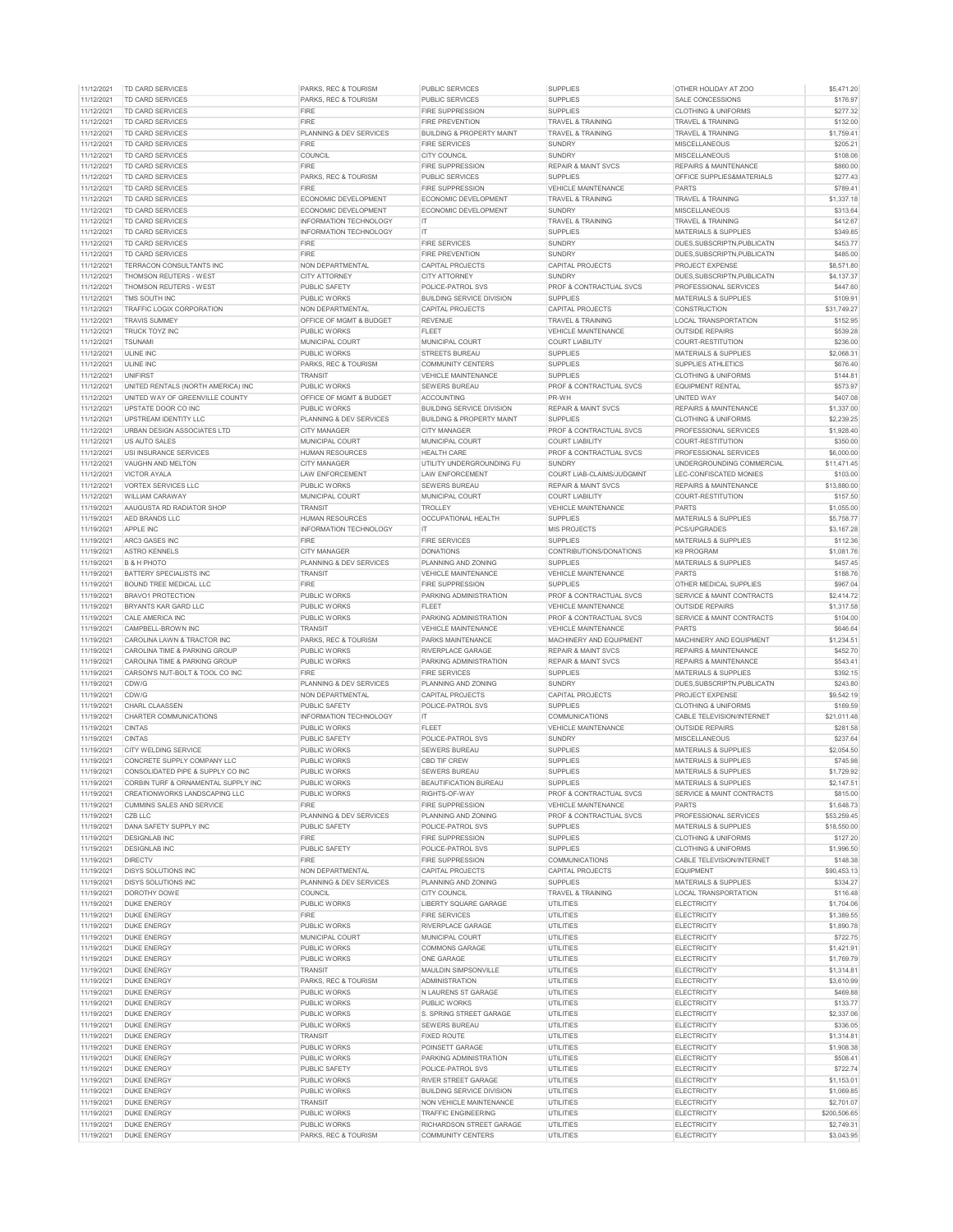| 11/19/2021 | <b>DUKE ENERGY</b>                    | <b>PUBLIC WORKS</b>     | <b>CHURCH STREET GARAGE</b>          | UTILITIES                        | <b>ELECTRICITY</b>              | \$1,844.64   |
|------------|---------------------------------------|-------------------------|--------------------------------------|----------------------------------|---------------------------------|--------------|
| 11/19/2021 | <b>DUKE ENERGY</b>                    | PARKS, REC & TOURISM    | PARKS MAINTENANCE                    | <b>UTILITIES</b>                 | <b>ELECTRICITY</b>              | \$20,513.59  |
| 11/19/2021 | <b>DUKE ENERGY</b>                    | PUBLIC WORKS            | <b>BROAD STREET GARAGE</b>           | <b>UTILITIES</b>                 | FLECTRICITY                     | \$625.87     |
| 11/19/2021 | <b>EFAX CORPORATE</b>                 | INFORMATION TECHNOLOGY  | IT                                   | COMMUNICATIONS                   | TELECOMMUNICATIONS/WIRELE       | \$620.00     |
|            | <b>EMPLOYMENT SCREENING RESOURCES</b> |                         |                                      |                                  |                                 |              |
| 11/19/2021 |                                       | <b>HUMAN RESOURCES</b>  | <b>HUMAN RESOURCES</b>               | PROF & CONTRACTUAL SVCS          | PROFESSIONAL SERVICES           | \$1,083.40   |
| 11/19/2021 | <b>ENERGY DISTRIBUTORS LLC</b>        | TRANSIT                 | <b>FIXED ROUTE</b>                   | VEHICLE MAINTENANCE              | <b>LUBRICANTS</b>               | \$325.95     |
| 11/19/2021 | <b>ENTERPRISE RENT-A-CAR</b>          | <b>PUBLIC SAFETY</b>    | POLICE-PATROL SVS                    | <b>TRAVEL &amp; TRAINING</b>     | <b>TRAVEL &amp; TRAINING</b>    | \$363.10     |
| 11/19/2021 | EXECUTIVE DETAIL LLC                  | <b>PUBLIC WORKS</b>     | FLEET                                | <b>VEHICLE MAINTENANCE</b>       | <b>OUTSIDE REPAIRS</b>          | \$450.00     |
| 11/19/2021 | FAIRFOREST OF GREENVILLE LLC          | PUBLIC SAFETY           | POLICE-PATROL SVS                    | PROF & CONTRACTUAL SVCS          | RENTAL OF REAL PROPERTY         | \$3,600.00   |
| 11/19/2021 | <b>FGP INTERNATIONAL</b>              | INFORMATION TECHNOLOGY  | IT                                   | PROF & CONTRACTUAL SVCS          | TEMP PERSONNEL SVCS             | \$1,936.40   |
|            | <b>FIRST SUN EAP</b>                  |                         | <b>OCCUPATIONAL HEALTH</b>           | PROF & CONTRACTUAL SVCS          | PROFESSIONAL SERVICES           | \$1,554.00   |
| 11/19/2021 |                                       | <b>HUMAN RESOURCES</b>  |                                      |                                  |                                 |              |
| 11/19/2021 | FLORES & ASSOCIATES LLC               | <b>HUMAN RESOURCES</b>  | <b>HEALTH CARE</b>                   | <b>HFAITH</b>                    | <b>FSA ADMIN FEES</b>           | \$1,472.50   |
| 11/19/2021 | FMRT GROUP, THE                       | <b>HUMAN RESOURCES</b>  | <b>HUMAN RESOURCES</b>               | PROF & CONTRACTUAL SVCS          | PROFESSIONAL SERVICES           | \$890.00     |
| 11/19/2021 | <b>FORTILINE</b>                      | PUBLIC WORKS            | SEWERS BUREAU                        | <b>SUPPLIES</b>                  | <b>MATERIALS &amp; SUPPLIES</b> | \$1,974.48   |
| 11/19/2021 | FRIENDS OF THE REEDY RIVER, INC       | PUBLIC WORKS            | STORMWATER MANAGEMENT                | PROF & CONTRACTUAL SVCS          | PROFESSIONAL SERVICES           | \$5,697.02   |
| 11/19/2021 | <b>GFOASC</b>                         | OFFICE OF MGMT & BUDGET | <b>ADMINISTRATION</b>                | <b>TRAVEL &amp; TRAINING</b>     | <b>TRAVEL &amp; TRAINING</b>    | \$100.00     |
|            |                                       |                         |                                      |                                  |                                 |              |
| 11/19/2021 | <b>GILLIG LLC</b>                     | <b>TRANSIT</b>          | <b>VEHICLE MAINTENANCE</b>           | VEHICLE MAINTENANCE              | PARTS                           | \$389.67     |
| 11/19/2021 | GRAINGER 803858935                    | <b>FIRE</b>             | <b>FIRE SUPPRESSION</b>              | <b>SUPPLIES</b>                  | MATERIALS & SUPPLIES            | \$345.53     |
| 11/19/2021 | GRAINGER 803858935                    | <b>PUBLIC WORKS</b>     | <b>BUILDING SERVICE DIVISION</b>     | <b>SUPPLIES</b>                  | <b>MATERIALS &amp; SUPPLIES</b> | \$384.61     |
| 11/19/2021 | GRAINGER 803858935                    | PUBLIC WORKS            | FLEET                                | <b>SUPPLIES</b>                  | MATERIALS & SUPPLIES            | \$397.75     |
| 11/19/2021 | GRAINGER 803858935                    | PUBLIC WORKS            | <b>BUILDING SERVICE DIVISION</b>     | <b>REPAIR &amp; MAINT SVCS</b>   | REPAIRS & MAINTENANCE           | \$550.29     |
|            |                                       |                         |                                      |                                  |                                 |              |
| 11/19/2021 | GRAINGER 803858935                    | PUBLIC WORKS            | STORM DRAINS BUREAU                  | <b>SUPPLIES</b>                  | <b>MATERIALS &amp; SUPPLIES</b> | \$287.13     |
| 11/19/2021 | GRAINGER 803858935                    | PUBLIC WORKS            | RIGHTS-OF-WAY                        | <b>SUPPLIES</b>                  | MATERIALS & SUPPLIES            | \$1,656.36   |
| 11/19/2021 | GRAINGER 803858935                    | PUBLIC WORKS            | <b>STREETS BUREAU</b>                | <b>SUPPLIES</b>                  | MATERIALS & SUPPLIES            | \$146.03     |
| 11/19/2021 | GRAINGER 803858935                    | PUBLIC WORKS            | SEWERS BUREAU                        | <b>SUPPLIES</b>                  | MATERIALS & SUPPLIES            | \$252.41     |
| 11/19/2021 | GRAINGER 803858935                    | PUBLIC WORKS            | RESIDENTIAL COLL BUREAU              | <b>SUPPLIES</b>                  | <b>MATERIALS &amp; SUPPLIES</b> | \$122.42     |
| 11/19/2021 | GRAINGER 803858935                    | PUBLIC WORKS            | PARKING ADMINISTRATION               | <b>SUPPLIES</b>                  | MATERIALS & SUPPLIES            | \$736.52     |
|            |                                       |                         |                                      |                                  |                                 |              |
| 11/19/2021 | GRAINGER 803858935                    | PUBLIC WORKS            | <b>RECYCLING</b>                     | <b>SUPPLIES</b>                  | MATERIALS & SUPPLIES            | \$3,150.32   |
| 11/19/2021 | <b>GRAYSHIFT</b>                      | PUBLIC SAFETY           | POLICE-PATROL SVS                    | PROF & CONTRACTUAL SVCS          | SOFTWARE LICENSES               | \$27,995.00  |
| 11/19/2021 | <b>GREENVILLE CONVENTION CENTER</b>   | FIRE                    | FIRE                                 | <b>SUNDRY</b>                    | <b>AWARDS</b>                   | \$217.77     |
| 11/19/2021 | <b>GREENVILLE CONVENTION CENTER</b>   | FIRE                    | <b>FIRE SUPPRESSION</b>              | <b>SUPPLIES</b>                  | <b>MATERIALS &amp; SUPPLIES</b> | \$130.67     |
| 11/19/2021 | GREENVILLE LEGISLATIVE DELEGATION     | NON DEPARTMENTAL        | CAPITAL PROJECTS                     | CAPITAL PROJECTS                 | <b>CONSTRUCTION</b>             | \$135,118.30 |
|            |                                       |                         |                                      |                                  |                                 |              |
| 11/19/2021 | <b>GREENVILLE NEWS</b>                | OFFICE OF MGMT & BUDGET | PURCHASING                           | PROF & CONTRACTUAL SVCS          | ADVERTISING EXPENSE             | \$407.55     |
| 11/19/2021 | <b>GREENVILLE NEWS</b>                | <b>CITY MANAGER</b>     | <b>CITY CLERK</b>                    | PRINTING                         | PRINTING & BINDING              | \$633.80     |
| 11/19/2021 | <b>GREENVILLE NEWS</b>                | PLANNING & DEV SERVICES | PLANNING AND ZONING                  | <b>SUNDRY</b>                    | DUES, SUBSCRIPTN, PUBLICATN     | \$346.70     |
| 11/19/2021 | GREENVILLE OFFICE SUPPLY CO INC       | <b>CITY ATTORNEY</b>    | CITY ATTORNEY                        | <b>SUPPLIES</b>                  | MATERIALS & SUPPLIES            | \$142.78     |
| 11/19/2021 | GREENVILLE OFFICE SUPPLY CO INC       | PUBLIC SAFETY           | POLICE-PATROL SVS                    | <b>SUPPLIES</b>                  | MATERIALS & SUPPLIES            | \$243.11     |
| 11/19/2021 | GREENVILLE OFFICE SUPPLY CO INC       | TRANSIT                 | <b>FIXED ROUTE</b>                   | <b>SUPPLIES</b>                  | MATERIALS & SUPPLIES            | \$180.47     |
|            |                                       |                         |                                      |                                  |                                 |              |
| 11/19/2021 | GREENVILLE OFFICE SUPPLY CO INC       | HUMAN RESOURCES         | HUMAN RESOURCES                      | <b>SUNDRY</b>                    | MISCELLANEOUS                   | \$127.48     |
| 11/19/2021 | <b>GREENVILLE TRANSIT AUTHORITY</b>   | PUBLIC WORKS            | PARKING LOTS                         | PROF & CONTRACTUAL SVCS          | REVENUE SHARING WESTEND         | \$22,116.40  |
| 11/19/2021 | <b>GREENVILLE TURF &amp; TRACTOR</b>  | PUBLIC WORKS            | <b>FLEET</b>                         | VEHICLE MAINTENANCE              | <b>OUTSIDE REPAIRS</b>          | \$142.50     |
| 11/19/2021 | <b>GREENVILLE WATER</b>               | PUBLIC WORKS            | <b>BUILDING SERVICE DIVISION</b>     | <b>UTILITIES</b>                 | OTHER                           | \$358.72     |
| 11/19/2021 | GREENWORKS RECYLING INC               | <b>PUBLIC WORKS</b>     | <b>BEAUTIFICATION BUREAU</b>         | <b>SUPPLIES</b>                  | MATERIALS & SUPPLIES            | \$2,442.24   |
|            | GUARANTEED SUPPLY COMPANY             |                         |                                      |                                  | <b>MATERIALS &amp; SUPPLIES</b> |              |
| 11/19/2021 |                                       | PUBLIC WORKS            | STREETS BUREAU                       | <b>SUPPLIES</b>                  |                                 | \$1,581.73   |
| 11/19/2021 | HANDI CLEAN PRODUCTS INC              | <b>FIRE</b>             | <b>FIRE SUPPRESSION</b>              | <b>SUPPLIES</b>                  | <b>JANITORIAL SUPPLIES</b>      | \$2,183.91   |
| 11/19/2021 | HASELDEN LLC                          | CITY ATTORNEY           | <b>CITY ATTORNEY</b>                 | PROF & CONTRACTUAL SVCS          | PROFESSIONAL SERVICES           | \$650.00     |
| 11/19/2021 | HENRY SCHEIN INC MEDICAL DIVISION     | PUBLIC SAFETY           | POLICE-PATROL SVS                    | <b>SUPPLIES</b>                  | MATERIALS & SUPPLIES            | \$139.88     |
| 11/19/2021 | HENRY SCHEIN INC MEDICAL DIVISION     | <b>HUMAN RESOURCES</b>  | <b>OCCUPATIONAL HEALTH</b>           | <b>SUPPLIES</b>                  | <b>MATERIALS &amp; SUPPLIES</b> | \$180.33     |
| 11/19/2021 | HERITAGE SYNTHETIC TURF LLC           | PARKS, REC & TOURISM    | <b>EVENTS MANAGEMENT</b>             | PROF & CONTRACTUAL SVCS          | PROFESSIONAL SERVICES           | \$2,461.00   |
|            |                                       |                         |                                      |                                  |                                 |              |
| 11/19/2021 | HOLDER ELECTRIC SUPPLY INC            | PUBLIC WORKS            | <b>BUILDING SERVICE DIVISION</b>     | <b>REPAIR &amp; MAINT SVCS</b>   | REPAIRS & MAINTENANCE           | \$1,062.76   |
| 11/19/2021 | HOME DEPOT CREDIT SERVICE 0978        | TRANSIT                 | NON VEHICLE MAINTENANCE              | <b>SUPPLIES</b>                  | MATERIALS & SUPPLIES            | \$189.82     |
| 11/19/2021 | HOME DEPOT CREDIT SERVICE 5906        | MUNICIPAL COURT         | MUNICIPAL COURT                      | <b>SUPPLIES</b>                  | <b>MATERIALS &amp; SUPPLIES</b> | \$227.79     |
| 11/19/2021 | HOME DEPOT CREDIT SERVICE 5906        | PUBLIC WORKS            | <b>BUILDING SERVICE DIVISION</b>     | <b>SUPPLIES</b>                  | MATERIALS & SUPPLIES            | \$1,222.02   |
| 11/19/2021 | HOME DEPOT CREDIT SERVICE 5922        | PARKS, REC & TOURISM    | UNITY PARK MAINTENANCE               | <b>SUPPLIES</b>                  | MATERIALS & SUPPLIES            | \$1,268.53   |
|            |                                       |                         |                                      |                                  |                                 |              |
| 11/19/2021 | HOME DEPOT PRO                        | <b>TRANSIT</b>          | <b>VEHICLE MAINTENANCE</b>           | <b>SUPPLIES</b>                  | JANITORIAL SUPPLIES             | \$119.43     |
| 11/19/2021 | <b>IVEY COMMUNICATIONS INC</b>        | NON DEPARTMENTAL        | <b>CAPITAL PROJECTS</b>              | CAPITAL PROJECTS                 | <b>EQUIPMENT</b>                | \$1,020.00   |
| 11/19/2021 | <b>IVEY COMMUNICATIONS INC</b>        | INFORMATION TECHNOLOGY  | IT                                   | <b>REPAIR &amp; MAINT SVCS</b>   | REPAIRS & MAINTENANCE           | \$210.00     |
| 11/19/2021 | <b>JAMES KEEL</b>                     | TRANSIT                 | <b>ADMINISTRATION</b>                | <b>TRAVEL &amp; TRAINING</b>     | <b>TRAVEL &amp; TRAINING</b>    | \$2,014.87   |
| 11/19/2021 | <b>JESSICA HAIR</b>                   | PARKS, REC & TOURISM    | SPECIAL EVENTS                       | <b>SUPPLIES</b>                  | MATERIALS & SUPPLIES            | \$127.11     |
|            |                                       |                         |                                      |                                  |                                 |              |
| 11/19/2021 | <b>JESSICA HAIR</b>                   | PARKS, REC & TOURISM    | <b>EVENTS MANAGEMENT</b>             | <b>SUPPLIES</b>                  | MATERIALS & SUPPLIES            | \$127.12     |
| 11/19/2021 | JET-VAC SEWER EQUIPMENT CO            | <b>PUBLIC WORKS</b>     | SEWERS BUREAU                        | SUPPLIES                         | MATERIALS & SUPPLIES            | \$2,644.70   |
| 11/19/2021 | JOAQUIN LAWN & LANDSCAPING SERVICES   | PLANNING & DEV SERVICES | <b>BUILDING &amp; PROPERTY MAINT</b> | PROF & CONTRACTUAL SVCS          | SERVICE & MAINT CONTRACTS       | \$735.00     |
| 11/19/2021 | JOHNSON CONTROLS SECURITY SOLUTIONS   | PUBLIC WORKS            | <b>TRAFFIC ENGINEERING</b>           | PROF & CONTRACTUAL SVCS          | SERVICE & MAINT CONTRACTS       | \$377.50     |
| 11/19/2021 | KANPAI OF TOKYO                       | OFFICE OF MGMT & BUDGET | <b>REVENUE</b>                       | <b>BUSINESS LICENSE(HOLDING)</b> | BUSINESS LICENSE REFUND         | \$1,481.50   |
| 11/19/2021 | KARA MCCONNELL                        | <b>HUMAN RESOURCES</b>  | <b>HUMAN RESOURCES</b>               | <b>SUNDRY</b>                    | MISCELLANEOUS                   | \$111.10     |
|            |                                       |                         |                                      |                                  |                                 |              |
| 11/19/2021 | <b>KAYLEIGH SULLIVAN</b>              | <b>TRANSIT</b>          | <b>ADMINISTRATION</b>                | <b>TRAVEL &amp; TRAINING</b>     | <b>TRAVEL &amp; TRAINING</b>    | \$102.93     |
| 11/19/2021 | KIMBALL COMMUNICATIONS INC            | TRANSIT                 | <b>VEHICLE MAINTENANCE</b>           | VEHICLE MAINTENANCE              | <b>PARTS</b>                    | \$221.01     |
| 11/19/2021 | KOFILE TECHNOLOGIES INC               | CITY MANAGER            | CITY CLERK                           | PROF & CONTRACTUAL SVCS          | PROFESSIONAL SERVICES           | \$5,220.00   |
| 11/19/2021 | LABORATORY CORPORATION OF AMERICA     | HUMAN RESOURCES         | OCCUPATIONAL HEALTH                  | PROF & CONTRACTUAL SVCS          | PROFESSIONAL SERVICES           | \$3,347.26   |
| 11/19/2021 | <b>LANDSCAPERS SUPPLY</b>             | PUBLIC WORKS            | <b>TRAFFIC ENGINEERING</b>           | <b>SUPPLIES</b>                  | M&S-SIGNALS                     | \$126.85     |
| 11/19/2021 | LANDSCAPERS SUPPLY                    | PARKS, REC & TOURISM    | PARKS MAINTENANCE                    | <b>REPAIR &amp; MAINT SVCS</b>   | <b>SMALL ENGINE</b>             | \$803.48     |
| 11/19/2021 | <b>LANDSCAPERS SUPPLY</b>             | PARKS, REC & TOURISM    | UNITY PARK MAINTENANCE               | <b>SUPPLIES</b>                  | MATERIALS & SUPPLIES            | \$151.56     |
|            |                                       |                         |                                      |                                  |                                 |              |
| 11/19/2021 | LEAD COLLECTIVE INC                   | PUBLIC SAFETY           | POLICE-PATROL SVS                    | <b>SUPPLIES</b>                  | <b>MATERIALS &amp; SUPPLIES</b> | \$450.00     |
| 11/19/2021 | LINA                                  | <b>HUMAN RESOURCES</b>  | <b>HEALTH CARE</b>                   | OTHER INSURANCE                  | SHORT-TERM DISABILITY           | \$820.56     |
| 11/19/2021 | LINA                                  | <b>HUMAN RESOURCES</b>  | HEALTH CARE                          | OTHER INSURANCE                  | LIFE INSURANCE                  | \$26,337.00  |
| 11/19/2021 | LINA                                  | <b>HUMAN RESOURCES</b>  | <b>HEALTH CARE</b>                   | OTHER INSURANCE                  | LONG TERM DISABILITY            | \$8,388.32   |
| 11/19/2021 | LUMINATOR TECHNOLOGY GROUP            | <b>TRANSIT</b>          | <b>VEHICLE MAINTENANCE</b>           | <b>VEHICLE MAINTENANCE</b>       | <b>PARTS</b>                    | \$1,128.74   |
|            |                                       |                         |                                      |                                  |                                 |              |
| 11/19/2021 | MACK PEST SOLUTIONS INC               | <b>PUBLIC WORKS</b>     | <b>BUILDING SERVICE DIVISION</b>     | PROF & CONTRACTUAL SVCS          | SERVICE & MAINT CONTRACTS       | \$468.00     |
| 11/19/2021 | <b>MAGPUL INDUSTRIES</b>              | <b>PUBLIC SAFETY</b>    | POLICE-PATROL SVS                    | <b>TRAVEL &amp; TRAINING</b>     | <b>TRAVEL &amp; TRAINING</b>    | \$2,411.72   |
| 11/19/2021 | <b>MARATHON STAFFING INC</b>          | PARKS, REC & TOURISM    | PARKS MAINTENANCE                    | PROF & CONTRACTUAL SVCS          | TEMP PERSONNEL SVCS             | \$2,936.56   |
| 11/19/2021 | MARATHON STAFFING INC                 | PUBLIC SAFETY           | POLICE-DISPATCH BUREAU               | PROF & CONTRACTUAL SVCS          | TEMP PERSONNEL SVCS             | \$2,962.16   |
| 11/19/2021 | MARATHON STAFFING INC                 | <b>PUBLIC WORKS</b>     | RIGHTS-OF-WAY                        | PROF & CONTRACTUAL SVCS          | SERVICE & MAINT CONTRACTS       | \$727.20     |
|            |                                       |                         |                                      | PROF & CONTRACTUAL SVCS          | <b>TEMP PERSONNEL SVCS</b>      |              |
| 11/19/2021 | MARATHON STAFFING INC                 | MUNICIPAL COURT         | MUNICIPAL COURT                      |                                  |                                 | \$576.32     |
| 11/19/2021 | <b>MARATHON STAFFING INC</b>          | PARKS, REC & TOURISM    | PUBLIC SERVICES                      | PROF & CONTRACTUAL SVCS          | <b>TEMP PERSONNEL SVCS</b>      | \$3,342.30   |
| 11/19/2021 | MARATHON STAFFING INC                 | PUBLIC WORKS            | RESIDENTIAL COLL BUREAU              | PROF & CONTRACTUAL SVCS          | TEMP PERSONNEL SVCS             | \$1,292.04   |
| 11/19/2021 | MARATHON STAFFING INC                 | PUBLIC WORKS            | <b>SEWERS BUREAU</b>                 | PROF & CONTRACTUAL SVCS          | <b>TEMP PERSONNEL SVCS</b>      | \$2,068.00   |
| 11/19/2021 | MARATHON STAFFING INC                 | PUBLIC WORKS            | STREETS BUREAU                       | PROF & CONTRACTUAL SVCS          | TEMP PERSONNEL SVCS             | \$2,202.06   |
|            | <b>MARATHON STAFFING INC</b>          |                         |                                      | PROF & CONTRACTUAL SVCS          | <b>TEMP PERSONNEL SVCS</b>      |              |
| 11/19/2021 |                                       | PARKS, REC & TOURISM    | <b>COMMUNITY CENTERS</b>             |                                  |                                 | \$309.60     |
| 11/19/2021 | MARATHON STAFFING INC                 | <b>TRANSIT</b>          | <b>FIXED ROUTE</b>                   | PROF & CONTRACTUAL SVCS          | <b>TEMP PERSONNEL SVCS</b>      | \$1,430.76   |
| 11/19/2021 | MARATHON STAFFING INC                 | COMMUNICATION           | COMMUNICATION                        | PROF & CONTRACTUAL SVCS          | TEMP PERSONNEL SVCS             | \$928.80     |
| 11/19/2021 | MARCO'S AUTO DETAIL SHOP              | <b>PUBLIC WORKS</b>     | CONSTRUCTION & INSPECTION            | PROF & CONTRACTUAL SVCS          | SERVICE & MAINT CONTRACTS       | \$110.00     |
| 11/19/2021 | MARLBORO BULB CO                      | PARKS, REC & TOURISM    | PARKS MAINTENANCE                    | <b>SUPPLIES</b>                  | <b>MATERIALS &amp; SUPPLIES</b> | \$258.30     |
| 11/19/2021 | MASC                                  | OFFICE OF MGMT & BUDGET | <b>REVENUE</b>                       | <b>PRINTING</b>                  | PRINTING & BINDING              | \$672.84     |
|            |                                       |                         |                                      |                                  |                                 |              |
| 11/19/2021 | MATT MEWES                            | <b>FIRE</b>             | <b>FIRE SUPPRESSION</b>              | <b>SUPPLIES</b>                  | MATERIALS & SUPPLIES            | \$456.57     |
| 11/19/2021 | MCKESSON MEDICAL-SURGICAL GOVERNMEN   | HUMAN RESOURCES         | OCCUPATIONAL HEALTH                  | <b>SUPPLIES</b>                  | MATERIALS & SUPPLIES            | \$7,366.88   |
| 11/19/2021 | MIKE'S BODY SHOP & TOWING INC         | PUBLIC WORKS            | <b>FLEET</b>                         | VEHICLE MAINTENANCE              | <b>OUTSIDE REPAIRS</b>          | \$145.00     |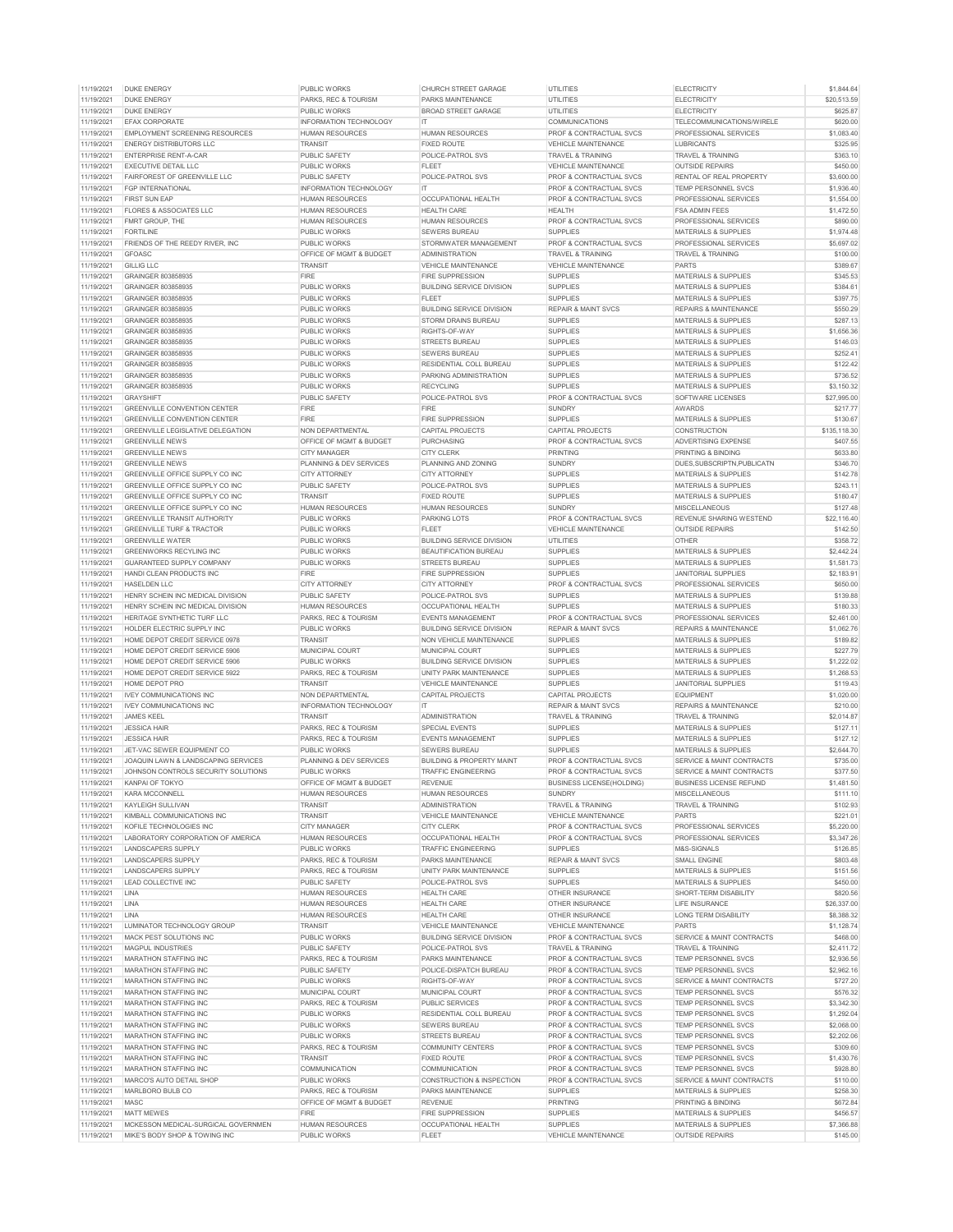| 11/19/2021 | MOBILE COMMUNICATIONS AMERICA ING  |                              | VEHICI E MAINTENANCE                 | VEHICI E MAINTENANCE           | <b>OUTSIDE REPAIRS</b>                     | \$664.00     |
|------------|------------------------------------|------------------------------|--------------------------------------|--------------------------------|--------------------------------------------|--------------|
| 11/19/2021 | MORRIS BUSINESS SOLUTIONS          | NON DEPARTMENTAL             | CAPITAL PROJECTS                     | CAPITAL PROJECTS               | <b>EQUIPMENT</b>                           | \$6,905.90   |
| 11/19/2021 | MOTOROLA-PALMETTO 800              | <b>TRANSIT</b>               | <b>FIXED ROUTE</b>                   | <b>COMMUNICATIONS</b>          | OTHER                                      | \$1,178.92   |
| 11/19/2021 | NATIONAL AUTO FLEET GROUP          | PARKS, REC & TOURISM         | PARKS MAINTENANCE                    | <b>VEHICLES</b>                | VEHICLE                                    | \$48,182.49  |
| 11/19/2021 | <b>NGLIC</b>                       | <b>HUMAN RESOURCES</b>       | <b>HEALTH CARE</b>                   | OTHER INSURANCE                | VISION - SUPERIOR                          | \$9,188.22   |
|            |                                    |                              |                                      |                                |                                            |              |
| 11/19/2021 | NITELITES OF GREENVILLE            | <b>NON DEPARTMENTAL</b>      | CAPITAL PROJECTS                     | CAPITAL PROJECTS               | CONSTRUCTION                               | \$291.50     |
| 11/19/2021 | NORRIS SUPPLY CO                   | PUBLIC WORKS                 | STORM DRAINS BUREAU                  | <b>SUPPLIES</b>                | <b>MATERIALS &amp; SUPPLIES</b>            | \$153.91     |
| 11/19/2021 | NORRIS SUPPLY CO                   | <b>PUBLIC WORKS</b>          | STORM DRAINS BUREAU                  | SUPPLIES                       | <b>CONSTRUCTION &amp; REPAIR</b>           | \$854.36     |
| 11/19/2021 | NORRIS SUPPLY CC                   | PUBLIC WORKS                 | <b>TRAFFIC ENGINEERING</b>           | SUPPLIES                       | <b>CLOTHING &amp; UNIFORMS</b>             | \$170.66     |
| 11/19/2021 | NORTH GREENVILLE FITNESS           | <b>HUMAN RESOURCES</b>       | OCCUPATIONAL HEALTH                  | PROF & CONTRACTUAL SVCS        | PROFESSIONAL SERVICES                      | \$4,750.00   |
| 11/19/2021 | PALMETTO GROUP CONTRACTING INC     | NON DEPARTMENTAL             |                                      | CAPITAL PROJECTS               | CONSTRUCTION                               | \$25,154.97  |
|            |                                    |                              | CAPITAL PROJECTS                     |                                |                                            |              |
| 11/19/2021 | PANAGAKOS ASPHALT INC              | PUBLIC WORKS                 | <b>STREETS BUREAU</b>                | <b>SUPPLIES</b>                | MATERIALS & SUPPLIES                       | \$203.52     |
| 11/19/2021 | PANAGAKOS ASPHALT INC              | PUBLIC WORKS                 | STORM DRAINS BUREAU                  | <b>SUPPLIES</b>                | MATERIALS & SUPPLIES                       | \$101.76     |
| 11/19/2021 | PANAGAKOS ASPHALT INC              | PUBLIC WORKS                 | <b>SEWERS BUREAU</b>                 | <b>SUPPLIES</b>                | <b>MATERIALS &amp; SUPPLIES</b>            | \$101.76     |
| 11/19/2021 | PAYTON LOYD                        | PUBLIC SAFETY                | POLICE-PATROL SVS                    | <b>SUPPLIES</b>                | <b>CLOTHING &amp; UNIFORMS</b>             | \$164.29     |
| 11/19/2021 | PETERBILT STORE OF GREENVILLE, THE | <b>TRANSIT</b>               |                                      |                                | PARTS                                      | \$4,966.51   |
|            |                                    |                              | VEHICLE MAINTENANCE                  | VEHICLE MAINTENANCE            |                                            |              |
| 11/19/2021 | PIEDMONT NATURAL GAS CO INC        | PUBLIC WORKS                 | <b>FIFFT</b>                         | <b>UTILITIES</b>               | GAS                                        | \$327.39     |
| 11/19/2021 | PIEDMONT NATURAL GAS CO INC        | PARKS, REC & TOURISM         | PARKS MAINTENANCE                    | <b>UTILITIES</b>               | GAS                                        | \$326.25     |
| 11/19/2021 | PIEDMONT NATURAL GAS CO INC        | <b>TRANSIT</b>               | NON VEHICLE MAINTENANCE              | <b>UTILITIES</b>               | GAS                                        | \$540.56     |
| 11/19/2021 | PIEDMONT NATURAL GAS CO INC        | PUBLIC WORKS                 | <b>BUILDING SERVICE DIVISION</b>     | UTILITIES                      | GAS                                        | \$526.57     |
| 11/19/2021 | PIEDMONT NATURAL GAS CO INC        | PARKS, REC & TOURISM         | <b>ADMINISTRATION</b>                | <b>UTILITIES</b>               | GAS                                        | \$513.81     |
|            |                                    |                              |                                      |                                |                                            |              |
| 11/19/2021 | PIEDMONT NATURAL GAS CO INC        | FIRE                         | <b>FIRE SERVICES</b>                 | <b>UTILITIES</b>               | GAS                                        | \$391.54     |
| 11/19/2021 | PIEDMONT NATURAL GAS CO INC        | PARKS, REC & TOURISM         | <b>COMMUNITY CENTERS</b>             | <b>UTILITIES</b>               | GAS                                        | \$137.51     |
| 11/19/2021 | PROFORMA RHINO GRAPHICS            | OFFICE OF MGMT & BUDGET      | <b>REVENUE</b>                       | <b>PRINTING</b>                | PRINTING & BINDING                         | \$1,699.90   |
| 11/19/2021 | PROTERRA INC                       | <b>TRANSIT</b>               | <b>VEHICLE MAINTENANCE</b>           | VEHICLE MAINTENANCE            | <b>PARTS</b>                               | \$16,291.25  |
| 11/19/2021 | PSYCHEMEDICS CORPORATION           | <b>HUMAN RESOURCES</b>       | OCCUPATIONAL HEALTH                  | PROF & CONTRACTUAL SVCS        | PROFESSIONAL SERVICES                      | \$2,258.00   |
|            |                                    |                              |                                      |                                |                                            |              |
| 11/19/2021 | R J THOMAS MFG CO INC              | CITY MANAGER                 | <b>DONATIONS</b>                     | CONTRIBUTIONS/DONATIONS        | PARKS & RECREATION PROJS                   | \$1,682.00   |
| 11/19/2021 | REFLIGHT LLC                       | PUBLIC SAFETY                | POLICE-PATROL SVS                    | PROF & CONTRACTUAL SVCS        | PROFESSIONAL SERVICES                      | \$1,905.00   |
| 11/19/2021 | REID ELECTRIC                      | PARKS, REC & TOURISM         | PARKS MAINTENANCE                    | PROF & CONTRACTUAL SVCS        | SERVICE & MAINT CONTRACTS                  | \$165.00     |
| 11/19/2021 | RENEWABLE WATER RESOURCES          | OFFICE OF MGMT & BUDGET      | <b>REVENUE</b>                       | LIAB-REWA                      | <b>RFWA</b>                                | \$114,000.00 |
| 11/19/2021 | RILEY POPE & LANEY LLC             | CITY MANAGER                 | CITY MANAGER                         | PROF & CONTRACTUAL SVCS        | PROFESSIONAL SERVICES                      | \$3,450.00   |
|            |                                    |                              |                                      |                                |                                            |              |
| 11/19/2021 | RIVERPLACE DEVELOPMENT II LLC      | PUBLIC WORKS                 | RIVERPLACE GARAGE                    | PROF & CONTRACTUAL SVCS        | SERVICE & MAINT CONTRACTS                  | \$126.56     |
| 11/19/2021 | RIVERPLACE DEVELOPMENT II LLC      | PUBLIC WORKS                 | RIVERPLACE GARAGE                    | <b>REPAIR &amp; MAINT SVCS</b> | REPAIRS & MAINTENANCE                      | \$2,002.95   |
| 11/19/2021 | ROGERS & CALLCOTT ENVIRONMENTAL    | PUBLIC WORKS                 | <b>GARBAGE DISPOSAL BUREAU</b>       | PROF & CONTRACTUAL SVCS        | PROFESSIONAL SERVICES                      | \$621.92     |
| 11/19/2021 | ROIB 101 NORTH MAIN LLC            | ECONOMIC DEVELOPMENT         | ECONOMIC DEVELOPMENT                 | PROF & CONTRACTUAL SVCS        | RENTAL OF REAL PROPERTY                    | \$1,100.00   |
| 11/19/2021 | S & ME INC                         | NON DEPARTMENTAL             | CAPITAL PROJECTS                     | CAPITAL PROJECTS               | PLANNING/DESIGN                            | \$3,800.00   |
|            |                                    |                              |                                      |                                |                                            |              |
| 11/19/2021 | S C DEPARTMENT OF MOTOR VEHICLES   | PARKS, REC & TOURISM         | PARKS MAINTENANCE                    | VEHICLES                       | VEHICLE                                    | \$517.00     |
| 11/19/2021 | S C FIRE ACADEMY                   | <b>FIRE</b>                  | <b>FIRE SUPPRESSION</b>              | TRAVEL & TRAINING              | <b>TRAVEL &amp; TRAINING</b>               | \$230.00     |
| 11/19/2021 | S PLEASANTBURG NURSERY & GARDE     | PUBLIC WORKS                 | <b>BEAUTIFICATION BUREAU</b>         | <b>SUPPLIES</b>                | MATERIALS & SUPPLIES                       | \$1,136.22   |
| 11/19/2021 | SAFE INDUSTRIES                    | FIRE                         | <b>FIRE SUPPRESSION</b>              | <b>SUPPLIES</b>                | <b>CLOTHING &amp; UNIFORMS</b>             | \$567.10     |
| 11/19/2021 | SAFE INDUSTRIES                    | <b>FIRE</b>                  | FIRE SUPPRESSION                     | VEHICLE MAINTENANCE            | PARTS                                      | \$418.78     |
|            |                                    |                              |                                      |                                |                                            |              |
| 11/19/2021 | <b>SAFE INDUSTRIES</b>             | <b>FIRE</b>                  | <b>FIRE SUPPRESSION</b>              | <b>SUPPLIES</b>                | MATERIALS & SUPPLIES                       | \$920.85     |
| 11/19/2021 | SAFETY PRODUCTS INC                | PUBLIC WORKS                 | RIGHTS-OF-WAY                        | <b>SUPPLIES</b>                | <b>MATERIALS &amp; SUPPLIES</b>            | \$253.01     |
| 11/19/2021 | SAFETY PRODUCTS INC                | <b>PUBLIC WORKS</b>          | <b>SEWERS BUREAU</b>                 | <b>SUPPLIES</b>                | <b>MATERIALS &amp; SUPPLIES</b>            | \$118.35     |
| 11/19/2021 | SAFETY PRODUCTS INC                | PUBLIC WORKS                 | <b>STREETS BUREAU</b>                | <b>SUPPLIES</b>                | <b>MATERIALS &amp; SUPPLIES</b>            | \$107.59     |
| 11/19/2021 | SAFETY PRODUCTS INC                | PUBLIC WORKS                 | RESIDENTIAL COLL BUREAU              | <b>SUPPLIES</b>                | <b>MATERIALS &amp; SUPPLIES</b>            | \$225.94     |
|            |                                    | PUBLIC WORKS                 | STORM DRAINS BUREAU                  |                                | MATERIALS & SUPPLIES                       | \$129.11     |
|            |                                    |                              |                                      |                                |                                            |              |
| 11/19/2021 | SAFETY PRODUCTS INC                |                              |                                      | <b>SUPPLIES</b>                |                                            |              |
| 11/19/2021 | <b>SAM'S CLUB</b>                  | <b>FIRE</b>                  | FIRE SUPPRESSION                     | <b>SUPPLIES</b>                | <b>MATERIALS &amp; SUPPLIES</b>            | \$454.58     |
| 11/19/2021 | <b>SAM'S CLUB</b>                  | <b>FIRE</b>                  | <b>FIRE SERVICES</b>                 | <b>SUPPLIES</b>                | OFFICE SUPPLIES&MATERIALS                  | \$519.41     |
| 11/19/2021 | SAM'S CLUB                         | FIRE                         | <b>FIRE SERVICES</b>                 | <b>SUPPLIES</b>                |                                            | \$102.16     |
|            |                                    |                              |                                      |                                | MATERIALS & SUPPLIES                       |              |
| 11/19/2021 | SIB FIXED COST REDUCTION CO LLC    | INFORMATION TECHNOLOGY       | IT                                   | COMMUNICATIONS                 | TELECOMMUNICATIONS/WIRELE                  | \$1,284.36   |
| 11/19/2021 | SIGNATURES COMPANY LLC             | PARKS, REC & TOURISM         | <b>PARKS MAINTENANCE</b>             | <b>SUPPLIES</b>                | <b>CLOTHING &amp; UNIFORMS</b>             | \$183.99     |
| 11/19/2021 | <b>SMG</b>                         | <b>NON DEPARTMENTAL</b>      | NON DEPARTMENTAL                     | PROF & CONTRACTUAL SVCS        | <b>MANAGEMENT FEES</b>                     | \$14,324.00  |
| 11/19/2021 | SODFATHER INC                      | PARKS, REC & TOURISM         | PARKS MAINTENANCE                    | PROF & CONTRACTUAL SVCS        | SERVICE & MAINT CONTRACTS                  | \$1,220.00   |
| 11/19/2021 | SODFATHER INC                      | PUBLIC WORKS                 | STORM DRAINS BUREAU                  | PROF & CONTRACTUAL SVCS        | SERVICE & MAINT CONTRACTS                  | \$596.04     |
|            |                                    |                              |                                      |                                | MAINTENANCE CONTRACTS                      |              |
| 11/19/2021 | SODFATHER INC                      | PUBLIC WORKS                 | SEWERS BUREAU                        | PROF & CONTRACTUAL SVCS        |                                            | \$596.04     |
| 11/19/2021 | <b>SODFATHER INC</b>               | PUBLIC WORKS                 | <b>STREETS BUREAU</b>                | PROF & CONTRACTUAL SVCS        | <b>SERVICE &amp; MAINT CONTRACTS</b>       | \$596.04     |
| 11/19/2021 | SODFATHER INC                      | PUBLIC WORKS                 | FLEET                                | PROF & CONTRACTUAL SVCS        | SERVICE & MAINT CONTRACTS                  | \$596.04     |
| 11/19/2021 | SOUTHEASTERN PAPER GROUP           | PUBLIC WORKS                 | <b>BUILDING SERVICE DIVISION</b>     | SUPPLIES                       | <b>JANITORIAL SUPPLIES</b>                 | \$1,699.82   |
|            |                                    |                              |                                      |                                |                                            |              |
| 11/19/2021 | SOUTHEASTERN PAPER GROUP           | PARKS, REC & TOURISM<br>FIRE | <b>TOURISM DISTRICT</b>              | <b>SUPPLIES</b>                | <b>JANITORIAL SUPPLIES</b><br><b>PARTS</b> | \$634.98     |
| 11/19/2021 | SPARTAN FIRE & EMERGENCY APPARATUS |                              | FIRE SUPPRESSION                     | VEHICLE MAINTENANCE            |                                            | \$952.56     |
| 11/19/2021 | SPARTAN TECHNOLOGY SOLUTIONS INC   | CITY ATTORNEY                | CITY ATTORNEY                        | PROF & CONTRACTUAL SVCS        | PROFESSIONAL SERVICES                      | \$2,150.00   |
| 11/19/2021 | STAPLES ADVANTAGE                  | PLANNING & DEV SERVICES      | PLANNING AND ZONING                  | <b>SUPPLIES</b>                | MATERIALS & SUPPLIES                       | \$274.82     |
| 11/19/2021 | SUPERION LLC                       | OFFICE OF MGMT & BUDGET      | ADMINISTRATION                       | PROF & CONTRACTUAL SVCS        | PROFESSIONAL SERVICES                      | \$1,365.00   |
| 11/19/2021 | SWANA                              | PUBLIC WORKS                 | RESIDENTIAL COLL BUREAU              | <b>TRAVEL &amp; TRAINING</b>   | <b>TRAVEL &amp; TRAINING</b>               | \$250.00     |
|            |                                    |                              |                                      |                                |                                            |              |
| 11/19/2021 | SWANA                              | PUBLIC WORKS                 | RESIDENTIAL COLL BUREAU              | <b>SUNDRY</b>                  | DUES, SUBSCRIPTN, PUBLICATN                | \$268.00     |
| 11/19/2021 | T2 SYSTEMS CANADA INC              | PUBLIC WORKS                 | PARKING ADMINISTRATION               | PROF & CONTRACTUAL SVCS        | SERVICE & MAINT CONTRACTS                  | \$212.00     |
| 11/19/2021 | T2 SYSTEMS CANADA INC              | PUBLIC WORKS                 | <b>ENFORCEMENT</b>                   | MACHINERY AND EQUIPMENT        | MACHINERY AND EQUIPMENT                    | \$47,052.55  |
| 11/19/2021 | TALENT MANAGEMENT SOLUTIONS        | PUBLIC WORKS                 | RESIDENTIAL COLL BUREAU              | PROF & CONTRACTUAL SVCS        | TEMP PERSONNEL SVCS                        | \$3,241.72   |
| 11/19/2021 | TALENT MANAGEMENT SOLUTIONS        | <b>TRANSIT</b>               | <b>FIXED ROUTE</b>                   | PROF & CONTRACTUAL SVCS        | TEMP PERSONNEL SVCS                        | \$2,150.36   |
|            |                                    |                              |                                      |                                |                                            |              |
| 11/19/2021 | TD CARD SERVICES                   | PUBLIC SAFETY                | POLICE-PATROL SVS                    | TRAVEL & TRAINING              | TRAVEL & TRAINING                          | \$7,881.34   |
| 11/19/2021 | TD CARD SERVICES                   | PUBLIC WORKS                 | <b>STREETS BUREAU</b>                | <b>SUPPLIES</b>                | MATERIALS & SUPPLIES                       | \$334.67     |
| 11/19/2021 | TD CARD SERVICES                   | <b>PUBLIC WORKS</b>          | PARKING ADMINISTRATION               | <b>SUPPLIES</b>                | <b>MATERIALS &amp; SUPPLIES</b>            | \$1,132.05   |
| 11/19/2021 | TD CARD SERVICES                   | PUBLIC WORKS                 | PUBLIC WORKS                         | <b>SUPPLIES</b>                | MATERIALS & SUPPLIES                       | \$115.66     |
| 11/19/2021 | TD CARD SERVICES                   | PUBLIC WORKS                 | <b>BUILDING SERVICE DIVISION</b>     | <b>SUPPLIES</b>                | OFFICE SUPPLIES&MATERIALS                  | \$111.73     |
|            |                                    |                              |                                      |                                |                                            |              |
| 11/19/2021 | TD CARD SERVICES                   | <b>MAYOR</b>                 | <b>MAYOR</b>                         | TRAVEL & TRAINING              | <b>TRAVEL &amp; TRAINING</b>               | \$1,631.43   |
| 11/19/2021 | TD CARD SERVICES                   | PUBLIC SAFETY                | POLICE-PATROL SVS                    | <b>SUNDRY</b>                  | <b>RECRUITMENT ADS</b>                     | \$300.00     |
| 11/19/2021 | TD CARD SERVICES                   | PUBLIC WORKS                 | STORM DRAINS BUREAU                  | <b>SUPPLIES</b>                | MATERIALS & SUPPLIES                       | \$172.76     |
| 11/19/2021 | TD CARD SERVICES                   | PUBLIC SAFETY                | POLICE-PATROL SVS                    | <b>SUPPLIES</b>                | <b>CLOTHING &amp; UNIFORMS</b>             | \$566.10     |
| 11/19/2021 | TD CARD SERVICES                   | OFFICE OF MGMT & BUDGET      | <b>ADMINISTRATION</b>                | <b>SUNDRY</b>                  | DUES, SUBSCRIPTN, PUBLICATN                | \$1,160.00   |
|            |                                    |                              |                                      |                                |                                            |              |
| 11/19/2021 | TD CARD SERVICES                   | PARKS, REC & TOURISM         | <b>ADMINISTRATION</b>                | <b>SUPPLIES</b>                | M&S-MEDICINE                               | \$204.05     |
| 11/19/2021 | TD CARD SERVICES                   | PARKS, REC & TOURISM         | <b>COMMUNITY CENTERS</b>             | <b>SUPPLIES</b>                | SUPPLIES COMMUNITY CENTER                  | \$113.24     |
| 11/19/2021 | TD CARD SERVICES                   | PARKS, REC & TOURISM         | PARKS AND RECREATION                 | <b>SUNDRY</b>                  | <b>AWARDS</b>                              | \$259.67     |
| 11/19/2021 | <b>TD CARD SERVICES</b>            | PARKS, REC & TOURISM         | <b>ADMINISTRATION</b>                | <b>SUPPLIES</b>                | M&S-FOOD                                   | \$800.70     |
| 11/19/2021 | TD CARD SERVICES                   | PUBLIC WORKS                 | STORM DRAINS BUREAU                  | <b>SUNDRY</b>                  | DUES, SUBSCRIPTN, PUBLICATN                | \$285.00     |
|            | TD CARD SERVICES                   |                              |                                      |                                |                                            |              |
| 11/19/2021 |                                    | PARKS, REC & TOURISM         | <b>EVENTS MANAGEMENT</b>             | <b>SUPPLIES</b>                | <b>CLOTHING &amp; UNIFORMS</b>             | \$106.00     |
| 11/19/2021 | TD CARD SERVICES                   | PARKS, REC & TOURISM         | <b>ADMINISTRATION</b>                | TRAVEL & TRAINING              | TRAVEL & TRAINING                          | \$598.00     |
| 11/19/2021 | TD CARD SERVICES                   | PLANNING & DEV SERVICES      | <b>BUILDING &amp; PROPERTY MAINT</b> | <b>SUNDRY</b>                  | DUES, SUBSCRIPTN, PUBLICATN                | \$265.00     |
| 11/19/2021 | TD CARD SERVICES                   | PARKS, REC & TOURISM         | <b>ADMINISTRATION</b>                | <b>SUPPLIES</b>                | M&S-EXHIBITS                               | \$760.43     |
| 11/19/2021 | TD CARD SERVICES                   | OFFICE OF MGMT & BUDGET      | <b>REVENUE</b>                       | <b>SUNDRY</b>                  | <b>BANK CHARGES</b>                        | \$110.30     |
|            |                                    |                              |                                      |                                |                                            |              |
| 11/19/2021 | TD CARD SERVICES                   | <b>PUBLIC WORKS</b>          | RESIDENTIAL COLL BUREAU              | TRAVEL & TRAINING              | TRAVEL & TRAINING                          | \$1,229.89   |
| 11/19/2021 | TD CARD SERVICES                   | PARKS, REC & TOURISM         | PARKS AND RECREATION                 | TRAVEL & TRAINING              | TRAVEL & TRAINING                          | \$120.00     |
| 11/19/2021 | TD CARD SERVICES                   | PARKS, REC & TOURISM         | <b>EVENTS MANAGEMENT</b>             | <b>SUPPLIES</b>                | MATERIALS & SUPPLIES                       | \$1,867.77   |
| 11/19/2021 | TD CARD SERVICES                   | PARKS, REC & TOURISM         | PARKS MAINTENANCE                    | <b>REPAIR &amp; MAINT SVCS</b> | REPAIRS BALLFIELD                          | \$626.50     |
| 11/19/2021 | TD CARD SERVICES                   | PARKS, REC & TOURISM         | SPECIAL EVENTS                       | <b>SUPPLIES</b>                | MATERIALS & SUPPLIES                       | \$1,255.72   |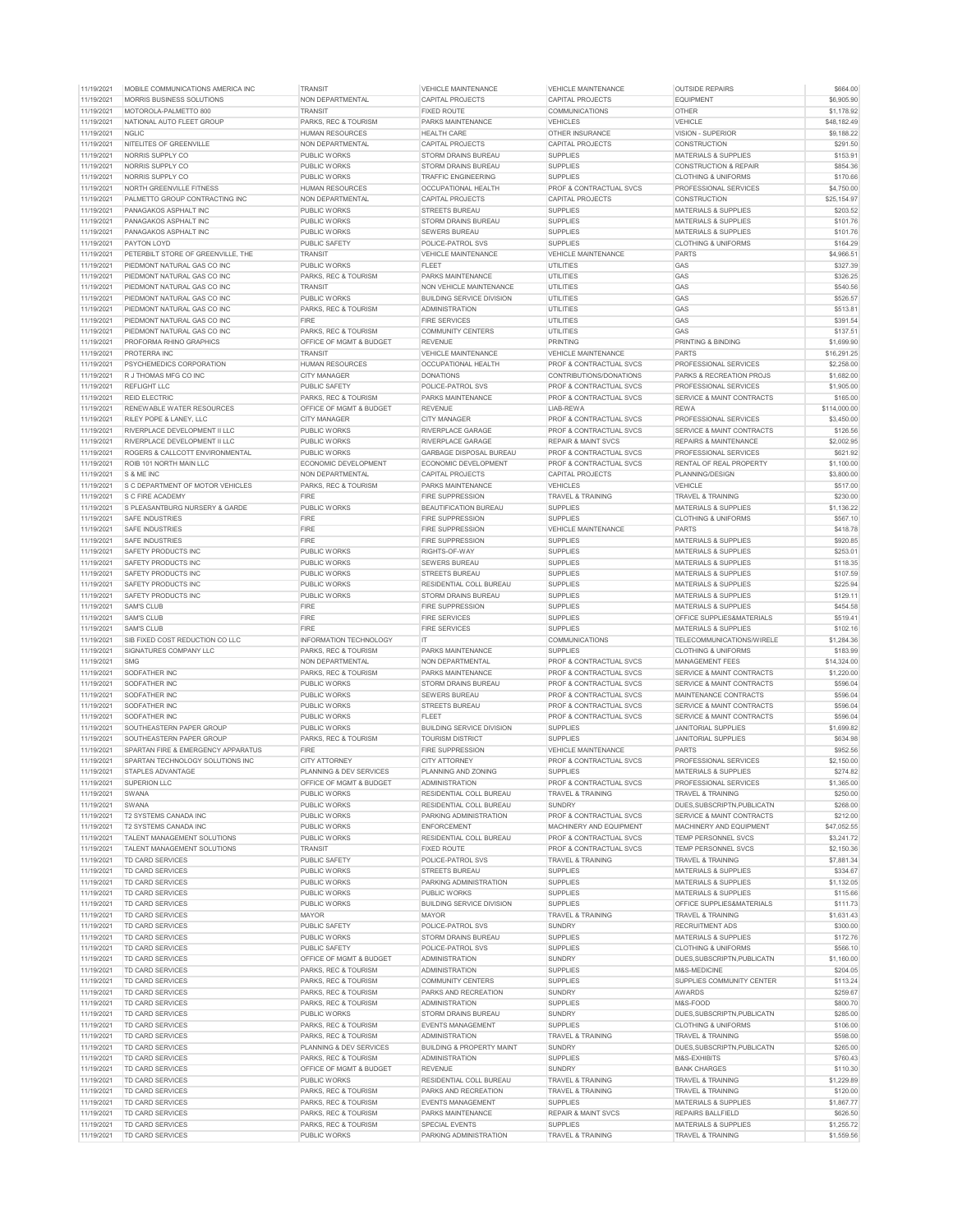| PLANNING & DEV SERVICES<br>11/19/2021<br>TD CARD SERVICES<br>PLANNING AND ZONING<br><b>SUNDRY</b><br>11/19/2021<br><b>TD CARD SERVICES</b><br>PUBLIC SAFETY<br>POLICE-PATROL SVS<br><b>SUPPLIES</b><br>11/19/2021<br>TD CARD SERVICES<br>PUBLIC SAFETY<br>FED EQUITABLE SHAR DOJ<br>MACHINERY AND EQUIPMENT<br>11/19/2021<br>TD CARD SERVICES<br>PUBLIC WORKS<br>PARKING ADMINISTRATION<br><b>SUNDRY</b><br>11/19/2021<br>TD CARD SERVICES<br>PUBLIC WORKS<br><b>SEWERS BUREAU</b><br><b>SUPPLIES</b><br>11/19/2021<br><b>TD CARD SERVICES</b><br>PLANNING & DEV SERVICES<br>PLANNING AND ZONING<br><b>SUPPLIES</b><br>11/19/2021<br>TD CARD SERVICES<br>MAYOR<br><b>SUNDRY</b><br><b>MAYOR</b><br>11/19/2021<br>TD CARD SERVICES<br>SUPPLIES<br>PARKS, REC & TOURISM<br><b>COMMUNITY CENTERS</b><br>11/19/2021<br>TD CARD SERVICES<br><b>MAYOR</b><br><b>MAYOR</b><br><b>SUNDRY</b><br>TD CARD SERVICES<br>PARKS, REC & TOURISM<br><b>SUPPLIES</b><br>11/19/2021<br><b>FVENTS MANAGEMENT</b><br>11/19/2021<br>TD CARD SERVICES<br>PLANNING & DEV SERVICES<br><b>BUILDING &amp; PROPERTY MAINT</b><br><b>SUPPLIES</b><br>11/19/2021<br>TD CARD SERVICES<br>CONTRIBUTIONS/DONATIONS<br>CITY MANAGER<br><b>DONATIONS</b><br>11/19/2021<br><b>TD CARD SERVICES</b><br>CITY MANAGER<br><b>DONATIONS</b><br>CONTRIBUTIONS/DONATIONS<br>11/19/2021<br>TD CARD SERVICES<br>PARKS, REC & TOURISM<br>PARKS AND RECREATION<br><b>SUPPLIES</b><br>11/19/2021<br>TD CARD SERVICES<br>PUBLIC WORKS<br>BUILDING SERVICE DIVISION<br><b>SUPPLIES</b><br>11/19/2021<br>TD CARD SERVICES<br>PARKS, REC & TOURISM<br>PARKS MAINTENANCE<br>TRAVEL & TRAINING<br>TERRACON CONSULTANTS INC<br>11/19/2021<br><b>NON DEPARTMENTAL</b><br><b>MISC GRANTS</b><br><b>CAPITAL PROJECTS</b><br>11/19/2021<br>TS STONEWORKS INC<br>PARKS, REC & TOURISM<br><b>TOURISM DISTRICT</b><br>PROF & CONTRACTUAL SVCS<br>11/19/2021<br><b>ULINE INC</b><br>PARKS, REC & TOURISM<br><b>SUPPLIES</b><br><b>TOURISM DISTRICT</b><br>11/19/2021<br><b>ULINE INC</b><br>PUBLIC WORKS<br><b>BROAD STREET GARAGE</b><br><b>SUPPLIES</b><br>11/19/2021<br><b>UNIFIRST</b><br><b>SUPPLIES</b><br><b>TRANSIT</b><br><b>VEHICLE MAINTENANCE</b><br>11/19/2021<br>UNITED ELECTRICAL DISTRIBUTORS INC<br>PUBLIC WORKS<br><b>BUILDING SERVICE DIVISION</b><br><b>SUPPLIES</b><br>11/19/2021<br>UNITED ELECTRICAL DISTRIBUTORS INC<br>NON DEPARTMENTAL<br><b>CAPITAL PROJECTS</b><br>CAPITAL PROJECTS | DUES, SUBSCRIPTN, PUBLICATN<br>MATERIALS & SUPPLIES<br>MACHINERY AND EQUIPMENT<br>MISCELLANEOUS<br><b>MATERIALS &amp; SUPPLIES</b><br><b>MATERIALS &amp; SUPPLIES</b><br><b>MISCELLANEOUS</b><br>SUPPLIES ATHLETICS<br>DUES, SUBSCRIPTN, PUBLICATN<br>OFFICE SUPPLIES&MATERIALS<br>OFFICE SUPPLIES&MATERIALS<br>PARKS & RECREATION PROJS<br>K9 PROGRAM<br><b>CLOTHING &amp; UNIFORMS</b><br>MATERIALS & SUPPLIES<br>TRAVEL & TRAINING<br><b>PROJECT EXPENSE</b><br>SPECIAL PROJECTS<br>MATERIALS & SUPPLIES<br><b>MATERIALS &amp; SUPPLIES</b> | \$1,226.01<br>\$4,735.55<br>\$1,007.66<br>\$714.90<br>\$172.77<br>\$224.59<br>\$104.37<br>\$2,542.40<br>\$830.99<br>\$189.71<br>\$202.07<br>\$897.22<br>\$1,030.80<br>\$190.75<br>\$3,593.48<br>\$1,468.46<br>\$2,395.00 |
|---------------------------------------------------------------------------------------------------------------------------------------------------------------------------------------------------------------------------------------------------------------------------------------------------------------------------------------------------------------------------------------------------------------------------------------------------------------------------------------------------------------------------------------------------------------------------------------------------------------------------------------------------------------------------------------------------------------------------------------------------------------------------------------------------------------------------------------------------------------------------------------------------------------------------------------------------------------------------------------------------------------------------------------------------------------------------------------------------------------------------------------------------------------------------------------------------------------------------------------------------------------------------------------------------------------------------------------------------------------------------------------------------------------------------------------------------------------------------------------------------------------------------------------------------------------------------------------------------------------------------------------------------------------------------------------------------------------------------------------------------------------------------------------------------------------------------------------------------------------------------------------------------------------------------------------------------------------------------------------------------------------------------------------------------------------------------------------------------------------------------------------------------------------------------------------------------------------------------------------------------------------------------------------------------------------------------------------------------------------------------------------------------------------------------------------------------|------------------------------------------------------------------------------------------------------------------------------------------------------------------------------------------------------------------------------------------------------------------------------------------------------------------------------------------------------------------------------------------------------------------------------------------------------------------------------------------------------------------------------------------------|--------------------------------------------------------------------------------------------------------------------------------------------------------------------------------------------------------------------------|
|                                                                                                                                                                                                                                                                                                                                                                                                                                                                                                                                                                                                                                                                                                                                                                                                                                                                                                                                                                                                                                                                                                                                                                                                                                                                                                                                                                                                                                                                                                                                                                                                                                                                                                                                                                                                                                                                                                                                                                                                                                                                                                                                                                                                                                                                                                                                                                                                                                                   |                                                                                                                                                                                                                                                                                                                                                                                                                                                                                                                                                |                                                                                                                                                                                                                          |
|                                                                                                                                                                                                                                                                                                                                                                                                                                                                                                                                                                                                                                                                                                                                                                                                                                                                                                                                                                                                                                                                                                                                                                                                                                                                                                                                                                                                                                                                                                                                                                                                                                                                                                                                                                                                                                                                                                                                                                                                                                                                                                                                                                                                                                                                                                                                                                                                                                                   |                                                                                                                                                                                                                                                                                                                                                                                                                                                                                                                                                |                                                                                                                                                                                                                          |
|                                                                                                                                                                                                                                                                                                                                                                                                                                                                                                                                                                                                                                                                                                                                                                                                                                                                                                                                                                                                                                                                                                                                                                                                                                                                                                                                                                                                                                                                                                                                                                                                                                                                                                                                                                                                                                                                                                                                                                                                                                                                                                                                                                                                                                                                                                                                                                                                                                                   |                                                                                                                                                                                                                                                                                                                                                                                                                                                                                                                                                |                                                                                                                                                                                                                          |
|                                                                                                                                                                                                                                                                                                                                                                                                                                                                                                                                                                                                                                                                                                                                                                                                                                                                                                                                                                                                                                                                                                                                                                                                                                                                                                                                                                                                                                                                                                                                                                                                                                                                                                                                                                                                                                                                                                                                                                                                                                                                                                                                                                                                                                                                                                                                                                                                                                                   |                                                                                                                                                                                                                                                                                                                                                                                                                                                                                                                                                |                                                                                                                                                                                                                          |
|                                                                                                                                                                                                                                                                                                                                                                                                                                                                                                                                                                                                                                                                                                                                                                                                                                                                                                                                                                                                                                                                                                                                                                                                                                                                                                                                                                                                                                                                                                                                                                                                                                                                                                                                                                                                                                                                                                                                                                                                                                                                                                                                                                                                                                                                                                                                                                                                                                                   |                                                                                                                                                                                                                                                                                                                                                                                                                                                                                                                                                |                                                                                                                                                                                                                          |
|                                                                                                                                                                                                                                                                                                                                                                                                                                                                                                                                                                                                                                                                                                                                                                                                                                                                                                                                                                                                                                                                                                                                                                                                                                                                                                                                                                                                                                                                                                                                                                                                                                                                                                                                                                                                                                                                                                                                                                                                                                                                                                                                                                                                                                                                                                                                                                                                                                                   |                                                                                                                                                                                                                                                                                                                                                                                                                                                                                                                                                |                                                                                                                                                                                                                          |
|                                                                                                                                                                                                                                                                                                                                                                                                                                                                                                                                                                                                                                                                                                                                                                                                                                                                                                                                                                                                                                                                                                                                                                                                                                                                                                                                                                                                                                                                                                                                                                                                                                                                                                                                                                                                                                                                                                                                                                                                                                                                                                                                                                                                                                                                                                                                                                                                                                                   |                                                                                                                                                                                                                                                                                                                                                                                                                                                                                                                                                |                                                                                                                                                                                                                          |
|                                                                                                                                                                                                                                                                                                                                                                                                                                                                                                                                                                                                                                                                                                                                                                                                                                                                                                                                                                                                                                                                                                                                                                                                                                                                                                                                                                                                                                                                                                                                                                                                                                                                                                                                                                                                                                                                                                                                                                                                                                                                                                                                                                                                                                                                                                                                                                                                                                                   |                                                                                                                                                                                                                                                                                                                                                                                                                                                                                                                                                |                                                                                                                                                                                                                          |
|                                                                                                                                                                                                                                                                                                                                                                                                                                                                                                                                                                                                                                                                                                                                                                                                                                                                                                                                                                                                                                                                                                                                                                                                                                                                                                                                                                                                                                                                                                                                                                                                                                                                                                                                                                                                                                                                                                                                                                                                                                                                                                                                                                                                                                                                                                                                                                                                                                                   |                                                                                                                                                                                                                                                                                                                                                                                                                                                                                                                                                |                                                                                                                                                                                                                          |
|                                                                                                                                                                                                                                                                                                                                                                                                                                                                                                                                                                                                                                                                                                                                                                                                                                                                                                                                                                                                                                                                                                                                                                                                                                                                                                                                                                                                                                                                                                                                                                                                                                                                                                                                                                                                                                                                                                                                                                                                                                                                                                                                                                                                                                                                                                                                                                                                                                                   |                                                                                                                                                                                                                                                                                                                                                                                                                                                                                                                                                |                                                                                                                                                                                                                          |
|                                                                                                                                                                                                                                                                                                                                                                                                                                                                                                                                                                                                                                                                                                                                                                                                                                                                                                                                                                                                                                                                                                                                                                                                                                                                                                                                                                                                                                                                                                                                                                                                                                                                                                                                                                                                                                                                                                                                                                                                                                                                                                                                                                                                                                                                                                                                                                                                                                                   |                                                                                                                                                                                                                                                                                                                                                                                                                                                                                                                                                |                                                                                                                                                                                                                          |
|                                                                                                                                                                                                                                                                                                                                                                                                                                                                                                                                                                                                                                                                                                                                                                                                                                                                                                                                                                                                                                                                                                                                                                                                                                                                                                                                                                                                                                                                                                                                                                                                                                                                                                                                                                                                                                                                                                                                                                                                                                                                                                                                                                                                                                                                                                                                                                                                                                                   |                                                                                                                                                                                                                                                                                                                                                                                                                                                                                                                                                |                                                                                                                                                                                                                          |
|                                                                                                                                                                                                                                                                                                                                                                                                                                                                                                                                                                                                                                                                                                                                                                                                                                                                                                                                                                                                                                                                                                                                                                                                                                                                                                                                                                                                                                                                                                                                                                                                                                                                                                                                                                                                                                                                                                                                                                                                                                                                                                                                                                                                                                                                                                                                                                                                                                                   |                                                                                                                                                                                                                                                                                                                                                                                                                                                                                                                                                |                                                                                                                                                                                                                          |
|                                                                                                                                                                                                                                                                                                                                                                                                                                                                                                                                                                                                                                                                                                                                                                                                                                                                                                                                                                                                                                                                                                                                                                                                                                                                                                                                                                                                                                                                                                                                                                                                                                                                                                                                                                                                                                                                                                                                                                                                                                                                                                                                                                                                                                                                                                                                                                                                                                                   |                                                                                                                                                                                                                                                                                                                                                                                                                                                                                                                                                |                                                                                                                                                                                                                          |
|                                                                                                                                                                                                                                                                                                                                                                                                                                                                                                                                                                                                                                                                                                                                                                                                                                                                                                                                                                                                                                                                                                                                                                                                                                                                                                                                                                                                                                                                                                                                                                                                                                                                                                                                                                                                                                                                                                                                                                                                                                                                                                                                                                                                                                                                                                                                                                                                                                                   |                                                                                                                                                                                                                                                                                                                                                                                                                                                                                                                                                |                                                                                                                                                                                                                          |
|                                                                                                                                                                                                                                                                                                                                                                                                                                                                                                                                                                                                                                                                                                                                                                                                                                                                                                                                                                                                                                                                                                                                                                                                                                                                                                                                                                                                                                                                                                                                                                                                                                                                                                                                                                                                                                                                                                                                                                                                                                                                                                                                                                                                                                                                                                                                                                                                                                                   |                                                                                                                                                                                                                                                                                                                                                                                                                                                                                                                                                |                                                                                                                                                                                                                          |
|                                                                                                                                                                                                                                                                                                                                                                                                                                                                                                                                                                                                                                                                                                                                                                                                                                                                                                                                                                                                                                                                                                                                                                                                                                                                                                                                                                                                                                                                                                                                                                                                                                                                                                                                                                                                                                                                                                                                                                                                                                                                                                                                                                                                                                                                                                                                                                                                                                                   |                                                                                                                                                                                                                                                                                                                                                                                                                                                                                                                                                |                                                                                                                                                                                                                          |
|                                                                                                                                                                                                                                                                                                                                                                                                                                                                                                                                                                                                                                                                                                                                                                                                                                                                                                                                                                                                                                                                                                                                                                                                                                                                                                                                                                                                                                                                                                                                                                                                                                                                                                                                                                                                                                                                                                                                                                                                                                                                                                                                                                                                                                                                                                                                                                                                                                                   |                                                                                                                                                                                                                                                                                                                                                                                                                                                                                                                                                |                                                                                                                                                                                                                          |
|                                                                                                                                                                                                                                                                                                                                                                                                                                                                                                                                                                                                                                                                                                                                                                                                                                                                                                                                                                                                                                                                                                                                                                                                                                                                                                                                                                                                                                                                                                                                                                                                                                                                                                                                                                                                                                                                                                                                                                                                                                                                                                                                                                                                                                                                                                                                                                                                                                                   |                                                                                                                                                                                                                                                                                                                                                                                                                                                                                                                                                |                                                                                                                                                                                                                          |
|                                                                                                                                                                                                                                                                                                                                                                                                                                                                                                                                                                                                                                                                                                                                                                                                                                                                                                                                                                                                                                                                                                                                                                                                                                                                                                                                                                                                                                                                                                                                                                                                                                                                                                                                                                                                                                                                                                                                                                                                                                                                                                                                                                                                                                                                                                                                                                                                                                                   |                                                                                                                                                                                                                                                                                                                                                                                                                                                                                                                                                |                                                                                                                                                                                                                          |
|                                                                                                                                                                                                                                                                                                                                                                                                                                                                                                                                                                                                                                                                                                                                                                                                                                                                                                                                                                                                                                                                                                                                                                                                                                                                                                                                                                                                                                                                                                                                                                                                                                                                                                                                                                                                                                                                                                                                                                                                                                                                                                                                                                                                                                                                                                                                                                                                                                                   |                                                                                                                                                                                                                                                                                                                                                                                                                                                                                                                                                | \$2,475.00                                                                                                                                                                                                               |
|                                                                                                                                                                                                                                                                                                                                                                                                                                                                                                                                                                                                                                                                                                                                                                                                                                                                                                                                                                                                                                                                                                                                                                                                                                                                                                                                                                                                                                                                                                                                                                                                                                                                                                                                                                                                                                                                                                                                                                                                                                                                                                                                                                                                                                                                                                                                                                                                                                                   |                                                                                                                                                                                                                                                                                                                                                                                                                                                                                                                                                | \$1,591.84                                                                                                                                                                                                               |
|                                                                                                                                                                                                                                                                                                                                                                                                                                                                                                                                                                                                                                                                                                                                                                                                                                                                                                                                                                                                                                                                                                                                                                                                                                                                                                                                                                                                                                                                                                                                                                                                                                                                                                                                                                                                                                                                                                                                                                                                                                                                                                                                                                                                                                                                                                                                                                                                                                                   |                                                                                                                                                                                                                                                                                                                                                                                                                                                                                                                                                | \$2,092.65                                                                                                                                                                                                               |
|                                                                                                                                                                                                                                                                                                                                                                                                                                                                                                                                                                                                                                                                                                                                                                                                                                                                                                                                                                                                                                                                                                                                                                                                                                                                                                                                                                                                                                                                                                                                                                                                                                                                                                                                                                                                                                                                                                                                                                                                                                                                                                                                                                                                                                                                                                                                                                                                                                                   |                                                                                                                                                                                                                                                                                                                                                                                                                                                                                                                                                |                                                                                                                                                                                                                          |
|                                                                                                                                                                                                                                                                                                                                                                                                                                                                                                                                                                                                                                                                                                                                                                                                                                                                                                                                                                                                                                                                                                                                                                                                                                                                                                                                                                                                                                                                                                                                                                                                                                                                                                                                                                                                                                                                                                                                                                                                                                                                                                                                                                                                                                                                                                                                                                                                                                                   | <b>CLOTHING &amp; UNIFORMS</b>                                                                                                                                                                                                                                                                                                                                                                                                                                                                                                                 | \$149.91                                                                                                                                                                                                                 |
|                                                                                                                                                                                                                                                                                                                                                                                                                                                                                                                                                                                                                                                                                                                                                                                                                                                                                                                                                                                                                                                                                                                                                                                                                                                                                                                                                                                                                                                                                                                                                                                                                                                                                                                                                                                                                                                                                                                                                                                                                                                                                                                                                                                                                                                                                                                                                                                                                                                   | MATERIALS & SUPPLIES                                                                                                                                                                                                                                                                                                                                                                                                                                                                                                                           | \$2,324.85                                                                                                                                                                                                               |
|                                                                                                                                                                                                                                                                                                                                                                                                                                                                                                                                                                                                                                                                                                                                                                                                                                                                                                                                                                                                                                                                                                                                                                                                                                                                                                                                                                                                                                                                                                                                                                                                                                                                                                                                                                                                                                                                                                                                                                                                                                                                                                                                                                                                                                                                                                                                                                                                                                                   | CONSTRUCTION                                                                                                                                                                                                                                                                                                                                                                                                                                                                                                                                   | \$2,994.01                                                                                                                                                                                                               |
| 11/19/2021<br>UNITED ELECTRICAL DISTRIBUTORS INC<br>PUBLIC WORKS<br>POINSETT GARAGE<br><b>SUPPLIES</b>                                                                                                                                                                                                                                                                                                                                                                                                                                                                                                                                                                                                                                                                                                                                                                                                                                                                                                                                                                                                                                                                                                                                                                                                                                                                                                                                                                                                                                                                                                                                                                                                                                                                                                                                                                                                                                                                                                                                                                                                                                                                                                                                                                                                                                                                                                                                            | MATERIALS & SUPPLIES                                                                                                                                                                                                                                                                                                                                                                                                                                                                                                                           | \$727.58                                                                                                                                                                                                                 |
| 11/19/2021<br>UNITED SITE SERVICES OF FLORIDA LLC<br>PUBLIC SAFETY<br>POLICE-PATROL SVS<br>TRAVEL & TRAINING                                                                                                                                                                                                                                                                                                                                                                                                                                                                                                                                                                                                                                                                                                                                                                                                                                                                                                                                                                                                                                                                                                                                                                                                                                                                                                                                                                                                                                                                                                                                                                                                                                                                                                                                                                                                                                                                                                                                                                                                                                                                                                                                                                                                                                                                                                                                      | TRAVEL & TRAINING                                                                                                                                                                                                                                                                                                                                                                                                                                                                                                                              | \$439.06                                                                                                                                                                                                                 |
| 11/19/2021<br>VAUGHN AND MELTON<br>UTILITY UNDERGROUNDING FU<br><b>SUNDRY</b><br><b>CITY MANAGER</b>                                                                                                                                                                                                                                                                                                                                                                                                                                                                                                                                                                                                                                                                                                                                                                                                                                                                                                                                                                                                                                                                                                                                                                                                                                                                                                                                                                                                                                                                                                                                                                                                                                                                                                                                                                                                                                                                                                                                                                                                                                                                                                                                                                                                                                                                                                                                              | UNDERGROUNDING COMMERCIAL                                                                                                                                                                                                                                                                                                                                                                                                                                                                                                                      | \$3,133.51                                                                                                                                                                                                               |
|                                                                                                                                                                                                                                                                                                                                                                                                                                                                                                                                                                                                                                                                                                                                                                                                                                                                                                                                                                                                                                                                                                                                                                                                                                                                                                                                                                                                                                                                                                                                                                                                                                                                                                                                                                                                                                                                                                                                                                                                                                                                                                                                                                                                                                                                                                                                                                                                                                                   |                                                                                                                                                                                                                                                                                                                                                                                                                                                                                                                                                |                                                                                                                                                                                                                          |
| 11/19/2021<br><b>VERIZON WIRELESS</b><br>PUBLIC WORKS<br>CONSTRUCTION & INSPECTION<br>COMMUNICATIONS                                                                                                                                                                                                                                                                                                                                                                                                                                                                                                                                                                                                                                                                                                                                                                                                                                                                                                                                                                                                                                                                                                                                                                                                                                                                                                                                                                                                                                                                                                                                                                                                                                                                                                                                                                                                                                                                                                                                                                                                                                                                                                                                                                                                                                                                                                                                              | OTHER                                                                                                                                                                                                                                                                                                                                                                                                                                                                                                                                          | \$443.54                                                                                                                                                                                                                 |
| <b>VERIZON WIRELESS</b><br>OFFICE OF MGMT & BUDGET<br>11/19/2021<br><b>ADMINISTRATION</b><br>COMMUNICATIONS                                                                                                                                                                                                                                                                                                                                                                                                                                                                                                                                                                                                                                                                                                                                                                                                                                                                                                                                                                                                                                                                                                                                                                                                                                                                                                                                                                                                                                                                                                                                                                                                                                                                                                                                                                                                                                                                                                                                                                                                                                                                                                                                                                                                                                                                                                                                       | OTHER                                                                                                                                                                                                                                                                                                                                                                                                                                                                                                                                          | \$146.76                                                                                                                                                                                                                 |
| 11/19/2021<br><b>VERIZON WIRELESS</b><br>PUBLIC WORKS<br><b>ENGINEERING</b><br>COMMUNICATIONS                                                                                                                                                                                                                                                                                                                                                                                                                                                                                                                                                                                                                                                                                                                                                                                                                                                                                                                                                                                                                                                                                                                                                                                                                                                                                                                                                                                                                                                                                                                                                                                                                                                                                                                                                                                                                                                                                                                                                                                                                                                                                                                                                                                                                                                                                                                                                     | OTHER                                                                                                                                                                                                                                                                                                                                                                                                                                                                                                                                          | \$226.75                                                                                                                                                                                                                 |
| 11/19/2021<br><b>VERIZON WIRELESS</b><br>PARKS, REC & TOURISM<br>COMMUNICATIONS<br><b>SPECIAL EVENTS</b>                                                                                                                                                                                                                                                                                                                                                                                                                                                                                                                                                                                                                                                                                                                                                                                                                                                                                                                                                                                                                                                                                                                                                                                                                                                                                                                                                                                                                                                                                                                                                                                                                                                                                                                                                                                                                                                                                                                                                                                                                                                                                                                                                                                                                                                                                                                                          | OTHER                                                                                                                                                                                                                                                                                                                                                                                                                                                                                                                                          | \$142.53                                                                                                                                                                                                                 |
| <b>VERIZON WIRELESS</b>                                                                                                                                                                                                                                                                                                                                                                                                                                                                                                                                                                                                                                                                                                                                                                                                                                                                                                                                                                                                                                                                                                                                                                                                                                                                                                                                                                                                                                                                                                                                                                                                                                                                                                                                                                                                                                                                                                                                                                                                                                                                                                                                                                                                                                                                                                                                                                                                                           |                                                                                                                                                                                                                                                                                                                                                                                                                                                                                                                                                |                                                                                                                                                                                                                          |
| 11/19/2021<br>PUBLIC WORKS<br>PARKING ADMINISTRATION<br>COMMUNICATIONS                                                                                                                                                                                                                                                                                                                                                                                                                                                                                                                                                                                                                                                                                                                                                                                                                                                                                                                                                                                                                                                                                                                                                                                                                                                                                                                                                                                                                                                                                                                                                                                                                                                                                                                                                                                                                                                                                                                                                                                                                                                                                                                                                                                                                                                                                                                                                                            | OTHER                                                                                                                                                                                                                                                                                                                                                                                                                                                                                                                                          | \$1,031.37                                                                                                                                                                                                               |
| 11/19/2021<br><b>VERIZON WIRELESS</b><br>PARKS, REC & TOURISM<br><b>SPECIAL EVENTS</b><br><b>SUPPLIES</b>                                                                                                                                                                                                                                                                                                                                                                                                                                                                                                                                                                                                                                                                                                                                                                                                                                                                                                                                                                                                                                                                                                                                                                                                                                                                                                                                                                                                                                                                                                                                                                                                                                                                                                                                                                                                                                                                                                                                                                                                                                                                                                                                                                                                                                                                                                                                         | MATERIALS & SUPPLIES                                                                                                                                                                                                                                                                                                                                                                                                                                                                                                                           | \$1,271.99                                                                                                                                                                                                               |
| 11/19/2021<br><b>VERIZON WIRELESS</b><br>PUBLIC WORKS<br>TREE MAINTENANCE BUREAU<br>COMMUNICATIONS                                                                                                                                                                                                                                                                                                                                                                                                                                                                                                                                                                                                                                                                                                                                                                                                                                                                                                                                                                                                                                                                                                                                                                                                                                                                                                                                                                                                                                                                                                                                                                                                                                                                                                                                                                                                                                                                                                                                                                                                                                                                                                                                                                                                                                                                                                                                                | OTHER                                                                                                                                                                                                                                                                                                                                                                                                                                                                                                                                          | \$156.72                                                                                                                                                                                                                 |
| 11/19/2021<br><b>VERIZON WIRELESS</b><br>PUBLIC WORKS<br><b>BUILDING SERVICE DIVISION</b><br>COMMUNICATIONS                                                                                                                                                                                                                                                                                                                                                                                                                                                                                                                                                                                                                                                                                                                                                                                                                                                                                                                                                                                                                                                                                                                                                                                                                                                                                                                                                                                                                                                                                                                                                                                                                                                                                                                                                                                                                                                                                                                                                                                                                                                                                                                                                                                                                                                                                                                                       | OTHER                                                                                                                                                                                                                                                                                                                                                                                                                                                                                                                                          | \$522.20                                                                                                                                                                                                                 |
| <b>VERIZON WIRELESS</b><br>PROF & CONTRACTUAL SVCS<br>11/19/2021<br>PARKS REC & TOURISM<br><b>ADMINISTRATION</b>                                                                                                                                                                                                                                                                                                                                                                                                                                                                                                                                                                                                                                                                                                                                                                                                                                                                                                                                                                                                                                                                                                                                                                                                                                                                                                                                                                                                                                                                                                                                                                                                                                                                                                                                                                                                                                                                                                                                                                                                                                                                                                                                                                                                                                                                                                                                  | SERVICE & MAINT CONTRACTS                                                                                                                                                                                                                                                                                                                                                                                                                                                                                                                      | \$116.74                                                                                                                                                                                                                 |
| 11/19/2021<br><b>VERIZON WIRELESS</b><br>PARKS, REC & TOURISM<br>PARKS AND RECREATION<br>COMMUNICATIONS                                                                                                                                                                                                                                                                                                                                                                                                                                                                                                                                                                                                                                                                                                                                                                                                                                                                                                                                                                                                                                                                                                                                                                                                                                                                                                                                                                                                                                                                                                                                                                                                                                                                                                                                                                                                                                                                                                                                                                                                                                                                                                                                                                                                                                                                                                                                           | OTHER                                                                                                                                                                                                                                                                                                                                                                                                                                                                                                                                          | \$377.69                                                                                                                                                                                                                 |
|                                                                                                                                                                                                                                                                                                                                                                                                                                                                                                                                                                                                                                                                                                                                                                                                                                                                                                                                                                                                                                                                                                                                                                                                                                                                                                                                                                                                                                                                                                                                                                                                                                                                                                                                                                                                                                                                                                                                                                                                                                                                                                                                                                                                                                                                                                                                                                                                                                                   |                                                                                                                                                                                                                                                                                                                                                                                                                                                                                                                                                |                                                                                                                                                                                                                          |
| 11/19/2021<br><b>VERIZON WIRELESS</b><br>PARKS, REC & TOURISM<br>COMMUNICATIONS<br><b>TOURISM DISTRICT</b>                                                                                                                                                                                                                                                                                                                                                                                                                                                                                                                                                                                                                                                                                                                                                                                                                                                                                                                                                                                                                                                                                                                                                                                                                                                                                                                                                                                                                                                                                                                                                                                                                                                                                                                                                                                                                                                                                                                                                                                                                                                                                                                                                                                                                                                                                                                                        | OTHER                                                                                                                                                                                                                                                                                                                                                                                                                                                                                                                                          | \$604.11                                                                                                                                                                                                                 |
| 11/19/2021<br><b>VERIZON WIRELESS</b><br><b>INFORMATION TECHNOLOGY</b><br><b>IT</b><br>MIS PROJECTS                                                                                                                                                                                                                                                                                                                                                                                                                                                                                                                                                                                                                                                                                                                                                                                                                                                                                                                                                                                                                                                                                                                                                                                                                                                                                                                                                                                                                                                                                                                                                                                                                                                                                                                                                                                                                                                                                                                                                                                                                                                                                                                                                                                                                                                                                                                                               | PCS/UPGRADES                                                                                                                                                                                                                                                                                                                                                                                                                                                                                                                                   | \$431.69                                                                                                                                                                                                                 |
| 11/19/2021<br><b>VERIZON WIRELESS</b><br><b>TRANSIT</b><br><b>VEHICLE MAINTENANCE</b><br>COMMUNICATIONS                                                                                                                                                                                                                                                                                                                                                                                                                                                                                                                                                                                                                                                                                                                                                                                                                                                                                                                                                                                                                                                                                                                                                                                                                                                                                                                                                                                                                                                                                                                                                                                                                                                                                                                                                                                                                                                                                                                                                                                                                                                                                                                                                                                                                                                                                                                                           | CELLULAR PHONE SERVICE                                                                                                                                                                                                                                                                                                                                                                                                                                                                                                                         | \$820.58                                                                                                                                                                                                                 |
| 11/19/2021<br><b>VERIZON WIRELESS</b><br>PARKS, REC & TOURISM<br><b>ADMINISTRATION</b><br><b>COMMUNICATIONS</b>                                                                                                                                                                                                                                                                                                                                                                                                                                                                                                                                                                                                                                                                                                                                                                                                                                                                                                                                                                                                                                                                                                                                                                                                                                                                                                                                                                                                                                                                                                                                                                                                                                                                                                                                                                                                                                                                                                                                                                                                                                                                                                                                                                                                                                                                                                                                   | <b>TELEPHONE</b>                                                                                                                                                                                                                                                                                                                                                                                                                                                                                                                               | \$194.97                                                                                                                                                                                                                 |
| 11/19/2021<br><b>VERIZON WIRELESS</b><br>PARKS, REC & TOURISM<br><b>EDUCATION</b><br><b>SUNDRY</b>                                                                                                                                                                                                                                                                                                                                                                                                                                                                                                                                                                                                                                                                                                                                                                                                                                                                                                                                                                                                                                                                                                                                                                                                                                                                                                                                                                                                                                                                                                                                                                                                                                                                                                                                                                                                                                                                                                                                                                                                                                                                                                                                                                                                                                                                                                                                                | RESTRD DONATION EXPENSE                                                                                                                                                                                                                                                                                                                                                                                                                                                                                                                        | \$111.20                                                                                                                                                                                                                 |
|                                                                                                                                                                                                                                                                                                                                                                                                                                                                                                                                                                                                                                                                                                                                                                                                                                                                                                                                                                                                                                                                                                                                                                                                                                                                                                                                                                                                                                                                                                                                                                                                                                                                                                                                                                                                                                                                                                                                                                                                                                                                                                                                                                                                                                                                                                                                                                                                                                                   |                                                                                                                                                                                                                                                                                                                                                                                                                                                                                                                                                |                                                                                                                                                                                                                          |
| 11/19/2021<br><b>VERIZON WIRELESS</b><br>PUBLIC WORKS<br><b>FLEET</b><br><b>COMMUNICATIONS</b>                                                                                                                                                                                                                                                                                                                                                                                                                                                                                                                                                                                                                                                                                                                                                                                                                                                                                                                                                                                                                                                                                                                                                                                                                                                                                                                                                                                                                                                                                                                                                                                                                                                                                                                                                                                                                                                                                                                                                                                                                                                                                                                                                                                                                                                                                                                                                    | OTHER                                                                                                                                                                                                                                                                                                                                                                                                                                                                                                                                          | \$166.76                                                                                                                                                                                                                 |
| 11/19/2021<br><b>VERIZON WIRELESS</b><br>MUNICIPAL COURT<br>MUNICIPAL COURT<br>PROF & CONTRACTUAL SVCS                                                                                                                                                                                                                                                                                                                                                                                                                                                                                                                                                                                                                                                                                                                                                                                                                                                                                                                                                                                                                                                                                                                                                                                                                                                                                                                                                                                                                                                                                                                                                                                                                                                                                                                                                                                                                                                                                                                                                                                                                                                                                                                                                                                                                                                                                                                                            | SERVICE & MAINT CONTRACTS                                                                                                                                                                                                                                                                                                                                                                                                                                                                                                                      | \$109.99                                                                                                                                                                                                                 |
| 11/19/2021<br><b>VERIZON WIRELESS</b><br><b>INFORMATION TECHNOLOGY</b><br>COMMUNICATIONS<br>GIS                                                                                                                                                                                                                                                                                                                                                                                                                                                                                                                                                                                                                                                                                                                                                                                                                                                                                                                                                                                                                                                                                                                                                                                                                                                                                                                                                                                                                                                                                                                                                                                                                                                                                                                                                                                                                                                                                                                                                                                                                                                                                                                                                                                                                                                                                                                                                   | TELECOMMUNICATIONS/WIRELE                                                                                                                                                                                                                                                                                                                                                                                                                                                                                                                      | \$114.03                                                                                                                                                                                                                 |
| 11/19/2021<br><b>VERIZON WIRELESS</b><br>PUBLIC SAFETY<br>POLICE-PATROL SVS<br>COMMUNICATIONS                                                                                                                                                                                                                                                                                                                                                                                                                                                                                                                                                                                                                                                                                                                                                                                                                                                                                                                                                                                                                                                                                                                                                                                                                                                                                                                                                                                                                                                                                                                                                                                                                                                                                                                                                                                                                                                                                                                                                                                                                                                                                                                                                                                                                                                                                                                                                     | OTHER                                                                                                                                                                                                                                                                                                                                                                                                                                                                                                                                          | \$163.12                                                                                                                                                                                                                 |
| 11/19/2021<br><b>VERIZON WIRELESS</b><br>PUBLIC WORKS<br>STREETS BUREAU<br>COMMUNICATIONS                                                                                                                                                                                                                                                                                                                                                                                                                                                                                                                                                                                                                                                                                                                                                                                                                                                                                                                                                                                                                                                                                                                                                                                                                                                                                                                                                                                                                                                                                                                                                                                                                                                                                                                                                                                                                                                                                                                                                                                                                                                                                                                                                                                                                                                                                                                                                         | OTHER                                                                                                                                                                                                                                                                                                                                                                                                                                                                                                                                          | \$385.35                                                                                                                                                                                                                 |
| 11/19/2021<br><b>VERIZON WIRELESS</b><br>COMMUNICATION<br><b>COMMUNICATIONS</b>                                                                                                                                                                                                                                                                                                                                                                                                                                                                                                                                                                                                                                                                                                                                                                                                                                                                                                                                                                                                                                                                                                                                                                                                                                                                                                                                                                                                                                                                                                                                                                                                                                                                                                                                                                                                                                                                                                                                                                                                                                                                                                                                                                                                                                                                                                                                                                   | OTHER                                                                                                                                                                                                                                                                                                                                                                                                                                                                                                                                          | \$422.91                                                                                                                                                                                                                 |
| COMMUNICATION                                                                                                                                                                                                                                                                                                                                                                                                                                                                                                                                                                                                                                                                                                                                                                                                                                                                                                                                                                                                                                                                                                                                                                                                                                                                                                                                                                                                                                                                                                                                                                                                                                                                                                                                                                                                                                                                                                                                                                                                                                                                                                                                                                                                                                                                                                                                                                                                                                     |                                                                                                                                                                                                                                                                                                                                                                                                                                                                                                                                                |                                                                                                                                                                                                                          |
| 11/19/2021<br><b>VERIZON WIRELESS</b><br><b>TRANSIT</b><br><b>ADMINISTRATION</b><br><b>SUPPLIES</b>                                                                                                                                                                                                                                                                                                                                                                                                                                                                                                                                                                                                                                                                                                                                                                                                                                                                                                                                                                                                                                                                                                                                                                                                                                                                                                                                                                                                                                                                                                                                                                                                                                                                                                                                                                                                                                                                                                                                                                                                                                                                                                                                                                                                                                                                                                                                               | MATERIALS & SUPPLIES                                                                                                                                                                                                                                                                                                                                                                                                                                                                                                                           | \$635.95                                                                                                                                                                                                                 |
| 11/19/2021<br><b>VERIZON WIRELESS</b><br>PARKS, REC & TOURISM<br><b>EVENTS MANAGEMENT</b><br>COMMUNICATIONS                                                                                                                                                                                                                                                                                                                                                                                                                                                                                                                                                                                                                                                                                                                                                                                                                                                                                                                                                                                                                                                                                                                                                                                                                                                                                                                                                                                                                                                                                                                                                                                                                                                                                                                                                                                                                                                                                                                                                                                                                                                                                                                                                                                                                                                                                                                                       | OTHER                                                                                                                                                                                                                                                                                                                                                                                                                                                                                                                                          |                                                                                                                                                                                                                          |
| <b>VERIZON WIRELESS</b><br>11/19/2021<br>PARKS, REC & TOURISM<br><b>PARKS MAINTENANCE</b><br>COMMUNICATIONS                                                                                                                                                                                                                                                                                                                                                                                                                                                                                                                                                                                                                                                                                                                                                                                                                                                                                                                                                                                                                                                                                                                                                                                                                                                                                                                                                                                                                                                                                                                                                                                                                                                                                                                                                                                                                                                                                                                                                                                                                                                                                                                                                                                                                                                                                                                                       | OTHER                                                                                                                                                                                                                                                                                                                                                                                                                                                                                                                                          | \$263.34                                                                                                                                                                                                                 |
| 11/19/2021<br><b>VERIZON WIRELESS</b><br>ECONOMIC DEVELOPMENT<br>ECONOMIC DEVELOPMENT<br>COMMUNICATIONS                                                                                                                                                                                                                                                                                                                                                                                                                                                                                                                                                                                                                                                                                                                                                                                                                                                                                                                                                                                                                                                                                                                                                                                                                                                                                                                                                                                                                                                                                                                                                                                                                                                                                                                                                                                                                                                                                                                                                                                                                                                                                                                                                                                                                                                                                                                                           |                                                                                                                                                                                                                                                                                                                                                                                                                                                                                                                                                | \$828.22                                                                                                                                                                                                                 |
|                                                                                                                                                                                                                                                                                                                                                                                                                                                                                                                                                                                                                                                                                                                                                                                                                                                                                                                                                                                                                                                                                                                                                                                                                                                                                                                                                                                                                                                                                                                                                                                                                                                                                                                                                                                                                                                                                                                                                                                                                                                                                                                                                                                                                                                                                                                                                                                                                                                   |                                                                                                                                                                                                                                                                                                                                                                                                                                                                                                                                                |                                                                                                                                                                                                                          |
|                                                                                                                                                                                                                                                                                                                                                                                                                                                                                                                                                                                                                                                                                                                                                                                                                                                                                                                                                                                                                                                                                                                                                                                                                                                                                                                                                                                                                                                                                                                                                                                                                                                                                                                                                                                                                                                                                                                                                                                                                                                                                                                                                                                                                                                                                                                                                                                                                                                   | OTHER                                                                                                                                                                                                                                                                                                                                                                                                                                                                                                                                          | \$710.77                                                                                                                                                                                                                 |
| 11/19/2021<br><b>VERIZON WIRELESS</b><br>PUBLIC WORKS<br>BEAUTIFICATION BUREAU<br>COMMUNICATIONS                                                                                                                                                                                                                                                                                                                                                                                                                                                                                                                                                                                                                                                                                                                                                                                                                                                                                                                                                                                                                                                                                                                                                                                                                                                                                                                                                                                                                                                                                                                                                                                                                                                                                                                                                                                                                                                                                                                                                                                                                                                                                                                                                                                                                                                                                                                                                  | OTHER                                                                                                                                                                                                                                                                                                                                                                                                                                                                                                                                          | \$356.44                                                                                                                                                                                                                 |
| 11/19/2021<br><b>VERIZON WIRELESS</b><br>CITY MANAGER<br><b>CITY MANAGER</b><br>COMMUNICATIONS                                                                                                                                                                                                                                                                                                                                                                                                                                                                                                                                                                                                                                                                                                                                                                                                                                                                                                                                                                                                                                                                                                                                                                                                                                                                                                                                                                                                                                                                                                                                                                                                                                                                                                                                                                                                                                                                                                                                                                                                                                                                                                                                                                                                                                                                                                                                                    | OTHER                                                                                                                                                                                                                                                                                                                                                                                                                                                                                                                                          | \$177.88                                                                                                                                                                                                                 |
| 11/19/2021<br><b>VERIZON WIRELESS</b><br>PARKS, REC & TOURISM<br>PARKS AND RECREATION<br><b>SUPPLIES</b>                                                                                                                                                                                                                                                                                                                                                                                                                                                                                                                                                                                                                                                                                                                                                                                                                                                                                                                                                                                                                                                                                                                                                                                                                                                                                                                                                                                                                                                                                                                                                                                                                                                                                                                                                                                                                                                                                                                                                                                                                                                                                                                                                                                                                                                                                                                                          | MATERIALS & SUPPLIES                                                                                                                                                                                                                                                                                                                                                                                                                                                                                                                           | \$1,271.99                                                                                                                                                                                                               |
| 11/19/2021<br><b>VERIZON WIRELESS</b><br>PLANNING & DEV SERVICES<br><b>BUILDING &amp; PROPERTY MAINT</b><br>COMMUNICATIONS                                                                                                                                                                                                                                                                                                                                                                                                                                                                                                                                                                                                                                                                                                                                                                                                                                                                                                                                                                                                                                                                                                                                                                                                                                                                                                                                                                                                                                                                                                                                                                                                                                                                                                                                                                                                                                                                                                                                                                                                                                                                                                                                                                                                                                                                                                                        | OTHER                                                                                                                                                                                                                                                                                                                                                                                                                                                                                                                                          | \$253.24                                                                                                                                                                                                                 |
|                                                                                                                                                                                                                                                                                                                                                                                                                                                                                                                                                                                                                                                                                                                                                                                                                                                                                                                                                                                                                                                                                                                                                                                                                                                                                                                                                                                                                                                                                                                                                                                                                                                                                                                                                                                                                                                                                                                                                                                                                                                                                                                                                                                                                                                                                                                                                                                                                                                   |                                                                                                                                                                                                                                                                                                                                                                                                                                                                                                                                                |                                                                                                                                                                                                                          |
| 11/19/2021<br><b>VERIZON WIRELESS</b><br><b>HUMAN RESOURCES</b><br>HUMAN RESOURCES<br>COMMUNICATIONS                                                                                                                                                                                                                                                                                                                                                                                                                                                                                                                                                                                                                                                                                                                                                                                                                                                                                                                                                                                                                                                                                                                                                                                                                                                                                                                                                                                                                                                                                                                                                                                                                                                                                                                                                                                                                                                                                                                                                                                                                                                                                                                                                                                                                                                                                                                                              | OTHER                                                                                                                                                                                                                                                                                                                                                                                                                                                                                                                                          | \$124.45                                                                                                                                                                                                                 |
| 11/19/2021<br>VERIZON WIRELESS<br><b>PUBLIC WORKS</b><br><b>SEWERS BUREAU</b><br>COMMUNICATIONS                                                                                                                                                                                                                                                                                                                                                                                                                                                                                                                                                                                                                                                                                                                                                                                                                                                                                                                                                                                                                                                                                                                                                                                                                                                                                                                                                                                                                                                                                                                                                                                                                                                                                                                                                                                                                                                                                                                                                                                                                                                                                                                                                                                                                                                                                                                                                   | OTHER                                                                                                                                                                                                                                                                                                                                                                                                                                                                                                                                          | \$702.62                                                                                                                                                                                                                 |
| 11/19/2021<br><b>VERIZON WIRELESS</b><br>INFORMATION TECHNOLOGY<br>IT<br><b>COMMUNICATIONS</b>                                                                                                                                                                                                                                                                                                                                                                                                                                                                                                                                                                                                                                                                                                                                                                                                                                                                                                                                                                                                                                                                                                                                                                                                                                                                                                                                                                                                                                                                                                                                                                                                                                                                                                                                                                                                                                                                                                                                                                                                                                                                                                                                                                                                                                                                                                                                                    | TELECOMMUNICATIONS/WIRELE                                                                                                                                                                                                                                                                                                                                                                                                                                                                                                                      | \$540.22                                                                                                                                                                                                                 |
| <b>VERIZON WIRELESS</b><br>11/19/2021<br>PUBLIC WORKS<br><b>TRAFFIC ENGINEERING</b><br>COMMUNICATIONS                                                                                                                                                                                                                                                                                                                                                                                                                                                                                                                                                                                                                                                                                                                                                                                                                                                                                                                                                                                                                                                                                                                                                                                                                                                                                                                                                                                                                                                                                                                                                                                                                                                                                                                                                                                                                                                                                                                                                                                                                                                                                                                                                                                                                                                                                                                                             | OTHER                                                                                                                                                                                                                                                                                                                                                                                                                                                                                                                                          | \$302.85                                                                                                                                                                                                                 |
| 11/19/2021<br><b>VERIZON WIRELESS</b><br>PUBLIC WORKS<br><b>PUBLIC WORKS</b><br>COMMUNICATIONS                                                                                                                                                                                                                                                                                                                                                                                                                                                                                                                                                                                                                                                                                                                                                                                                                                                                                                                                                                                                                                                                                                                                                                                                                                                                                                                                                                                                                                                                                                                                                                                                                                                                                                                                                                                                                                                                                                                                                                                                                                                                                                                                                                                                                                                                                                                                                    | OTHER                                                                                                                                                                                                                                                                                                                                                                                                                                                                                                                                          | \$187.59                                                                                                                                                                                                                 |
| 11/19/2021<br><b>VERIZON WIRELESS</b><br>PLANNING & DEV SERVICES<br><b>BUILDING &amp; PROPERTY MAINT</b><br><b>SUPPLIES</b>                                                                                                                                                                                                                                                                                                                                                                                                                                                                                                                                                                                                                                                                                                                                                                                                                                                                                                                                                                                                                                                                                                                                                                                                                                                                                                                                                                                                                                                                                                                                                                                                                                                                                                                                                                                                                                                                                                                                                                                                                                                                                                                                                                                                                                                                                                                       | OFFICE SUPPLIES&MATERIALS                                                                                                                                                                                                                                                                                                                                                                                                                                                                                                                      | \$494.13                                                                                                                                                                                                                 |
|                                                                                                                                                                                                                                                                                                                                                                                                                                                                                                                                                                                                                                                                                                                                                                                                                                                                                                                                                                                                                                                                                                                                                                                                                                                                                                                                                                                                                                                                                                                                                                                                                                                                                                                                                                                                                                                                                                                                                                                                                                                                                                                                                                                                                                                                                                                                                                                                                                                   |                                                                                                                                                                                                                                                                                                                                                                                                                                                                                                                                                |                                                                                                                                                                                                                          |
| 11/19/2021<br><b>VERIZON WIRELESS</b><br>COMMUNICATION<br>COMMUNICATION<br><b>SUPPLIES</b>                                                                                                                                                                                                                                                                                                                                                                                                                                                                                                                                                                                                                                                                                                                                                                                                                                                                                                                                                                                                                                                                                                                                                                                                                                                                                                                                                                                                                                                                                                                                                                                                                                                                                                                                                                                                                                                                                                                                                                                                                                                                                                                                                                                                                                                                                                                                                        | MATERIALS & SUPPLIES                                                                                                                                                                                                                                                                                                                                                                                                                                                                                                                           | \$3,736.33                                                                                                                                                                                                               |
| 11/19/2021<br><b>VERIZON WIRELESS</b><br>PUBLIC WORKS<br>STORMWATER MANAGEMENT<br>COMMUNICATIONS                                                                                                                                                                                                                                                                                                                                                                                                                                                                                                                                                                                                                                                                                                                                                                                                                                                                                                                                                                                                                                                                                                                                                                                                                                                                                                                                                                                                                                                                                                                                                                                                                                                                                                                                                                                                                                                                                                                                                                                                                                                                                                                                                                                                                                                                                                                                                  | <b>TELEPHONE</b>                                                                                                                                                                                                                                                                                                                                                                                                                                                                                                                               | \$550.69                                                                                                                                                                                                                 |
| 11/19/2021<br>VERIZON WIRELESS<br><b>PUBLIC WORKS</b><br><b>STORM DRAINS BUREAU</b><br><b>COMMUNICATIONS</b>                                                                                                                                                                                                                                                                                                                                                                                                                                                                                                                                                                                                                                                                                                                                                                                                                                                                                                                                                                                                                                                                                                                                                                                                                                                                                                                                                                                                                                                                                                                                                                                                                                                                                                                                                                                                                                                                                                                                                                                                                                                                                                                                                                                                                                                                                                                                      | OTHER                                                                                                                                                                                                                                                                                                                                                                                                                                                                                                                                          | \$504.94                                                                                                                                                                                                                 |
| 11/19/2021<br><b>VERIZON WIRELESS</b><br>PARKS, REC & TOURISM<br><b>COMMUNITY CENTERS</b><br>COMMUNICATIONS                                                                                                                                                                                                                                                                                                                                                                                                                                                                                                                                                                                                                                                                                                                                                                                                                                                                                                                                                                                                                                                                                                                                                                                                                                                                                                                                                                                                                                                                                                                                                                                                                                                                                                                                                                                                                                                                                                                                                                                                                                                                                                                                                                                                                                                                                                                                       | CABLE TELEVISION/INTERNET                                                                                                                                                                                                                                                                                                                                                                                                                                                                                                                      | \$418.39                                                                                                                                                                                                                 |
| 11/19/2021<br><b>VERIZON WIRELESS</b><br>COMMUNICATIONS<br>PUBLIC WORKS<br>RESIDENTIAL COLL BUREAU                                                                                                                                                                                                                                                                                                                                                                                                                                                                                                                                                                                                                                                                                                                                                                                                                                                                                                                                                                                                                                                                                                                                                                                                                                                                                                                                                                                                                                                                                                                                                                                                                                                                                                                                                                                                                                                                                                                                                                                                                                                                                                                                                                                                                                                                                                                                                | OTHER                                                                                                                                                                                                                                                                                                                                                                                                                                                                                                                                          | \$200.96                                                                                                                                                                                                                 |
| 11/19/2021<br><b>VERIZON WIRELESS</b><br>OFFICE OF MGMT & BUDGET<br><b>REVENUE</b><br>COMMUNICATIONS                                                                                                                                                                                                                                                                                                                                                                                                                                                                                                                                                                                                                                                                                                                                                                                                                                                                                                                                                                                                                                                                                                                                                                                                                                                                                                                                                                                                                                                                                                                                                                                                                                                                                                                                                                                                                                                                                                                                                                                                                                                                                                                                                                                                                                                                                                                                              | OTHER                                                                                                                                                                                                                                                                                                                                                                                                                                                                                                                                          | \$114.03                                                                                                                                                                                                                 |
| <b>VOLCANIC BIKES</b><br>FFD FOUTABLE SHAR DOJ<br><b>SUPPLIES</b>                                                                                                                                                                                                                                                                                                                                                                                                                                                                                                                                                                                                                                                                                                                                                                                                                                                                                                                                                                                                                                                                                                                                                                                                                                                                                                                                                                                                                                                                                                                                                                                                                                                                                                                                                                                                                                                                                                                                                                                                                                                                                                                                                                                                                                                                                                                                                                                 |                                                                                                                                                                                                                                                                                                                                                                                                                                                                                                                                                |                                                                                                                                                                                                                          |
| 11/19/2021<br>PUBLIC SAFETY                                                                                                                                                                                                                                                                                                                                                                                                                                                                                                                                                                                                                                                                                                                                                                                                                                                                                                                                                                                                                                                                                                                                                                                                                                                                                                                                                                                                                                                                                                                                                                                                                                                                                                                                                                                                                                                                                                                                                                                                                                                                                                                                                                                                                                                                                                                                                                                                                       | MATERIALS & SUPPLIES                                                                                                                                                                                                                                                                                                                                                                                                                                                                                                                           | \$1,599.99                                                                                                                                                                                                               |
| 11/19/2021<br>W W WILLIAMS<br><b>TRANSIT</b><br><b>VEHICLE MAINTENANCE</b><br>VEHICLE MAINTENANCE                                                                                                                                                                                                                                                                                                                                                                                                                                                                                                                                                                                                                                                                                                                                                                                                                                                                                                                                                                                                                                                                                                                                                                                                                                                                                                                                                                                                                                                                                                                                                                                                                                                                                                                                                                                                                                                                                                                                                                                                                                                                                                                                                                                                                                                                                                                                                 | PARTS                                                                                                                                                                                                                                                                                                                                                                                                                                                                                                                                          | \$393.12                                                                                                                                                                                                                 |
| 11/19/2021<br>WESTMINSTER PRESBYTERIAN CHURCH<br>PUBLIC WORKS<br><b>ENGINEERING</b><br><b>SUNDRY</b>                                                                                                                                                                                                                                                                                                                                                                                                                                                                                                                                                                                                                                                                                                                                                                                                                                                                                                                                                                                                                                                                                                                                                                                                                                                                                                                                                                                                                                                                                                                                                                                                                                                                                                                                                                                                                                                                                                                                                                                                                                                                                                                                                                                                                                                                                                                                              | <b>MISCELLANEOUS</b>                                                                                                                                                                                                                                                                                                                                                                                                                                                                                                                           | \$125.00                                                                                                                                                                                                                 |
| WILLIAMS FIRE APPARATUS<br>FIRE<br><b>FIRE SUPPRESSION</b><br>VEHICLE MAINTENANCE<br>11/19/2021                                                                                                                                                                                                                                                                                                                                                                                                                                                                                                                                                                                                                                                                                                                                                                                                                                                                                                                                                                                                                                                                                                                                                                                                                                                                                                                                                                                                                                                                                                                                                                                                                                                                                                                                                                                                                                                                                                                                                                                                                                                                                                                                                                                                                                                                                                                                                   | PARTS                                                                                                                                                                                                                                                                                                                                                                                                                                                                                                                                          | \$1,308.92                                                                                                                                                                                                               |
| 11/19/2021<br>WYFF HEARST COMMUNICATIONS INC<br>PARKS, REC & TOURISM<br><b>EVENTS MANAGEMENT</b><br>PROF & CONTRACTUAL SVCS                                                                                                                                                                                                                                                                                                                                                                                                                                                                                                                                                                                                                                                                                                                                                                                                                                                                                                                                                                                                                                                                                                                                                                                                                                                                                                                                                                                                                                                                                                                                                                                                                                                                                                                                                                                                                                                                                                                                                                                                                                                                                                                                                                                                                                                                                                                       | ADVERTISING EXPENSE                                                                                                                                                                                                                                                                                                                                                                                                                                                                                                                            | \$6,000.00                                                                                                                                                                                                               |
| AMTEC<br><b>HOSPITALITY TAX</b><br><b>FISCAL AGENT</b>                                                                                                                                                                                                                                                                                                                                                                                                                                                                                                                                                                                                                                                                                                                                                                                                                                                                                                                                                                                                                                                                                                                                                                                                                                                                                                                                                                                                                                                                                                                                                                                                                                                                                                                                                                                                                                                                                                                                                                                                                                                                                                                                                                                                                                                                                                                                                                                            | <b>FISCAL AGENT FEES</b>                                                                                                                                                                                                                                                                                                                                                                                                                                                                                                                       | \$500.00                                                                                                                                                                                                                 |
| 11/24/2021<br>NON DEPARTMENTAL                                                                                                                                                                                                                                                                                                                                                                                                                                                                                                                                                                                                                                                                                                                                                                                                                                                                                                                                                                                                                                                                                                                                                                                                                                                                                                                                                                                                                                                                                                                                                                                                                                                                                                                                                                                                                                                                                                                                                                                                                                                                                                                                                                                                                                                                                                                                                                                                                    |                                                                                                                                                                                                                                                                                                                                                                                                                                                                                                                                                |                                                                                                                                                                                                                          |
| 11/24/2021<br>AMTEC<br>PUBLIC WORKS<br>PARKING ADMINISTRATION<br><b>FISCAL AGENT</b>                                                                                                                                                                                                                                                                                                                                                                                                                                                                                                                                                                                                                                                                                                                                                                                                                                                                                                                                                                                                                                                                                                                                                                                                                                                                                                                                                                                                                                                                                                                                                                                                                                                                                                                                                                                                                                                                                                                                                                                                                                                                                                                                                                                                                                                                                                                                                              | <b>FISCAL AGENT FEES</b>                                                                                                                                                                                                                                                                                                                                                                                                                                                                                                                       | \$500.00                                                                                                                                                                                                                 |
| ANSWERLIVE LLC GREENVILLE<br>PARKING ADMINISTRATION<br>PROF & CONTRACTUAL SVCS<br>11/24/2021<br>PUBLIC WORKS                                                                                                                                                                                                                                                                                                                                                                                                                                                                                                                                                                                                                                                                                                                                                                                                                                                                                                                                                                                                                                                                                                                                                                                                                                                                                                                                                                                                                                                                                                                                                                                                                                                                                                                                                                                                                                                                                                                                                                                                                                                                                                                                                                                                                                                                                                                                      | SERVICE & MAINT CONTRACTS                                                                                                                                                                                                                                                                                                                                                                                                                                                                                                                      | \$176.06                                                                                                                                                                                                                 |
| 11/24/2021<br>APPLE INC<br>INFORMATION TECHNOLOGY<br>MIS PROJECTS<br><b>IT</b>                                                                                                                                                                                                                                                                                                                                                                                                                                                                                                                                                                                                                                                                                                                                                                                                                                                                                                                                                                                                                                                                                                                                                                                                                                                                                                                                                                                                                                                                                                                                                                                                                                                                                                                                                                                                                                                                                                                                                                                                                                                                                                                                                                                                                                                                                                                                                                    | PCS/UPGRADES                                                                                                                                                                                                                                                                                                                                                                                                                                                                                                                                   | \$136.74                                                                                                                                                                                                                 |
| ASTRO KENNELS<br>CONTRIBUTIONS/DONATIONS<br>11/24/2021<br>CITY MANAGER<br><b>DONATIONS</b>                                                                                                                                                                                                                                                                                                                                                                                                                                                                                                                                                                                                                                                                                                                                                                                                                                                                                                                                                                                                                                                                                                                                                                                                                                                                                                                                                                                                                                                                                                                                                                                                                                                                                                                                                                                                                                                                                                                                                                                                                                                                                                                                                                                                                                                                                                                                                        | K9 PROGRAM                                                                                                                                                                                                                                                                                                                                                                                                                                                                                                                                     | \$1,000.00                                                                                                                                                                                                               |
| 11/24/2021                                                                                                                                                                                                                                                                                                                                                                                                                                                                                                                                                                                                                                                                                                                                                                                                                                                                                                                                                                                                                                                                                                                                                                                                                                                                                                                                                                                                                                                                                                                                                                                                                                                                                                                                                                                                                                                                                                                                                                                                                                                                                                                                                                                                                                                                                                                                                                                                                                        | POLICE CAR UPFITS                                                                                                                                                                                                                                                                                                                                                                                                                                                                                                                              | \$7,097.76                                                                                                                                                                                                               |
| AXON ENTERPRISE INC<br>PUBLIC SAFETY<br>POLICE-PATROL SVS<br>VEHICLE MAINTENANCE                                                                                                                                                                                                                                                                                                                                                                                                                                                                                                                                                                                                                                                                                                                                                                                                                                                                                                                                                                                                                                                                                                                                                                                                                                                                                                                                                                                                                                                                                                                                                                                                                                                                                                                                                                                                                                                                                                                                                                                                                                                                                                                                                                                                                                                                                                                                                                  |                                                                                                                                                                                                                                                                                                                                                                                                                                                                                                                                                |                                                                                                                                                                                                                          |
| 11/24/2021<br>BETTER DAY LOANS<br>OFFICE OF MGMT & BUDGET<br><b>ACCOUNTING</b><br>PR-WH                                                                                                                                                                                                                                                                                                                                                                                                                                                                                                                                                                                                                                                                                                                                                                                                                                                                                                                                                                                                                                                                                                                                                                                                                                                                                                                                                                                                                                                                                                                                                                                                                                                                                                                                                                                                                                                                                                                                                                                                                                                                                                                                                                                                                                                                                                                                                           | <b>GARNISHMENTS</b>                                                                                                                                                                                                                                                                                                                                                                                                                                                                                                                            | \$139.40                                                                                                                                                                                                                 |
| PARKS, REC & TOURISM<br>PARKS MAINTENANCE<br>PROF & CONTRACTUAL SVCS<br>11/24/2021<br>BRAGG WASTE SERVICES INC                                                                                                                                                                                                                                                                                                                                                                                                                                                                                                                                                                                                                                                                                                                                                                                                                                                                                                                                                                                                                                                                                                                                                                                                                                                                                                                                                                                                                                                                                                                                                                                                                                                                                                                                                                                                                                                                                                                                                                                                                                                                                                                                                                                                                                                                                                                                    | SERVICE & MAINT CONTRACTS                                                                                                                                                                                                                                                                                                                                                                                                                                                                                                                      | \$175.10                                                                                                                                                                                                                 |
| 11/24/2021<br>BRIDGESTONE AMERICAS TIRE OPERATION<br>TRANSIT<br><b>FIXED ROUTE</b><br><b>VEHICLE MAINTENANCE</b>                                                                                                                                                                                                                                                                                                                                                                                                                                                                                                                                                                                                                                                                                                                                                                                                                                                                                                                                                                                                                                                                                                                                                                                                                                                                                                                                                                                                                                                                                                                                                                                                                                                                                                                                                                                                                                                                                                                                                                                                                                                                                                                                                                                                                                                                                                                                  | TIRES AND TUBES                                                                                                                                                                                                                                                                                                                                                                                                                                                                                                                                | \$1,611.00                                                                                                                                                                                                               |
| 11/24/2021<br>CAMPBELL OIL COMPANY<br>VEHICLE MAINTENANCE<br><b>TRANSIT</b><br><b>ADMINISTRATION</b>                                                                                                                                                                                                                                                                                                                                                                                                                                                                                                                                                                                                                                                                                                                                                                                                                                                                                                                                                                                                                                                                                                                                                                                                                                                                                                                                                                                                                                                                                                                                                                                                                                                                                                                                                                                                                                                                                                                                                                                                                                                                                                                                                                                                                                                                                                                                              | <b>FUEL</b>                                                                                                                                                                                                                                                                                                                                                                                                                                                                                                                                    | \$20,661.76                                                                                                                                                                                                              |
| 11/24/2021<br>CAROLINA INTERNATIONAL TRUCKS<br>PUBLIC WORKS<br>FLEET<br>VEHICLE MAINTENANCE                                                                                                                                                                                                                                                                                                                                                                                                                                                                                                                                                                                                                                                                                                                                                                                                                                                                                                                                                                                                                                                                                                                                                                                                                                                                                                                                                                                                                                                                                                                                                                                                                                                                                                                                                                                                                                                                                                                                                                                                                                                                                                                                                                                                                                                                                                                                                       | <b>OUTSIDE REPAIRS</b>                                                                                                                                                                                                                                                                                                                                                                                                                                                                                                                         | \$615.23                                                                                                                                                                                                                 |
|                                                                                                                                                                                                                                                                                                                                                                                                                                                                                                                                                                                                                                                                                                                                                                                                                                                                                                                                                                                                                                                                                                                                                                                                                                                                                                                                                                                                                                                                                                                                                                                                                                                                                                                                                                                                                                                                                                                                                                                                                                                                                                                                                                                                                                                                                                                                                                                                                                                   |                                                                                                                                                                                                                                                                                                                                                                                                                                                                                                                                                |                                                                                                                                                                                                                          |
| CARSON'S NUT-BOLT & TOOL CO INC<br>PUBLIC WORKS<br>11/24/2021<br><b>BUILDING SERVICE DIVISION</b><br><b>REPAIR &amp; MAINT SVCS</b>                                                                                                                                                                                                                                                                                                                                                                                                                                                                                                                                                                                                                                                                                                                                                                                                                                                                                                                                                                                                                                                                                                                                                                                                                                                                                                                                                                                                                                                                                                                                                                                                                                                                                                                                                                                                                                                                                                                                                                                                                                                                                                                                                                                                                                                                                                               | <b>REPAIRS &amp; MAINTENANCE</b>                                                                                                                                                                                                                                                                                                                                                                                                                                                                                                               | \$368.77                                                                                                                                                                                                                 |
| 11/24/2021<br>CARSON'S NUT-BOLT & TOOL CO INC<br>PUBLIC WORKS<br>SEWERS BUREAU<br><b>SUPPLIES</b>                                                                                                                                                                                                                                                                                                                                                                                                                                                                                                                                                                                                                                                                                                                                                                                                                                                                                                                                                                                                                                                                                                                                                                                                                                                                                                                                                                                                                                                                                                                                                                                                                                                                                                                                                                                                                                                                                                                                                                                                                                                                                                                                                                                                                                                                                                                                                 | MATERIALS & SUPPLIES                                                                                                                                                                                                                                                                                                                                                                                                                                                                                                                           | \$676.70                                                                                                                                                                                                                 |
| INFORMATION TECHNOLOGY<br>11/24/2021<br>CDW/G<br><b>IT</b><br><b>SUPPLIES</b>                                                                                                                                                                                                                                                                                                                                                                                                                                                                                                                                                                                                                                                                                                                                                                                                                                                                                                                                                                                                                                                                                                                                                                                                                                                                                                                                                                                                                                                                                                                                                                                                                                                                                                                                                                                                                                                                                                                                                                                                                                                                                                                                                                                                                                                                                                                                                                     | MATERIALS & SUPPLIES                                                                                                                                                                                                                                                                                                                                                                                                                                                                                                                           | \$282.95                                                                                                                                                                                                                 |
| 11/24/2021<br>CDW/G<br><b>FIXED ROUTE</b><br><b>SUPPLIES</b><br><b>TRANSIT</b>                                                                                                                                                                                                                                                                                                                                                                                                                                                                                                                                                                                                                                                                                                                                                                                                                                                                                                                                                                                                                                                                                                                                                                                                                                                                                                                                                                                                                                                                                                                                                                                                                                                                                                                                                                                                                                                                                                                                                                                                                                                                                                                                                                                                                                                                                                                                                                    | MATERIALS & SUPPLIES                                                                                                                                                                                                                                                                                                                                                                                                                                                                                                                           | \$896.43                                                                                                                                                                                                                 |
| 11/24/2021<br>CELLULAR CONTROLLED PRODUCTS<br>PARKS, REC & TOURISM<br><b>TOURISM DISTRICT</b><br><b>COMMUNICATIONS</b>                                                                                                                                                                                                                                                                                                                                                                                                                                                                                                                                                                                                                                                                                                                                                                                                                                                                                                                                                                                                                                                                                                                                                                                                                                                                                                                                                                                                                                                                                                                                                                                                                                                                                                                                                                                                                                                                                                                                                                                                                                                                                                                                                                                                                                                                                                                            | OTHER                                                                                                                                                                                                                                                                                                                                                                                                                                                                                                                                          | \$117.00                                                                                                                                                                                                                 |
| CHARTER COMMUNICATIONS<br><b>PUBLIC SAFETY</b><br>POLICE-PATROL SVS<br><b>SUNDRY</b>                                                                                                                                                                                                                                                                                                                                                                                                                                                                                                                                                                                                                                                                                                                                                                                                                                                                                                                                                                                                                                                                                                                                                                                                                                                                                                                                                                                                                                                                                                                                                                                                                                                                                                                                                                                                                                                                                                                                                                                                                                                                                                                                                                                                                                                                                                                                                              | <b>MISCELLANEOUS</b>                                                                                                                                                                                                                                                                                                                                                                                                                                                                                                                           | \$104.98                                                                                                                                                                                                                 |
| 11/24/2021                                                                                                                                                                                                                                                                                                                                                                                                                                                                                                                                                                                                                                                                                                                                                                                                                                                                                                                                                                                                                                                                                                                                                                                                                                                                                                                                                                                                                                                                                                                                                                                                                                                                                                                                                                                                                                                                                                                                                                                                                                                                                                                                                                                                                                                                                                                                                                                                                                        |                                                                                                                                                                                                                                                                                                                                                                                                                                                                                                                                                |                                                                                                                                                                                                                          |
| 11/24/2021<br>CHRIS STOVER<br>PLANNING & DEV SERVICES<br><b>BUILDING &amp; PROPERTY MAINT</b><br>TRAVEL & TRAINING                                                                                                                                                                                                                                                                                                                                                                                                                                                                                                                                                                                                                                                                                                                                                                                                                                                                                                                                                                                                                                                                                                                                                                                                                                                                                                                                                                                                                                                                                                                                                                                                                                                                                                                                                                                                                                                                                                                                                                                                                                                                                                                                                                                                                                                                                                                                | LOCAL TRANSPORTATION                                                                                                                                                                                                                                                                                                                                                                                                                                                                                                                           | \$126.56                                                                                                                                                                                                                 |
| <b>SUPPLIES</b><br>11/24/2021<br><b>CINTAS</b><br>PUBLIC WORKS<br><b>FLEET</b>                                                                                                                                                                                                                                                                                                                                                                                                                                                                                                                                                                                                                                                                                                                                                                                                                                                                                                                                                                                                                                                                                                                                                                                                                                                                                                                                                                                                                                                                                                                                                                                                                                                                                                                                                                                                                                                                                                                                                                                                                                                                                                                                                                                                                                                                                                                                                                    | <b>MATERIALS &amp; SUPPLIES</b>                                                                                                                                                                                                                                                                                                                                                                                                                                                                                                                | \$271.89                                                                                                                                                                                                                 |
| 11/24/2021<br>CINTAS FIRE PROTECTION 636525<br>PUBLIC WORKS<br><b>BUILDING SERVICE DIVISION</b><br>PROF & CONTRACTUAL SVCS                                                                                                                                                                                                                                                                                                                                                                                                                                                                                                                                                                                                                                                                                                                                                                                                                                                                                                                                                                                                                                                                                                                                                                                                                                                                                                                                                                                                                                                                                                                                                                                                                                                                                                                                                                                                                                                                                                                                                                                                                                                                                                                                                                                                                                                                                                                        | SERVICE & MAINT CONTRACTS                                                                                                                                                                                                                                                                                                                                                                                                                                                                                                                      | \$237.50                                                                                                                                                                                                                 |
| CONCRETE SUPPLY COMPANY LLC<br>11/24/2021<br>PUBLIC WORKS<br><b>STREETS BUREAU</b><br><b>SUPPLIES</b>                                                                                                                                                                                                                                                                                                                                                                                                                                                                                                                                                                                                                                                                                                                                                                                                                                                                                                                                                                                                                                                                                                                                                                                                                                                                                                                                                                                                                                                                                                                                                                                                                                                                                                                                                                                                                                                                                                                                                                                                                                                                                                                                                                                                                                                                                                                                             | MATERIALS & SUPPLIES                                                                                                                                                                                                                                                                                                                                                                                                                                                                                                                           | \$667.80                                                                                                                                                                                                                 |
| 11/24/2021<br>CORBIN TURF & ORNAMENTAL SUPPLY INC<br>PARKS, REC & TOURISM<br>PARKS MAINTENANCE<br><b>SUPPLIES</b>                                                                                                                                                                                                                                                                                                                                                                                                                                                                                                                                                                                                                                                                                                                                                                                                                                                                                                                                                                                                                                                                                                                                                                                                                                                                                                                                                                                                                                                                                                                                                                                                                                                                                                                                                                                                                                                                                                                                                                                                                                                                                                                                                                                                                                                                                                                                 | <b>MATERIALS &amp; SUPPLIES</b>                                                                                                                                                                                                                                                                                                                                                                                                                                                                                                                | \$249.10                                                                                                                                                                                                                 |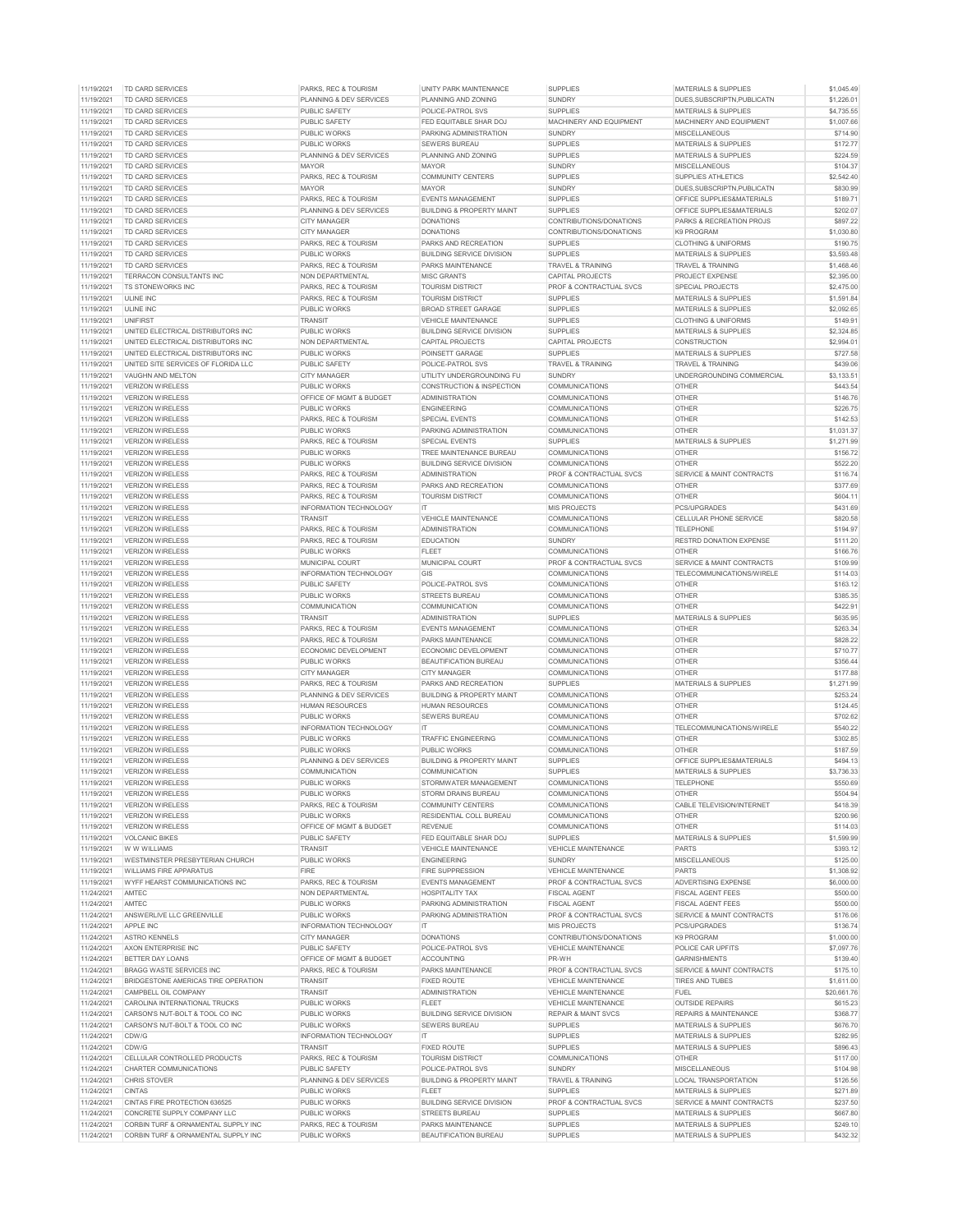| 11/24/2021               | D & D MOTORS INC                                           | <b>PUBLIC WORKS</b>           | FLEE                                          | VEHICLE MAIN I ENANCE                              | <b>OUTSIDE REPAIRS</b>                     | \$433.82                 |
|--------------------------|------------------------------------------------------------|-------------------------------|-----------------------------------------------|----------------------------------------------------|--------------------------------------------|--------------------------|
| 11/24/2021               | <b>DAVID GAULT</b>                                         | PUBLIC SAFFTY                 | POLICE-PATROL SVS                             | <b>TRAVEL &amp; TRAINING</b>                       | <b>TRAVEL &amp; TRAINING</b>               | \$415.00                 |
| 11/24/2021               | <b>DESIGNLAB INC</b>                                       | PUBLIC SAFETY                 | POLICE-PATROL SVS                             | <b>SUPPLIES</b>                                    | <b>CLOTHING &amp; UNIFORMS</b>             | \$920.64                 |
| 11/24/2021               | <b>DESIGNLAB INC</b>                                       | PUBLIC SAFETY                 | POLICE-PATROL SVS                             | <b>SUPPLIES</b>                                    | MATERIALS & SUPPLIES                       | \$625.64                 |
| 11/24/2021               | DP3 ARCHITECTS LTD                                         | NON DEPARTMENTAL              | CAPITAL PROJECTS                              | CAPITAL PROJECTS                                   | PLANNING/DESIGN                            | \$3,082.50               |
| 11/24/2021               | <b>DUKE ENERGY</b>                                         | PARKS, REC & TOURISM          | PARKS MAINTENANCE                             |                                                    | <b>ELECTRICITY</b>                         | \$1,647.20               |
|                          |                                                            |                               |                                               | UTILITIES                                          |                                            |                          |
| 11/24/2021               | <b>DUKE ENERGY</b>                                         | <b>FIRE</b>                   | <b>FIRE SERVICES</b>                          | <b>UTILITIES</b>                                   | <b>ELECTRICITY</b>                         | \$466.93                 |
| 11/24/2021               | <b>DUKE ENERGY</b>                                         | PUBLIC WORKS                  | <b>TRAFFIC ENGINEERING</b>                    | UTILITIES                                          | ELECTRICITY                                | \$2,144.48               |
| 11/24/2021               | DUKE ENFRGY                                                | PARKS, REC & TOURISM          | <b>COMMUNITY CENTERS</b>                      | <b>UTILITIES</b>                                   | FLECTRICITY                                | \$273.16                 |
| 11/24/2021               | <b>ENERGY DISTRIBUTORS LLC</b>                             | PUBLIC WORKS                  | FLEET                                         | VEHICLE MAINTENANCE                                | <b>FUEL</b>                                | \$2,246.49               |
| 11/24/2021               | <b>EPSILON PLASTICS INC</b>                                | PUBLIC WORKS                  | <b>BEAUTIFICATION BUREAU</b>                  | <b>SUPPLIES</b>                                    | MATERIALS & SUPPLIES                       | \$3,810.16               |
|                          |                                                            |                               |                                               |                                                    |                                            |                          |
| 11/24/2021               | <b>FGP INTERNATIONAL</b>                                   | INFORMATION TECHNOLOGY        | $\mathsf{I}$                                  | PROF & CONTRACTUAL SVCS                            | <b>TEMP PERSONNEL SVCS</b>                 | \$1,936.40               |
| 11/24/2021               | <b>FIREFOLD</b>                                            | INFORMATION TECHNOLOGY        | IT                                            | <b>SUPPLIES</b>                                    | <b>MATERIALS &amp; SUPPLIES</b>            | \$157.08                 |
| 11/24/2021               | FOOTHILLS SPECIALTY CONTRACTIN                             | OFFICE OF MGMT & BUDGET       | <b>REVENUE</b>                                | <b>BUSINESS LICENSE(HOLDING)</b>                   | <b>BUSINESS LICENSE REFUND</b>             | \$210.00                 |
| 11/24/2021               | FORMS & SUPPLY INC                                         | PUBLIC WORKS                  | <b>FLEET</b>                                  | SUPPLIES                                           | <b>MATERIALS &amp; SUPPLIES</b>            | \$152.60                 |
| 11/24/2021               | <b>FORTILINE</b>                                           | PUBLIC WORKS                  | SEWERS BUREAU                                 | <b>SUPPLIES</b>                                    | MATERIALS & SUPPLIES                       | \$484.76                 |
| 11/24/2021               | <b>GILLIG LLC</b>                                          | <b>TRANSIT</b>                | VEHICLE MAINTENANCE                           | VEHICLE MAINTENANCE                                | <b>PARTS</b>                               | \$4,473.24               |
|                          |                                                            |                               |                                               |                                                    |                                            |                          |
| 11/24/2021               | GIMME-A-SIGN CO INC                                        | PUBLIC WORKS                  | RIVERPLACE GARAGE                             | <b>SUPPLIES</b>                                    | MATERIALS & SUPPLIES                       | \$1,246.56               |
| 11/24/2021               | GIMME-A-SIGN CO INC                                        | PUBLIC WORKS                  | PARKING ADMINISTRATION                        | <b>SUPPLIES</b>                                    | MATERIALS & SUPPLIES                       | \$489.72                 |
| 11/24/2021               | GRAINGER 803858935                                         | PUBLIC WORKS                  | SEWERS BUREAU                                 | <b>SUPPLIES</b>                                    | MATERIALS & SUPPLIES                       | \$1,686.06               |
| 11/24/2021               | GRAINGER 803858935                                         | PUBLIC WORKS                  | FLEET                                         | <b>SUPPLIES</b>                                    | MATERIALS & SUPPLIES                       | \$412.72                 |
| 11/24/2021               | GRAINGER 803858935                                         | PUBLIC WORKS                  | <b>BUILDING SERVICE DIVISION</b>              | <b>REPAIR &amp; MAINT SVCS</b>                     | <b>REPAIRS &amp; MAINTENANCE</b>           | \$633.72                 |
|                          |                                                            |                               |                                               |                                                    |                                            |                          |
| 11/24/2021               | GREENVILLE CONVENTION CENTER                               | GCC                           | GCC                                           | INTERFUND-GRVL CONVENTION                          | <b>SPECIAL PROJECTS</b>                    | \$100,000.00             |
| 11/24/2021               | <b>GREENVILLE COUNTY</b>                                   | MUNICIPAL COURT               | MUNICIPAL COURT                               | PROF & CONTRACTUAL SVCS                            | PROFESSIONAL SERVICES                      | \$32,142.85              |
| 11/24/2021               | GREENVILLE OFFICE SUPPLY CO INC                            | <b>HUMAN RESOURCES</b>        | <b>HUMAN RESOURCES</b>                        | <b>SUPPLIES</b>                                    | MATERIALS & SUPPLIES                       | \$282.78                 |
| 11/24/2021               | GREENVILLE OFFICE SUPPLY CO INC                            | PLANNING & DEV SERVICES       | <b>BUILDING &amp; PROPERTY MAINT</b>          | <b>SUPPLIES</b>                                    | OFFICE SUPPLIES&MATERIALS                  | \$115.33                 |
| 11/24/2021               | <b>GREENVILLE TURF &amp; TRACTOR</b>                       | PARKS, REC & TOURISM          | <b>PARKS MAINTENANCE</b>                      | <b>REPAIR &amp; MAINT SVCS</b>                     | <b>SMALL ENGINE</b>                        | \$187.58                 |
|                          |                                                            |                               |                                               |                                                    |                                            |                          |
| 11/24/2021               | GREENWORKS RECYLING INC                                    | PUBLIC WORKS                  | BEAUTIFICATION BUREAU                         | <b>SUPPLIES</b>                                    | <b>MATERIALS &amp; SUPPLIES</b>            | \$2,984.96               |
| 11/24/2021               | HAWKINS, ZENO                                              | PLANNING & DEV SERVICES       | <b>BUILDING CODES</b>                         | <b>PERMITS</b>                                     | <b>BUILDING PERMITS</b>                    | \$3,186.00               |
| 11/24/2021               | HENDRIX CHEYENNE HOMES                                     | OFFICE OF MGMT & BUDGET       | <b>REVENUE</b>                                | LIAB-REWA                                          | <b>REWA</b>                                | \$2,500.00               |
| 11/24/2021               | HOME DEPOT CREDIT SERVICE 0978                             | <b>TRANSIT</b>                | <b>TROLLEY</b>                                | <b>SUPPLIES</b>                                    | MATERIALS & SUPPLIES                       | \$199.00                 |
| 11/24/2021               | HOME DEPOT CREDIT SERVICE 5906                             | PUBLIC WORKS                  | <b>BUILDING SERVICE DIVISION</b>              | <b>SUPPLIES</b>                                    | MATERIALS & SUPPLIES                       | \$1,269.09               |
|                          |                                                            |                               |                                               |                                                    |                                            |                          |
| 11/24/2021               | <b>HUGHES AGENCY</b>                                       | NON DEPARTMENTAL              | <b>CAPITAL PROJECTS</b>                       | CAPITAL PROJECTS                                   | PLANNING/DESIGN                            | \$9,100.00               |
| 11/24/2021               | INTERNAL REVENUE SERVICE                                   | OFFICE OF MGMT & BUDGET       | ACCOUNTING                                    | PR-WH                                              | <b>GARNISHMENTS</b>                        | \$100.00                 |
| 11/24/2021               | <b>IVEY COMMUNICATIONS INC</b>                             | <b>INFORMATION TECHNOLOGY</b> | $\mathsf{I}\mathsf{T}$                        | <b>REPAIR &amp; MAINT SVCS</b>                     | REPAIRS & MAINTENANCE                      | \$982.68                 |
| 11/24/2021               | <b>IVEY COMMUNICATIONS INC</b>                             | INFORMATION TECHNOLOGY        | IT                                            | <b>SUPPLIES</b>                                    | <b>MATERIALS &amp; SUPPLIES</b>            | \$826.08                 |
| 11/24/2021               | <b>JAMES PLONK</b>                                         | PUBLIC SAFETY                 | POLICE-PATROL SVS                             | <b>TRAVEL &amp; TRAINING</b>                       | TRAVEL & TRAINING                          | \$419.00                 |
|                          | JOHNSTONE SUPPLY OF GREENVILLE                             |                               |                                               | <b>SUPPLIES</b>                                    | MATERIALS & SUPPLIES                       | \$120.82                 |
| 11/24/2021               |                                                            | PUBLIC WORKS                  | <b>BUILDING SERVICE DIVISION</b>              |                                                    |                                            |                          |
| 11/24/2021               | KENTUCKY CHILD SUPPORT ENFORCEMENT                         | OFFICE OF MGMT & BUDGET       | <b>ACCOUNTING</b>                             | PR-WH                                              | <b>GARNISHMENTS</b>                        | \$177.69                 |
| 11/24/2021               | LANDSCAPERS SUPPLY                                         | PUBLIC WORKS                  | <b>BEAUTIFICATION BUREAU</b>                  | <b>SUPPLIES</b>                                    | <b>MATERIALS &amp; SUPPLIES</b>            | \$1,171.17               |
| 11/24/2021               | LANDSCAPERS SUPPLY                                         | PUBLIC WORKS                  | TREE MAINTENANCE BUREAU                       | <b>SUPPLIES</b>                                    | MATERIALS & SUPPLIES                       | \$163.24                 |
| 11/24/2021               | LANGUAGE HOUSE. THE                                        | <b>HUMAN RESOURCES</b>        | <b>HUMAN RESOURCES</b>                        | PROF & CONTRACTUAL SVCS                            | PROFESSIONAL SERVICES                      | \$120.00                 |
| 11/24/2021               | LAWMEN'S SAFETY SUPPLY                                     | PUBLIC SAFETY                 | POLICE-PATROL SVS                             | <b>SUPPLIES</b>                                    | <b>CLOTHING &amp; UNIFORMS</b>             | \$128.37                 |
|                          |                                                            |                               |                                               |                                                    |                                            |                          |
| 11/24/2021               | LEE TRANSPORT EQUIPMENT                                    | PUBLIC WORKS                  | RIGHTS-OF-WAY                                 | VEHICLES                                           | VEHICLE                                    | \$7,404.10               |
| 11/24/2021               | MARATHON STAFFING INC                                      | <b>PUBLIC WORKS</b>           | RIGHTS-OF-WAY                                 | PROF & CONTRACTUAL SVCS                            | TEMP PERSONNEL SVCS                        | \$727.20                 |
| 11/24/2021               | MARATHON STAFFING INC                                      | PARKS, REC & TOURISM          | PUBLIC SERVICES                               | PROF & CONTRACTUAL SVCS                            | TEMP PERSONNEL SVCS                        | \$3,030.78               |
| 11/24/2021               | <b>MARATHON STAFFING INC</b>                               | COMMUNICATION                 | COMMUNICATION                                 | PROF & CONTRACTUAL SVCS                            | TEMP PERSONNEL SVCS                        | \$928.80                 |
| 11/24/2021               | <b>MARATHON STAFFING INC</b>                               | PUBLIC WORKS                  | STREETS BUREAU                                | PROF & CONTRACTUAL SVCS                            | <b>TEMP PERSONNEL SVCS</b>                 | \$2,236.14               |
|                          |                                                            |                               |                                               |                                                    |                                            |                          |
| 11/24/2021               | MARATHON STAFFING INC                                      | PUBLIC WORKS                  | SEWERS BUREAU                                 | PROF & CONTRACTUAL SVCS                            | TEMP PERSONNEL SVCS                        | \$3,144.00               |
| 11/24/2021               | MARATHON STAFFING INC                                      | PARKS, REC & TOURISM          | <b>COMMUNITY CENTERS</b>                      | PROF & CONTRACTUAL SVCS                            | TEMP PERSONNEL SVCS                        | \$247.68                 |
| 11/24/2021               | MARATHON STAFFING INC                                      | PUBLIC WORKS                  | RESIDENTIAL COLL BUREAU                       | PROF & CONTRACTUAL SVCS                            | TEMP PERSONNEL SVCS                        | \$1,662.16               |
| 11/24/2021               | <b>MARATHON STAFFING INC</b>                               | TRANSIT                       | <b>FIXED ROUTE</b>                            | PROF & CONTRACTUAL SVCS                            | <b>TEMP PERSONNEL SVCS</b>                 | \$1,494.44               |
| 11/24/2021               | MARATHON STAFFING INC                                      | PARKS, REC & TOURISM          | PARKS MAINTENANCE                             | PROF & CONTRACTUAL SVCS                            | TEMP PERSONNEL SVCS                        | \$2,942.20               |
|                          |                                                            |                               |                                               |                                                    |                                            |                          |
| 11/24/2021               | MARATHON STAFFING INC                                      | PUBLIC SAFETY                 | POLICE-DISPATCH BUREAU                        | PROF & CONTRACTUAL SVCS                            | TEMP PERSONNEL SVCS                        | \$4,349.77               |
| 11/24/2021               | <b>MARATHON STAFFING INC</b>                               | PARKS, REC & TOURISM          | <b>EVENTS MANAGEMENT</b>                      | PROF & CONTRACTUAL SVCS                            | <b>TEMP PERSONNEL SVCS</b>                 | \$1,822.05               |
| 11/24/2021               | MCKINNEY LUMBER & HARDWARE LLC                             | PARKS, REC & TOURISM          | PARKS MAINTENANCE                             | SUPPLIES                                           | <b>MATERIALS &amp; SUPPLIES</b>            | \$104.43                 |
| 11/24/2021               | MCMILLAN PAZDAN SMITH ARCHITECT LLC                        | OFFICE OF MGMT & BUDGET       | ACCOUNTING                                    | PROF & CONTRACTUAL SVCS                            | PROFESSIONAL SERVICES                      | \$960.00                 |
| 11/24/2021               | MIKE WILLIMON TOWING & RECOVERY INC                        | <b>PUBLIC WORKS</b>           | <b>FLEET</b>                                  | <b>VEHICLE MAINTENANCE</b>                         | <b>OUTSIDE REPAIRS</b>                     | \$150.00                 |
|                          | MIKE'S BODY SHOP & TOWING INC.                             |                               |                                               |                                                    |                                            |                          |
| 11/24/2021               |                                                            | PUBLIC WORKS                  | <b>FLEET</b>                                  | <b>VEHICLE MAINTENANCE</b>                         | <b>OUTSIDE REPAIRS</b>                     | \$225.00                 |
| 11/24/2021               | MORRIS BUSINESS SOLUTIONS                                  | INFORMATION TECHNOLOGY        | <b>IT</b>                                     | PROF & CONTRACTUAL SVCS                            | <b>EQUIPMENT RENTAL</b>                    | \$5,908.73               |
| 11/24/2021               | NATIONJOB INC                                              | <b>HUMAN RESOURCES</b>        | HUMAN RESOURCES                               | <b>SUNDRY</b>                                      | <b>RECRUITMENT ADS</b>                     | \$4,000.00               |
| 11/24/2021               | NATURES DESIGN LANDSCAPE CONTRACTOR                        | PARKS, REC & TOURISM          | <b>TOURISM DISTRICT</b>                       | PROF & CONTRACTUAL SVCS                            | SERVICE & MAINT CONTRACTS                  | \$600.00                 |
| 11/24/2021               | NGINEERING INC                                             | NON DEPARTMENTAL              | CAPITAL PROJECTS                              | CAPITAL PROJECTS                                   | <b>CONSTRUCTION</b>                        | \$48,297.49              |
|                          |                                                            |                               |                                               |                                                    |                                            |                          |
| 11/24/2021               | NORRIS SUPPLY CO                                           | PUBLIC WORKS                  | STORM DRAINS BUREAU                           | <b>SUPPLIES</b>                                    | <b>MATERIALS &amp; SUPPLIES</b>            | \$109.39                 |
| 11/24/2021               | <b>NORTHERN TOOL &amp; EQUIPMENT</b>                       | <b>PUBLIC WORKS</b>           | <b>FLEET</b>                                  | <b>SUPPLIES</b>                                    | <b>MATERIALS &amp; SUPPLIES</b>            | \$770.52                 |
| 11/24/2021               | PANAGAKOS ASPHALT INC                                      | PUBLIC WORKS                  | STREETS BUREAU                                | <b>SUPPLIES</b>                                    | MATERIALS & SUPPLIES                       | \$565.34                 |
| 11/24/2021               | PANAGAKOS ASPHALT INC                                      | <b>PUBLIC WORKS</b>           | SEWERS BUREAU                                 | <b>SUPPLIES</b>                                    | MATERIALS & SUPPLIES                       | \$293.97                 |
| 11/24/2021               | PANAGAKOS ASPHALT INC                                      | PUBLIC WORKS                  | STORM DRAINS BUREAU                           | <b>SUPPLIES</b>                                    | MATERIALS & SUPPLIES                       | \$293.97                 |
|                          |                                                            |                               |                                               |                                                    |                                            |                          |
| 11/24/2021               | <b>PATRICIA ERVIN</b>                                      | PLANNING & DEV SERVICES       | <b>BUILDING &amp; PROPERTY MAINT</b>          | TRAVEL & TRAINING                                  | LOCAL TRANSPORTATION                       | \$302.96                 |
| 11/24/2021               | PETERBILT STORE OF GREENVILLE, THE                         | TRANSIT                       | TROLLEY                                       | VEHICLE MAINTENANCE                                | <b>PARTS</b>                               | \$533.79                 |
| 11/24/2021               | PETERBILT STORE OF GREENVILLE. THE                         | <b>TRANSIT</b>                | VEHICLE MAINTENANCE                           | VEHICLE MAINTENANCE                                | PARTS                                      | \$1,603.50               |
| 11/24/2021               | PIEDMONT NATURAL GAS CO INC                                | <b>FIRE</b>                   | <b>FIRE SERVICES</b>                          | <b>UTILITIES</b>                                   | GAS                                        | \$368.66                 |
| 11/24/2021               | PINNACLE TRANSMISSIONS LLC                                 | PUBLIC WORKS                  | <b>FLEET</b>                                  | VEHICLE MAINTENANCE                                | <b>OUTSIDE REPAIRS</b>                     | \$2,400.00               |
| 11/24/2021               | PROFORMA RHINO GRAPHICS                                    | PARKS, REC & TOURISM          | <b>COMMUNITY CENTERS</b>                      | <b>PRINTING</b>                                    | PRINTING & BINDING                         | \$637.87                 |
|                          |                                                            |                               |                                               |                                                    |                                            |                          |
| 11/24/2021               | PUBLIX SUPER MARKETS INC                                   | PUBLIC WORKS                  | PARKING ADMINISTRATION                        | <b>SUNDRY</b>                                      | <b>MISCELLANEOUS</b>                       | \$109.66                 |
| 11/24/2021               | R E MICHEL COMPANY LLC                                     | PUBLIC WORKS                  | <b>BUILDING SERVICE DIVISION</b>              | <b>REPAIR &amp; MAINT SVCS</b>                     | REPAIRS & MAINTENANCE                      | \$218.38                 |
| 11/24/2021               | R J SHIRLEY INC                                            | PARKS, REC & TOURISM          | <b>EVENTS MANAGEMENT</b>                      | PROF & CONTRACTUAL SVCS                            | <b>EQUIPMENT RENTAL</b>                    | \$500.00                 |
| 11/24/2021               | <b>RAY BRACKEN NURSERY INC.</b>                            | <b>PUBLIC WORKS</b>           | <b>BEAUTIFICATION BUREAU</b>                  | SLIPPLIES                                          | <b>MATERIALS &amp; SUPPLIES</b>            | \$1,125.00               |
| 11/24/2021               | REID ELECTRIC                                              | PUBLIC WORKS                  | <b>BUILDING SERVICE DIVISION</b>              | PROF & CONTRACTUAL SVCS                            | SERVICE & MAINT CONTRACTS                  | \$260.00                 |
|                          |                                                            |                               |                                               |                                                    |                                            |                          |
| 11/24/2021               | S C DEPARTMENT OF REVENUE                                  | OFFICE OF MGMT & BUDGET       | ACCOUNTING                                    | PR-WH                                              | <b>GARNISHMENTS</b>                        | \$135.68                 |
| 11/24/2021               | S C RETIREMENT SYSTEM                                      | OFFICE OF MGMT & BUDGET       | <b>ACCOUNTING</b>                             | PR-WH                                              | RETIREMENT SVS PURCHASE                    | \$2,076.69               |
| 11/24/2021               | S PLEASANTBURG NURSERY & GARDE                             | PUBLIC WORKS                  | SEWERS BUREAU                                 | <b>SUPPLIES</b>                                    | MATERIALS & SUPPLIES                       | \$355.07                 |
| 11/24/2021               | SALUDA RIVER PET FOOD CENTER INC                           | <b>PUBLIC SAFETY</b>          | POLICE-PATROL SVS                             | <b>SUPPLIES</b>                                    | MATERIALS & SUPPLIES                       | \$465.39                 |
| 11/24/2021               | <b>SC STATE DISBURSEMENT UNIT</b>                          | OFFICE OF MGMT & BUDGET       | <b>ACCOUNTING</b>                             | PR-WH                                              | <b>GARNISHMENTS</b>                        | \$2,953.85               |
|                          | SEASONAL ICE LLC                                           |                               |                                               | PROF & CONTRACTUAL SVCS                            | SHOW MANAGEMENT EXP                        |                          |
| 11/24/2021               |                                                            | PARKS, REC & TOURISM          | <b>EVENTS MANAGEMENT</b>                      |                                                    |                                            | \$85,500.00              |
| 11/24/2021               | SEJ SERVICES LLC                                           | PARKS, REC & TOURISM          | <b>TOURISM DISTRICT</b>                       | PROF & CONTRACTUAL SVCS                            | SERVICE & MAINT CONTRACTS                  | \$4,445.50               |
| 11/24/2021               | <b>SEJ SERVICES LLC</b>                                    | PARKS, REC & TOURISM          | PARKS MAINTENANCE                             | PROF & CONTRACTUAL SVCS                            | SERVICE & MAINT CONTRACTS                  | \$4,567.30               |
| 11/24/2021               | SEJ SERVICES LLC                                           | PUBLIC SAFETY                 | POLICE-PATROL SVS                             | PROF & CONTRACTUAL SVCS                            | SERVICE & MAINT CONTRACTS                  | \$1,150.00               |
| 11/24/2021               | SHAWN CUNNINGHAM                                           | PUBLIC WORKS                  | CONSTRUCTION & INSPECTION                     | TRAVEL & TRAINING                                  | TRAVEL & TRAINING                          | \$127.00                 |
|                          |                                                            |                               |                                               |                                                    |                                            |                          |
| 11/24/2021               | <b>SIG SAUER</b>                                           | <b>PUBLIC SAFETY</b>          | POLICE-PATROL SVS                             | <b>SUPPLIES</b>                                    | MATERIALS & SUPPLIES                       | \$2,469.87               |
| 11/24/2021               | SKY ZONE GREENVILLE                                        | PARKS, REC & TOURISM          | <b>COMMUNITY CENTERS</b>                      | RECREATION DEPOSITS                                | PROGRAM EXPENSE                            | \$283.50                 |
| 11/24/2021               | SNIDER FLEET SOLUTIONS                                     | <b>PUBLIC WORKS</b>           | <b>FLEET</b>                                  | <b>VEHICLE MAINTENANCE</b>                         | <b>OUTSIDE REPAIRS</b>                     | \$354.99                 |
| 11/24/2021               | SPX GENFARE                                                | TRANSIT                       | VEHICLE MAINTENANCE                           | VEHICLE MAINTENANCE                                | PARTS                                      | \$334.24                 |
|                          |                                                            |                               |                                               |                                                    |                                            |                          |
|                          |                                                            |                               |                                               |                                                    |                                            |                          |
| 11/24/2021               | SWANA                                                      | PUBLIC WORKS                  | RESIDENTIAL COLL BUREAU                       | <b>SUNDRY</b>                                      | DUES, SUBSCRIPTN, PUBLICATN                | \$268.00                 |
| 11/24/2021<br>11/24/2021 | TALENT MANAGEMENT SOLUTIONS<br>TALENT MANAGEMENT SOLUTIONS | TRANSIT<br>PUBLIC WORKS       | <b>FIXED ROUTE</b><br>RESIDENTIAL COLL BUREAU | PROF & CONTRACTUAL SVCS<br>PROF & CONTRACTUAL SVCS | TEMP PERSONNEL SVCS<br>TEMP PERSONNEL SVCS | \$1,866.36<br>\$4,112.15 |